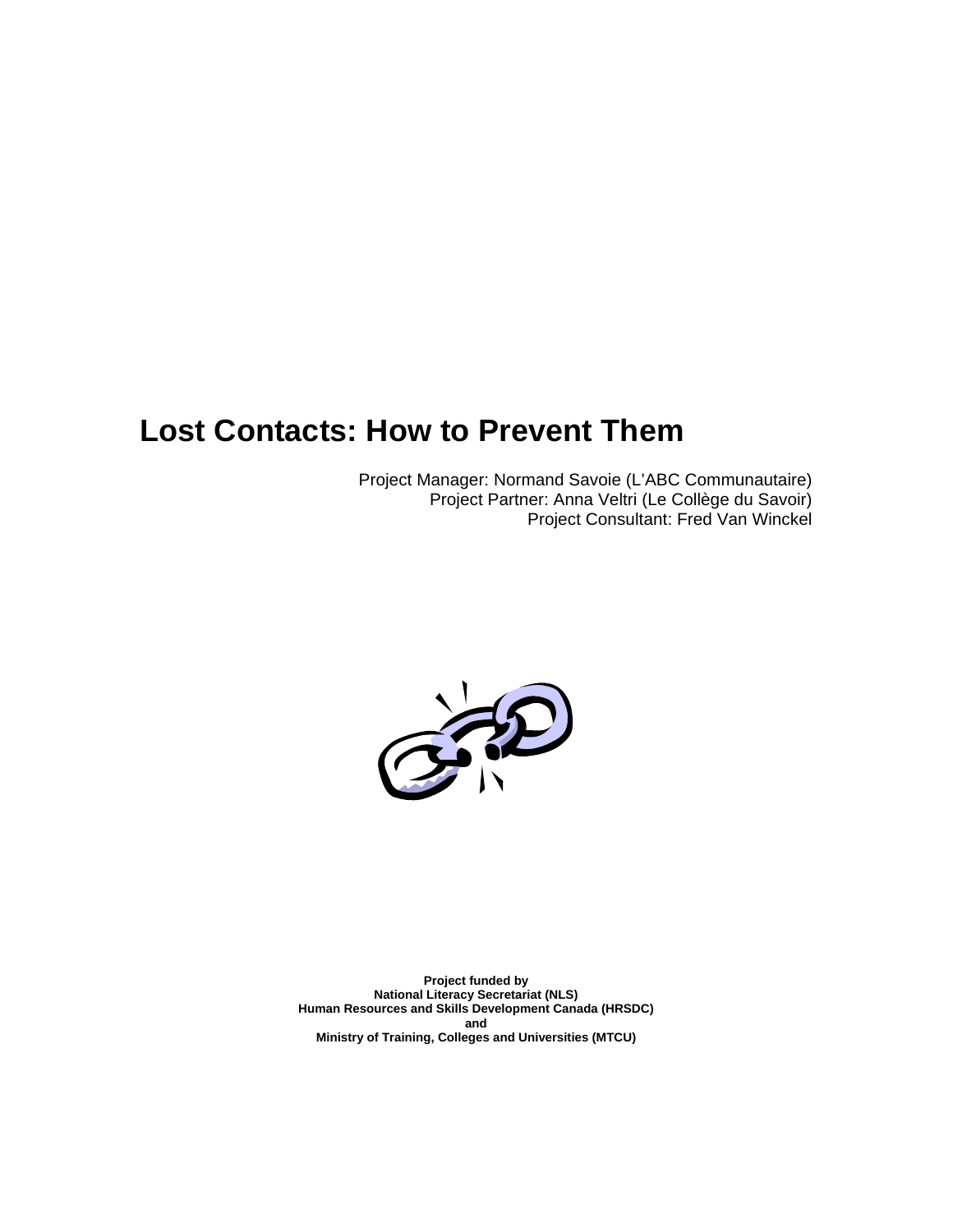# **Table of Contents**

| Introduction                                                                |  |
|-----------------------------------------------------------------------------|--|
|                                                                             |  |
|                                                                             |  |
|                                                                             |  |
|                                                                             |  |
| Provincial Totals by Stream of Departures and Lost Contacts 4               |  |
| Total Departures and Lost Contacts for Each Stream by Sector5               |  |
| Total Departures and Lost Contacts for Each Stream by LBS Level8            |  |
| Total Departures and Lost Contacts for Each Stream by Gender 12             |  |
| Total Departures and Lost Contacts for Each Stream by Gender and by Age     |  |
| 14                                                                          |  |
| Total Departures and Lost Contacts for Each Stream by Reason for Leaving 18 |  |
| Total Departures and Lost Contacts for the Province as a Whole after Three  |  |
|                                                                             |  |
|                                                                             |  |
| Total Departures and Lost Contacts for the Province as a Whole after 6      |  |
|                                                                             |  |
|                                                                             |  |
|                                                                             |  |
|                                                                             |  |
|                                                                             |  |
|                                                                             |  |
| Summary of Practices Capable of Reducing Lost Contacts35                    |  |
|                                                                             |  |
|                                                                             |  |
|                                                                             |  |
|                                                                             |  |
|                                                                             |  |
| Practices to Ensure Follow-ups after Three Months and after Six Months45    |  |
|                                                                             |  |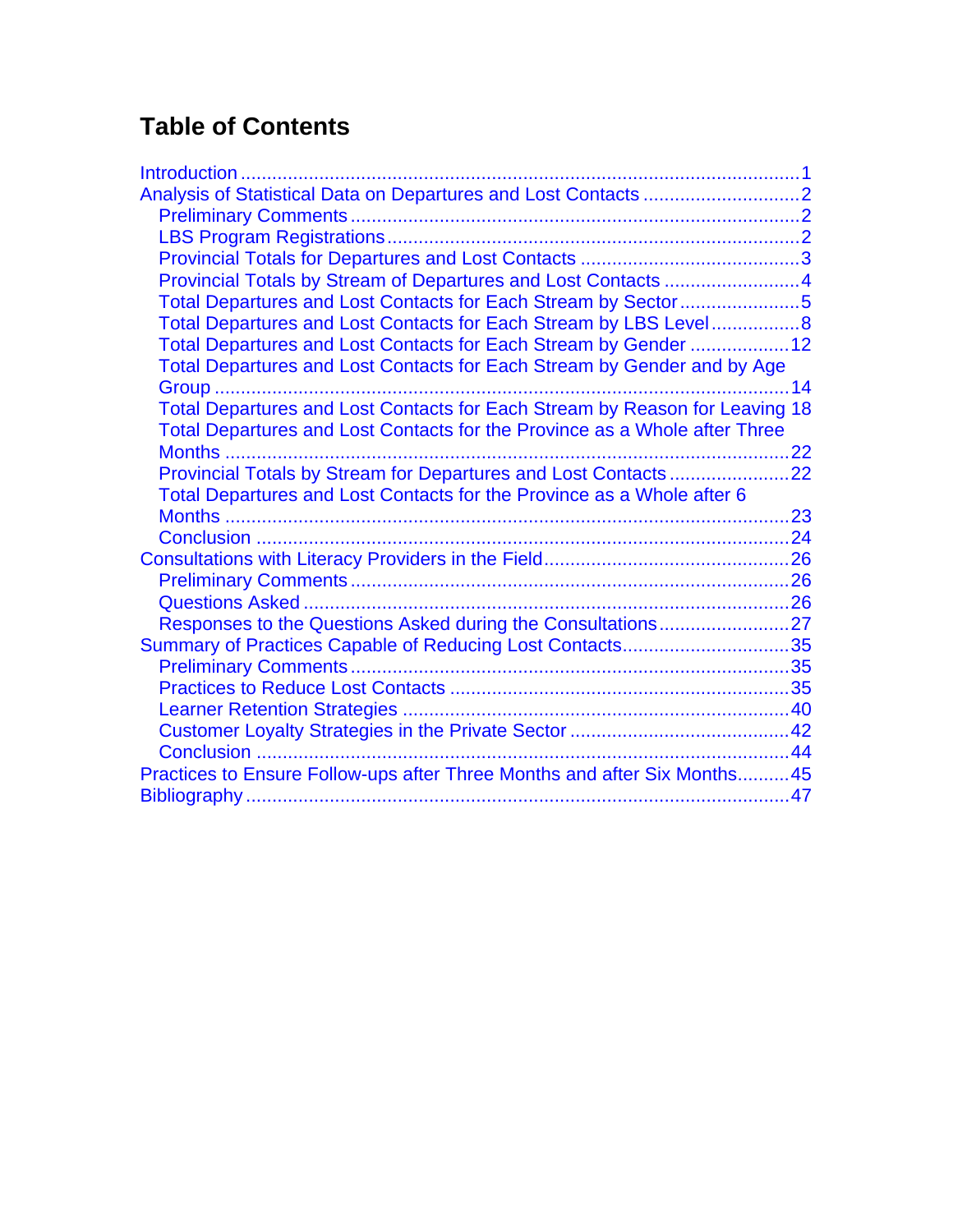# <span id="page-2-0"></span>**Introduction**

The present document is connected to the project "Guide des pratiques exemplaires en ce qui concerne le suivi assuré."

During a consultation with two representatives of the Ministry of Training, Colleges and Universities, the objectives initially identified in the project proposal were modified. The project adopted the following three objectives as a result:

- To analyze the data relating to lost contacts within the four Ontario literacy streams (Anglophone, Native, Francophone and Deaf).
- To consult literacy providers in the field in order to achieve the following:
	- o Identify the reasons for which contact is lost with certain learners.
	- o Identify the practices in use that can limit or reduce lost contacts.
	- $\circ$  Identify the procedures used to perform student follow-ups; three months and six months; after students have exited from the Literacy and Basic Skills Program (LBS).
- To identify for the benefit of literacy providers the practices that can limit or reduce lost contacts as well as the practices that ensure follow-ups are performed with students three months and six months after they have exited the LBS program.

The present document is organized according to the three stages of the project. The first part presents the statistical analysis pertaining to departures and lost contacts. The second part focuses on the consultations completed in the field. The last part deals with the practices that can limit or reduce lost contacts, as well as the practices that ensure follow-ups are performed with students three months and six months after they have exited the LBS program.

(The present document is a translation of the French language report entitled "Les contacts perdus : comment les éviter.")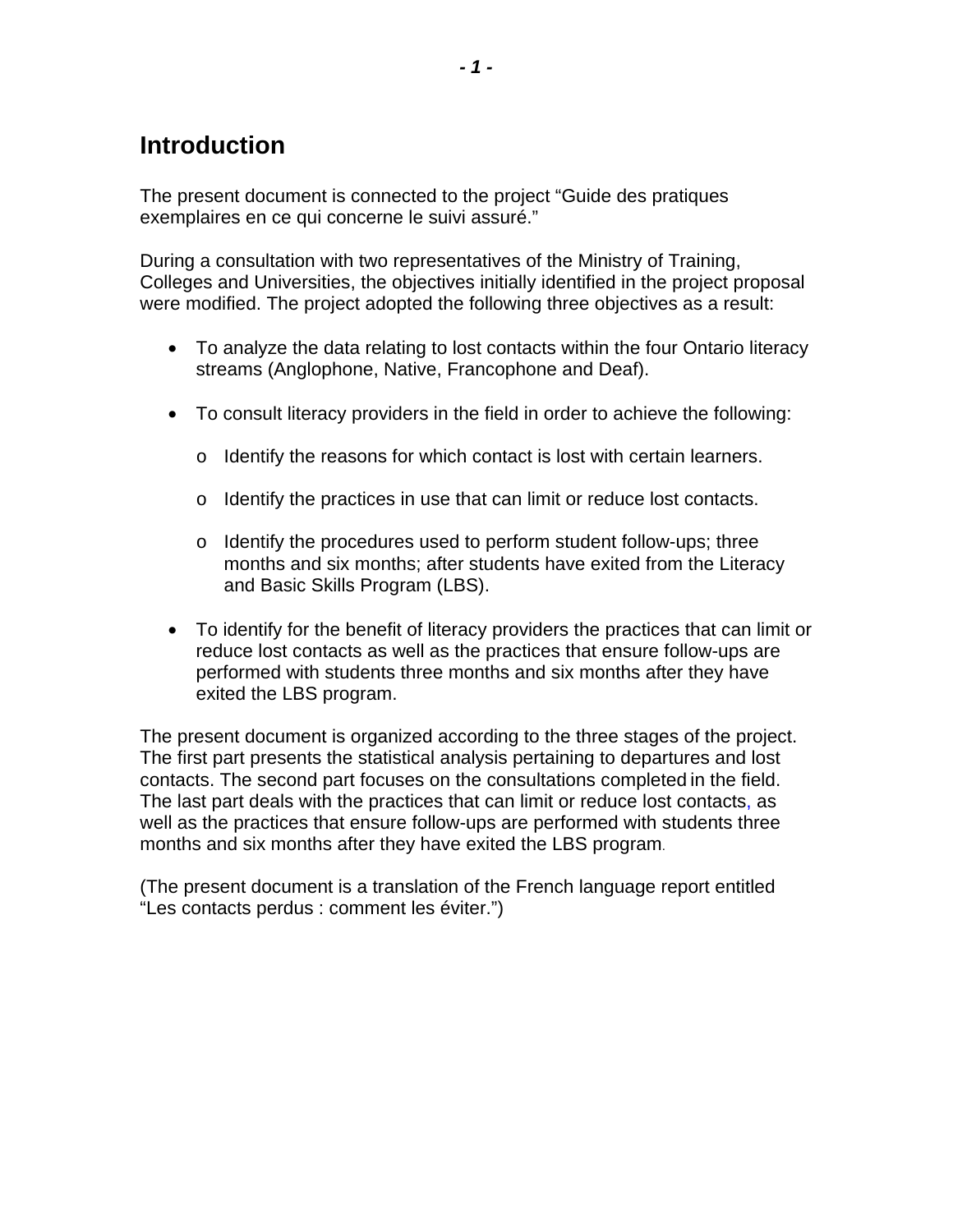## <span id="page-3-0"></span>**Analysis of Statistical Data on Departures and Lost Contacts**

### *Preliminary Comments*

The statistical data pertaining to lost contacts used in this project was supplied by the Ministry of Training, Colleges and Universities. These statistics include all the departures identified by the field in its monthly reports for two years, 2002-2003 and 2003-2004.

The statistical data provided by the Ministry is organized in the following categories: exit date, intake date, sector, network, local training board, age group, initial assessment level, assessment level upon departure, gender, source of income, status at exit, reason for leaving, and status after 3 months and 6 months. These categories represent variables that can be cross referenced to bring out the particulars related to departures and lost contacts. The tables below, containing statistical data, illustrate several cross references of these variables.

Given that the statistical data is limited to two consecutive years, it is not possible to speak of tendencies. The question of tendencies is best dealt with within the context of several years. This being said, the following observations can nevertheless be made.

### *LBS Program Registrations*

**Table A: Total Number of Learners Registered in the LBS Program in 2002- 2003 and 2003-2004** 

| Year  | <b>Total for</b><br>the<br><b>Province</b> | Anglo-<br>Phone | % of total | <b>Native</b> | % of total | Franco-<br>phone | % of total | Deaf | % of total |
|-------|--------------------------------------------|-----------------|------------|---------------|------------|------------------|------------|------|------------|
| 2002- |                                            |                 |            |               |            |                  |            |      |            |
| 2003  | 46033                                      | 40887           | 89%        | 1342          | 3%         | 3390             | 7%         | 414  | 1%         |
| 2003- |                                            |                 |            |               |            |                  |            |      |            |
| 2004  | 43553                                      | 38552           | 89%        | 1307          | 3%         | 3322             | 8%         | 372  | 1%         |

(Note: The "% of total" represents the registrations for a stream as a percentage of all registrations in the province for the given year).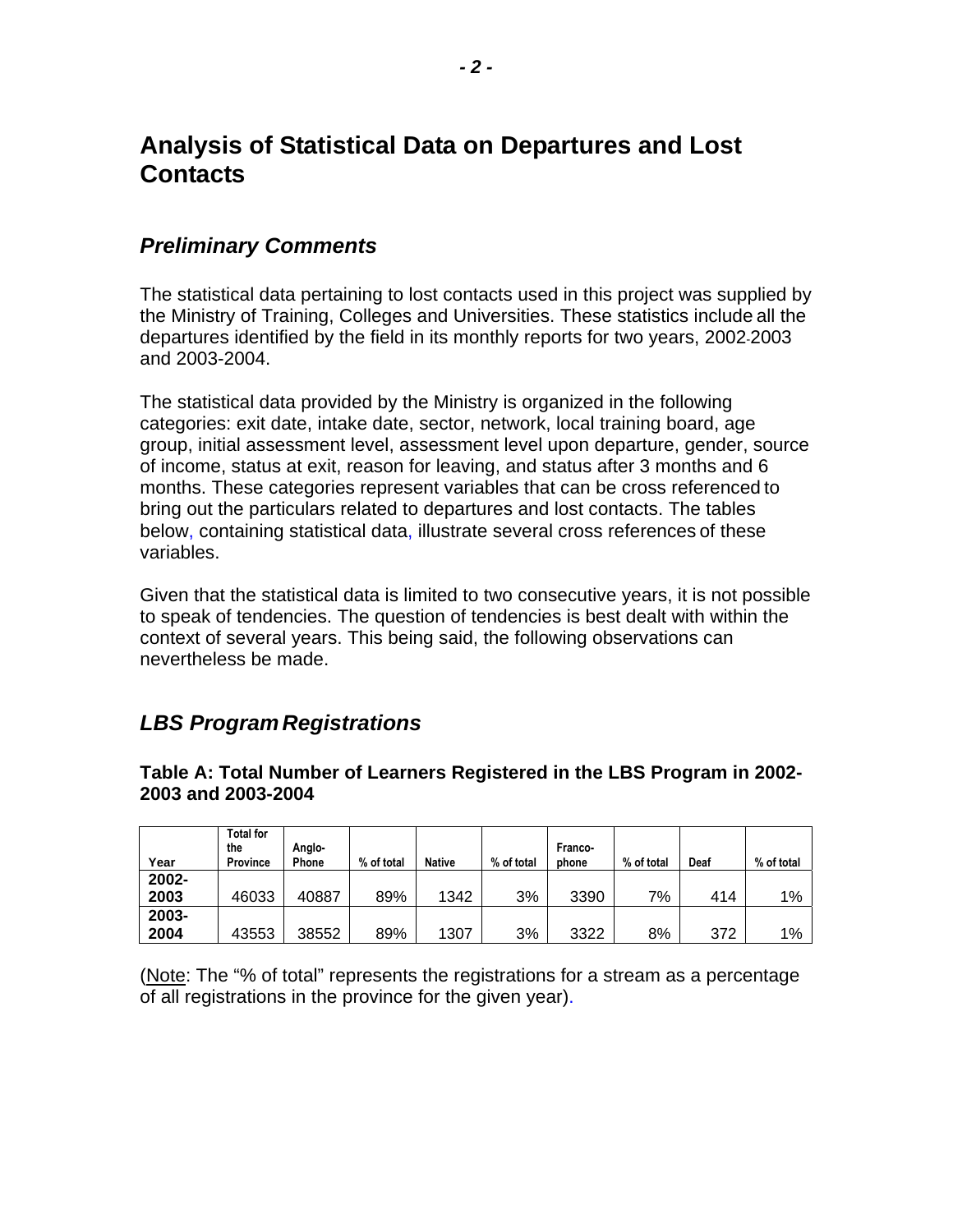<span id="page-4-0"></span>• This table illustrates the context in which the departures and lost contacts are considered. The larger number of registrations in the Anglophone stream is worthy of note.

### *Provincial Totals for Departures and Lost Contacts*

#### **Table 1: Departures and Lost Contacts for Ontario as a Whole in 2002-2003 and 2003-2004**

| <b>Province</b>                 |         | Year 2002-2003 | Year 2003-2004 |         |
|---------------------------------|---------|----------------|----------------|---------|
|                                 | $CP \%$ |                |                | $CP \%$ |
|                                 |         | de TD          |                | de TD   |
| <b>Total Departures (TD)</b>    | 24399   |                | 23404          |         |
| <b>Total Lost Contacts (LC)</b> | 5172    | 21%            | 3425           | 15%     |

#### **Observations**

- There is a slight drop (995 learners) in departures for the second year compared to the first year 24,399 departures for 2002-2003 and 23,404 for 2003-2004. The numbers for the two remain comparable, however.
- The percentage of departures that are lost contacts for 2003-2004 has clearly decreased in comparison to the percentage for 2002-2003: 21% in 2002-2003 and 15% in 2003-2004.

#### **Question To Examine**

• How do the departures and lost contacts compare across the four literacy streams?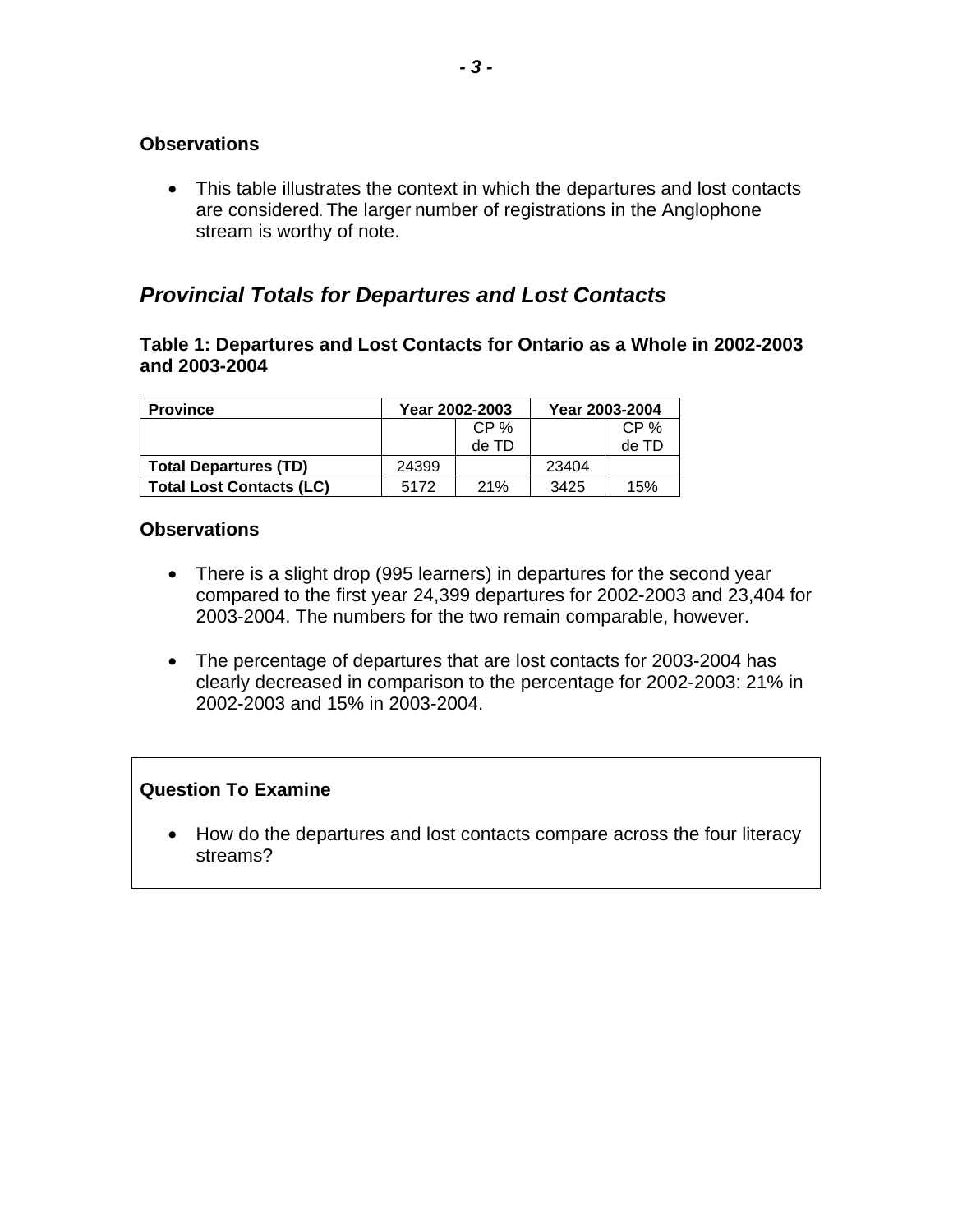| <b>STREAM</b>            |       | Year 2002-2003 |                             |       | Year 2003-2004 |                             |
|--------------------------|-------|----------------|-----------------------------|-------|----------------|-----------------------------|
|                          |       | LC % of<br>TD  | (LC % of<br>$TD$ ) –<br>21% |       | LC % of<br>TD  | (LC % of<br>$TD$ ) –<br>15% |
| <b>TD Anglophone</b>     | 21821 |                |                             | 21085 |                |                             |
| <b>LC Anglophone</b>     | 4737  | 21.7%          | 1%                          | 3158  | 15%            | $0\%$                       |
|                          |       |                |                             |       |                |                             |
| <b>TD Native</b>         | 745   |                |                             | 628   |                |                             |
| <b>LC Native</b>         | 194   | 26%            | 5%                          | 119   | 19%            | 4%                          |
|                          |       |                |                             |       |                |                             |
| <b>TD Francophone</b>    | 1652  |                |                             | 1594  |                |                             |
| <b>LC Francophone</b>    | 223   | 13.5%          | $-8%$                       | 137   | 8.6%           | $-6%$                       |
|                          |       |                |                             |       |                |                             |
| <b>TD Deaf</b>           | 181   |                |                             | 97    |                |                             |
| <b>LC Deaf</b>           | 18    | 10%            | $-11%$                      | 11    | 11.3%          | -4%                         |
|                          |       |                |                             |       |                |                             |
| <b>TD non Anglophone</b> | 2578  |                |                             | 2319  |                |                             |
| <b>LC non Anglophone</b> | 435   | 16.9%          | $-4%$                       | 267   | 11.5%          | $-3%$                       |

### <span id="page-5-0"></span>*Provincial Totals by Stream of Departures and Lost Contacts*

**Table 2: Departures and Lost Contacts by Stream for the Whole of Ontario** 

(Note: **TD** means "total departures." **LC** means "lost contacts." **LC % of TD** means "lost contacts as a percentage of total departures in a stream." **(LC % of TD) – 21%** or **15%** means "the difference between the percentage for the stream and the provincial percentage." **TD non Anglophone** and **LC non Anglophone** are "the statistical data for all streams combined but not including the Anglophone stream.")

#### **Observations**

- The number of departures varies significantly from one stream to another. The Anglophone stream accounts for 89.4% of departures in 2002-2003 and 90.1% of departures in 2003-2004. The Deaf stream, however accounts for 0.74% of departures in 2002-2003 and 0.41% of departures in 2003-2004.
- The percentage of departures within a stream that are lost contacts varies considerably from one stream to another. Only the percentage belonging to the Anglophone stream (22%) approaches the figure for the whole province (21%, all streams combined). The provincial percentage cannot, therefore, be relied on because it does not reflect the reality in the Native, Francophone and Deaf streams. Streams should, therefore, be considered separately from one another.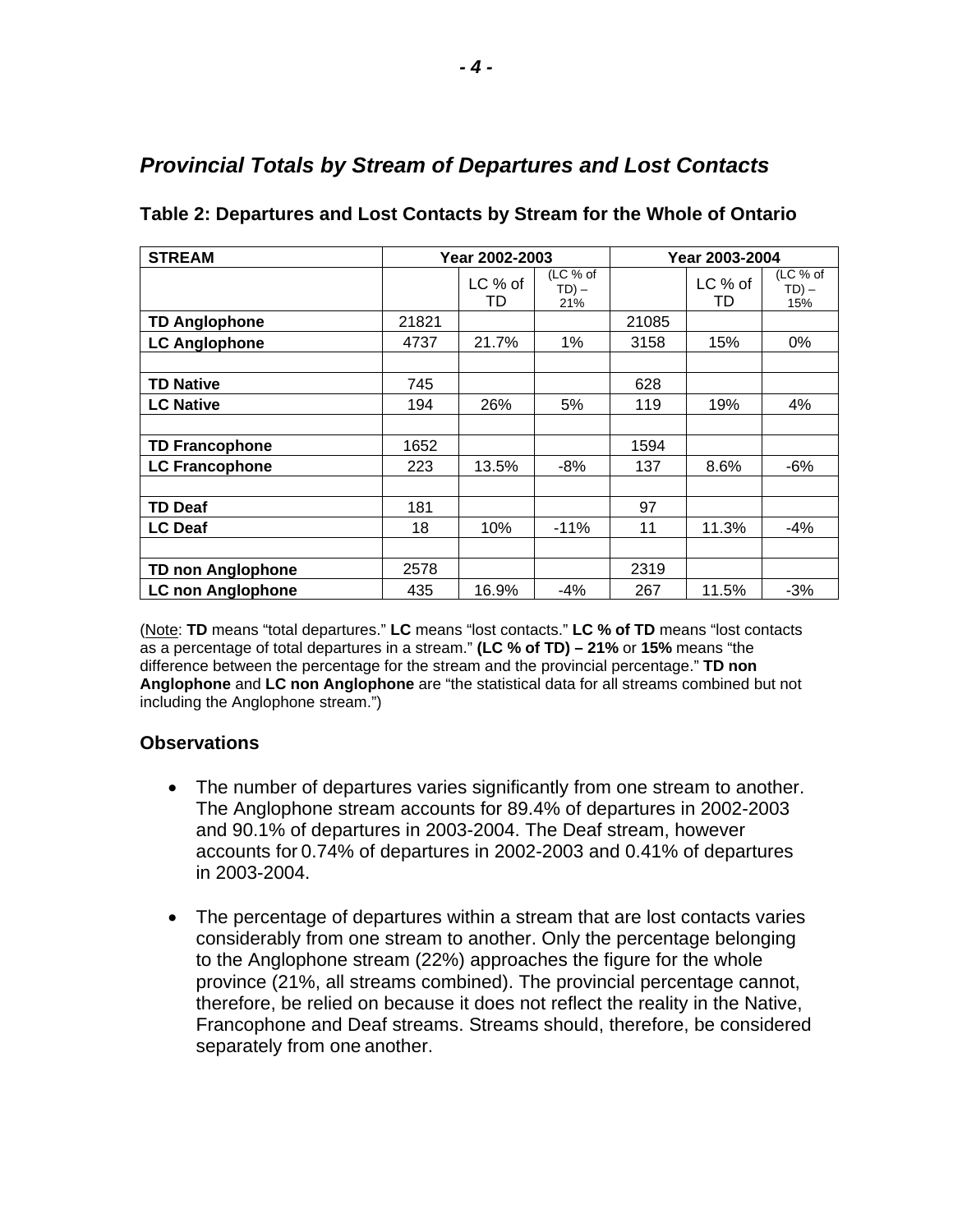<span id="page-6-0"></span>• All streams, with the exception of the Deaf stream, show a significant drop in the percentage of departures that are lost contacts for the year 2003 2004. The percentage belonging to the Deaf stream increases slightly to 11% in 2003-2004 relative to 10% in 2002-2003.

# **Question to Examine**  • How do departures and lost contacts compare across the sectors of activity for each of the streams?

### *Total Departures and Lost Contacts for Each Stream by Sector*

| <b>ANGLOPHONE</b><br><b>STREAM/SECTOR</b> | Year 2002-2003 |               |                     | Year 2003-2004 |               |                            |
|-------------------------------------------|----------------|---------------|---------------------|----------------|---------------|----------------------------|
|                                           |                | LC % of<br>TD | LC % of<br>TD Anglo |                | LC % of<br>TD | LC % of<br><b>TD Anglo</b> |
| <b>TD Anglo/college</b>                   | 8077           |               |                     | 7335           |               |                            |
| <b>LC Anglo/college</b>                   | 1112           | 14%           | 5%                  | 691            | 9%            | 3%                         |
|                                           |                |               |                     |                |               |                            |
| <b>TD Anglo/community</b>                 | 5887           |               |                     | 5732           |               |                            |
| <b>LC Anglo/community</b>                 | 1415           | 24%           | 7%                  | 713            | 12%           | 3%                         |
|                                           |                |               |                     |                |               |                            |
| TD Anglo/school board                     | 7857           |               |                     | 8018           |               |                            |
| <b>LC Anglo/school board</b>              | 2210           | 28%           | 10%                 | 1754           | 22%           | 8%                         |

#### **Table 3: Departures and Lost Contacts for the Anglophone Stream by Sector**

(Note: **LC % of TD** means "lost contacts as a percentage of departures for the sector in question, for the given year". **LC % of TD Anglo** means "the lost contacts for the sector in question as a percentage of total departures for the Anglophone stream, for the given year".)

#### **Observations**

- All departures, including lost contacts, are distributed as follows in 2002-2003: colleges – 37% of all departures in the stream; community-based establishments – 27%; school boards – 36%. They are distributed as follows in 2003-2004: colleges – 34.8%; community-based establishments – 27.2%; school boards – 38%.
- The percentage of departures that are lost contacts is not as high in the college sector as in the other two sectors for the two years in question: 14% in 2002-2003 and 9% in 2003-2004. The school boards however have the highest percentages of the three sectors: 28% in 2002-2003 and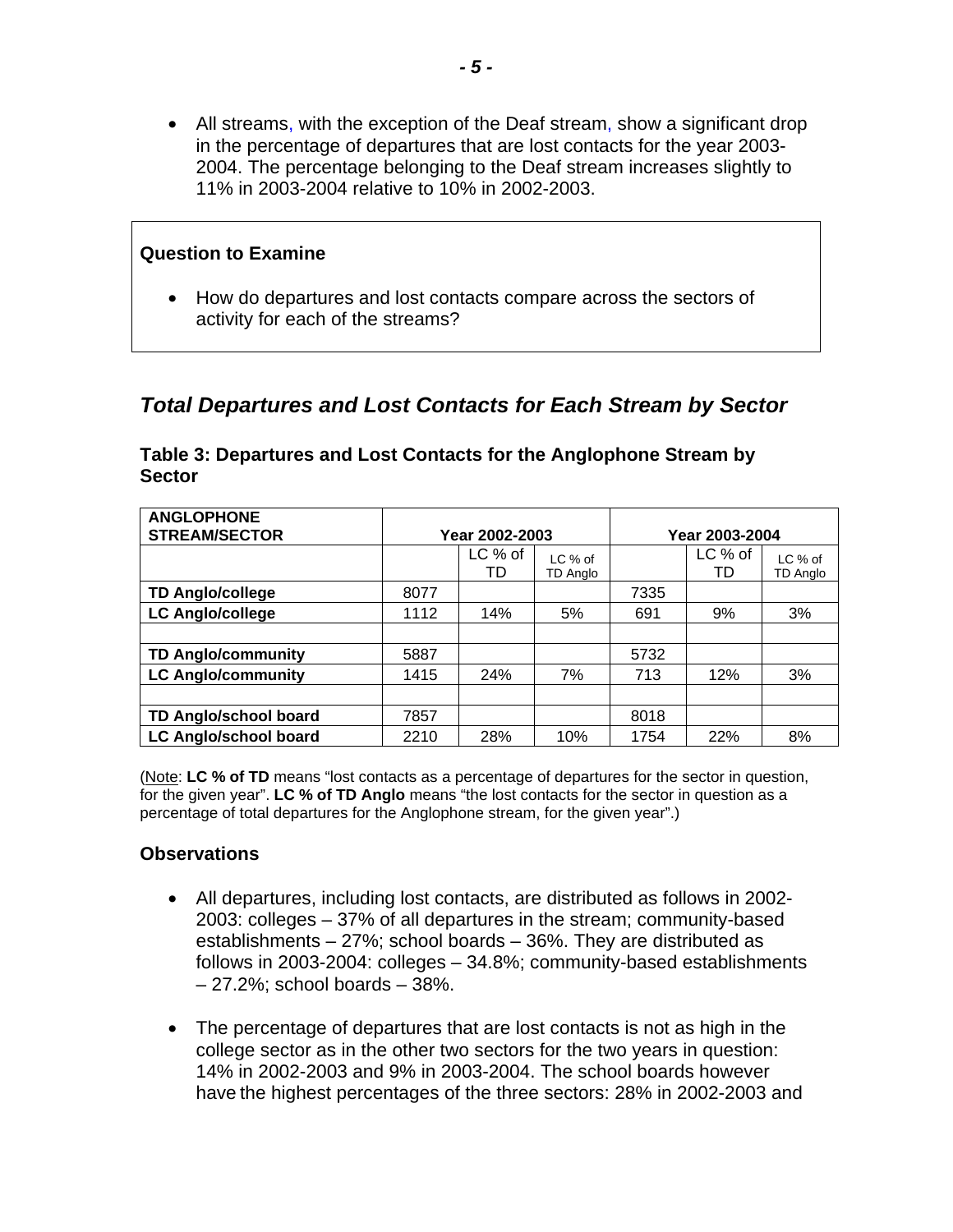22% in 2003-2004, considerably higher than the 21.7% for the Anglophone stream combined in 2002-2003 and the 15% for the Anglophone stream combined in 2003-2004 (see Table 2).

• The decrease in the percentage of departures that are lost contacts in 2003-2004 is apparent across all three sectors, but is most significant in the community sector: 24% in 2002-2003 and 12% in 2003-2004. The latter figure approaches that of the college sector (9 %).

#### **Table 4: Departures and Lost Contacts for the Native Stream by Sector**

| <b>NATIVE STREAM/SECTOR</b>   | Year 2002-2003 |               |                             | Year 2003-2004 |               |                             |
|-------------------------------|----------------|---------------|-----------------------------|----------------|---------------|-----------------------------|
|                               |                | LC % of<br>TD | LC % of<br><b>TD Native</b> |                | LC % of<br>TD | LC % of<br><b>TD Native</b> |
| <b>TD Native/college</b>      | 16             |               |                             | 8              |               |                             |
| <b>LC Native/college</b>      | 5              | 31%           | 1%                          | 0              | 0%            | 0%                          |
|                               |                |               |                             |                |               |                             |
| <b>TD Native/community</b>    | 729            |               |                             | 620            |               |                             |
| <b>LC Native/community</b>    | 189            | 26%           | 25%                         | 119            | 19%           | 19%                         |
|                               |                |               |                             |                |               |                             |
| <b>TD Native/school board</b> | $\Omega$       |               |                             | 0              |               |                             |
| <b>LC Native/school board</b> |                |               |                             |                |               |                             |

#### **Observations**

- The majority of Native persons who are departures are registered in the community establishments: 97.9% in 2002-2003 and 98.7% in 2003-2004. There are no departures in the school board sector.
- The percentage of departures that are lost contacts decreases in the college and community sectors in 2003-2004 relative to 2002-2003. Though the reduction in the college sector is pronounced, the limited number of departures in this sector (16 in 2002-2003 and 8 in 2003-2004) limits any interpretation.

#### **Table 5: Departures and Lost Contacts for the Francophone Stream by Sector**

| <b>FRANCOPHONE</b><br><b>STREAM/SECTOR</b> | Year 2002-2003 |               |                             | Year 2003-2004 |               |                             |
|--------------------------------------------|----------------|---------------|-----------------------------|----------------|---------------|-----------------------------|
|                                            |                | LC % of<br>TD | LC % of<br><b>TD Franco</b> |                | LC % of<br>TD | LC % of<br><b>TD Franco</b> |
| <b>TD Franco/college</b>                   | 480            |               |                             | 332            |               |                             |
| <b>LC Franco/college</b>                   | 82             | 17%           | 5%                          | 32             | 10%           | 2%                          |
|                                            |                |               |                             |                |               |                             |
| <b>TD Franco/community</b>                 | 1083           |               |                             | 1159           |               |                             |
| <b>LC Franco/community</b>                 | 137            | 13%           | 8%                          | 96             | 8%            | 6%                          |
|                                            |                |               |                             |                |               |                             |
| <b>TD Franco/school board</b>              | 89             |               |                             | 103            |               |                             |
| <b>LC Franco/school board</b>              | 4              | 4%            | $0\%$                       | 9              | 9%            | 1%                          |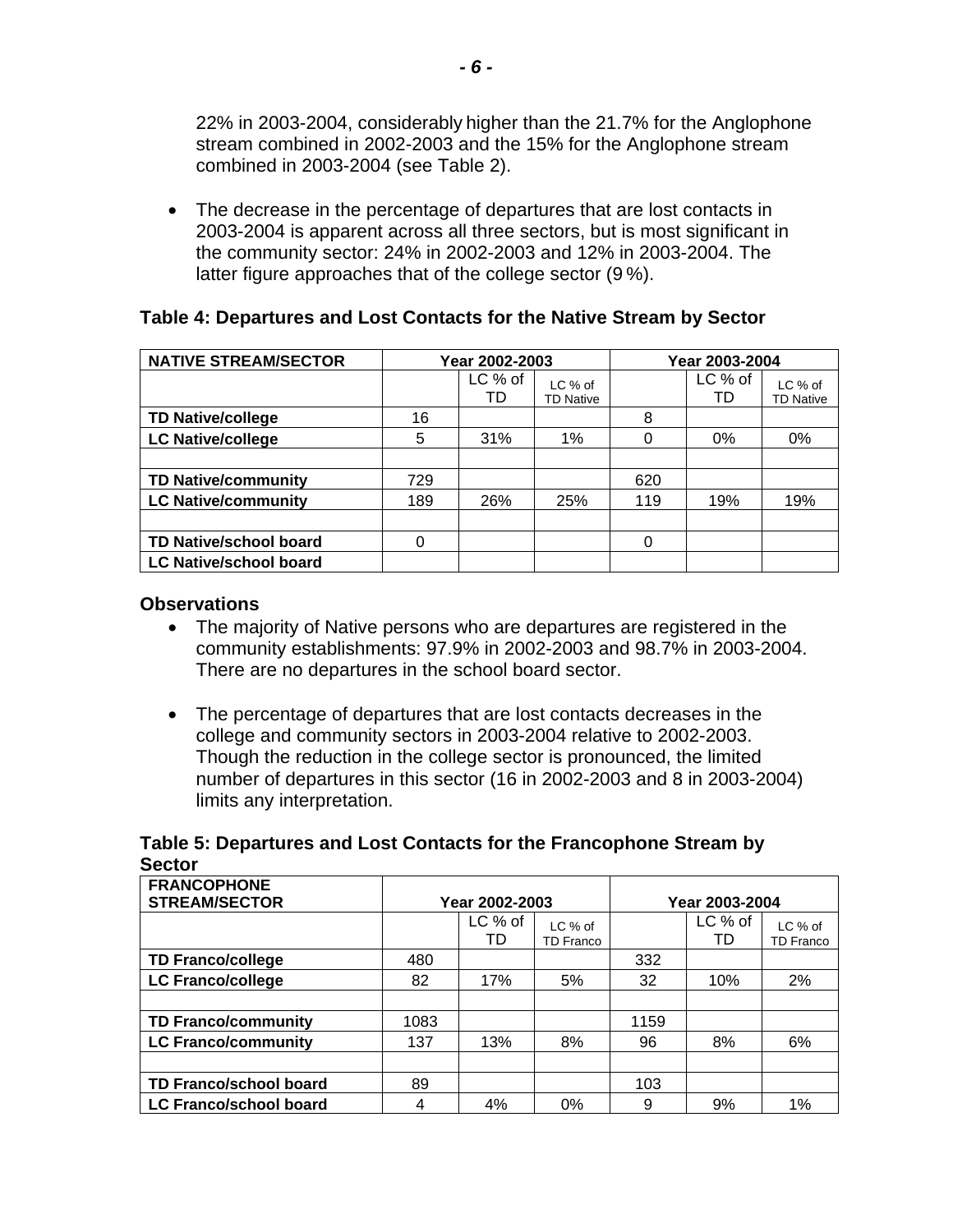- All departures, including lost contacts, are distributed as follows in 2002-2003: colleges – 29.1% of the departures in the stream combined; community establishments – 65.6%; school boards – 5.4%. They are distributed as follows in 2003-2004: colleges – 20.8%; community establishments – 72.7%; school boards – 6.5%.
- The percentage of departures that are lost contacts decreases in the college and community sectors. The reduction is very pronounced in the college sector: from 17% in 2002-2003 to 10% in 2003-2004. The percentage increases, however, in the school board sector: from 4% to 9%. It is necessary to be cautious, however, when interpreting these last figures, given the small number of departures in the school board sector.

| <b>OFAF STREAM/SECTOR</b>   | Year 2002-2003 |               |                    |    | Year 2003-2004 |                           |
|-----------------------------|----------------|---------------|--------------------|----|----------------|---------------------------|
|                             |                | LC % of<br>TD | LC % of<br>TD Deaf |    | LC % of<br>TD  | LC % of<br><b>TD Deaf</b> |
| <b>TD Deaf/college</b>      | 35             |               |                    | 27 |                |                           |
| <b>LC Deaf/college</b>      | 0              | $0\%$         | 0%                 |    | 4%             | 1%                        |
|                             |                |               |                    |    |                |                           |
| <b>TD Deaf/community</b>    | 137            |               |                    | 70 |                |                           |
| <b>LC Deaf/community</b>    | 17             | 12%           | 9%                 | 10 | 14%            | 10%                       |
|                             |                |               |                    |    |                |                           |
| <b>TD Deaf/school board</b> | 9              |               |                    | 0  |                |                           |
| <b>LC Deaf/school board</b> |                | 11%           | 1%                 |    |                |                           |

#### **Table 6: Departures and Lost Contacts for the Deaf Stream by Sector**

#### **Observations**

- Given the limited number of departures in the Deaf sectors, it is necessary to be cautious when interpreting the data posted: 181 departures in 2002 2003 and 97 departures in 2003-2004.
- An increase in the percentages of departures that are lost contacts can be noticed in the college and community sectors in 2003-2004 relative to the percentages for 2002-2003. There are no departures in the school board sector.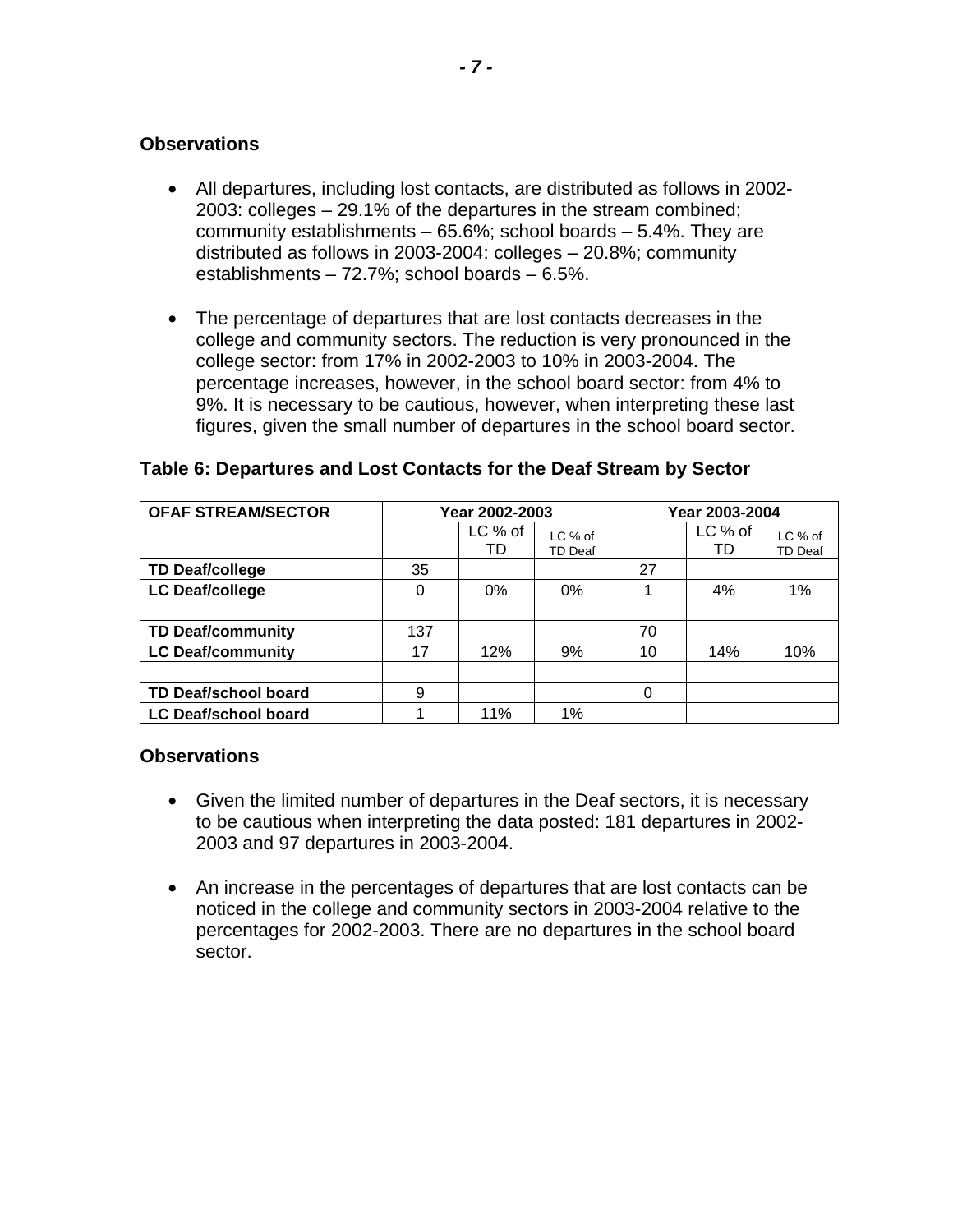| <b>COMBINED NON-</b><br><b>ANGLOPHONE</b><br><b>STREAMS/SECTOR</b> |      | Year 2002-2003  |                               |      | Year 2003-2004  |                             |
|--------------------------------------------------------------------|------|-----------------|-------------------------------|------|-----------------|-----------------------------|
|                                                                    |      | $LC%$ of<br>TD. | $LC %$ of<br>TD Non-<br>Anglo |      | $LC$ % of<br>TD | LC % of<br>TD Non-<br>Anglo |
| TD non-Anglo/college                                               | 531  |                 |                               | 367  |                 |                             |
| LC non-Anglo/college                                               | 87   | 16%             | 3%                            | 33   | 9%              | 1%                          |
|                                                                    |      |                 |                               |      |                 |                             |
| TD non-Anglo/community                                             | 1949 |                 |                               | 1849 |                 |                             |
| <b>LC non-Anglo/community</b>                                      | 343  | 18%             | 13%                           | 225  | 12%             | 10%                         |
|                                                                    |      |                 |                               |      |                 |                             |
| TD non-Anglo/school board                                          | 98   |                 |                               | 103  |                 |                             |
| LC non-Anglo/school board                                          | 5    | 5%              | 0%                            | 9    | 9%              | 0%                          |

#### <span id="page-9-0"></span>**Table 7: Departures and Lost Contacts for the Combined Non-Anglophone Streams by Sector**

#### **Observations**

• This data supports the fact that the data from the four streams cannot be combined to obtain overall values. Furthermore, even when data from the Anglophone stream is subtracted, the data from the three remaining streams cannot be similarly combined because the values thus obtained do not reflect the particular reality of each stream.

#### **Question to Examine**

• How do the departures and lost contacts compare across the LBS levels for each of the training streams?

### *Total Departures and Lost Contacts for Each Stream by LBS Level*

#### **Table 8: Departures and Lost Contacts for the Anglophone Stream by LBS Level**

| <b>ANGLOPHONE STREAM/LBS</b><br><b>LEVELS</b> |      | Year 2002-2003 |                     |      | Year 2003-2004  |                     |
|-----------------------------------------------|------|----------------|---------------------|------|-----------------|---------------------|
|                                               |      | LC % of<br>TD  | LC % of<br>TD Anglo |      | $LC$ % of<br>TD | LC % of<br>TD Anglo |
| <b>TD LBS 1 Anglophone</b>                    | 3761 |                |                     | 3176 |                 |                     |
| <b>LC LBS 1 Anglophone</b>                    | 1095 | 29%            | 5%                  | 503  | 16%             | 2.4%                |
|                                               |      |                |                     |      |                 |                     |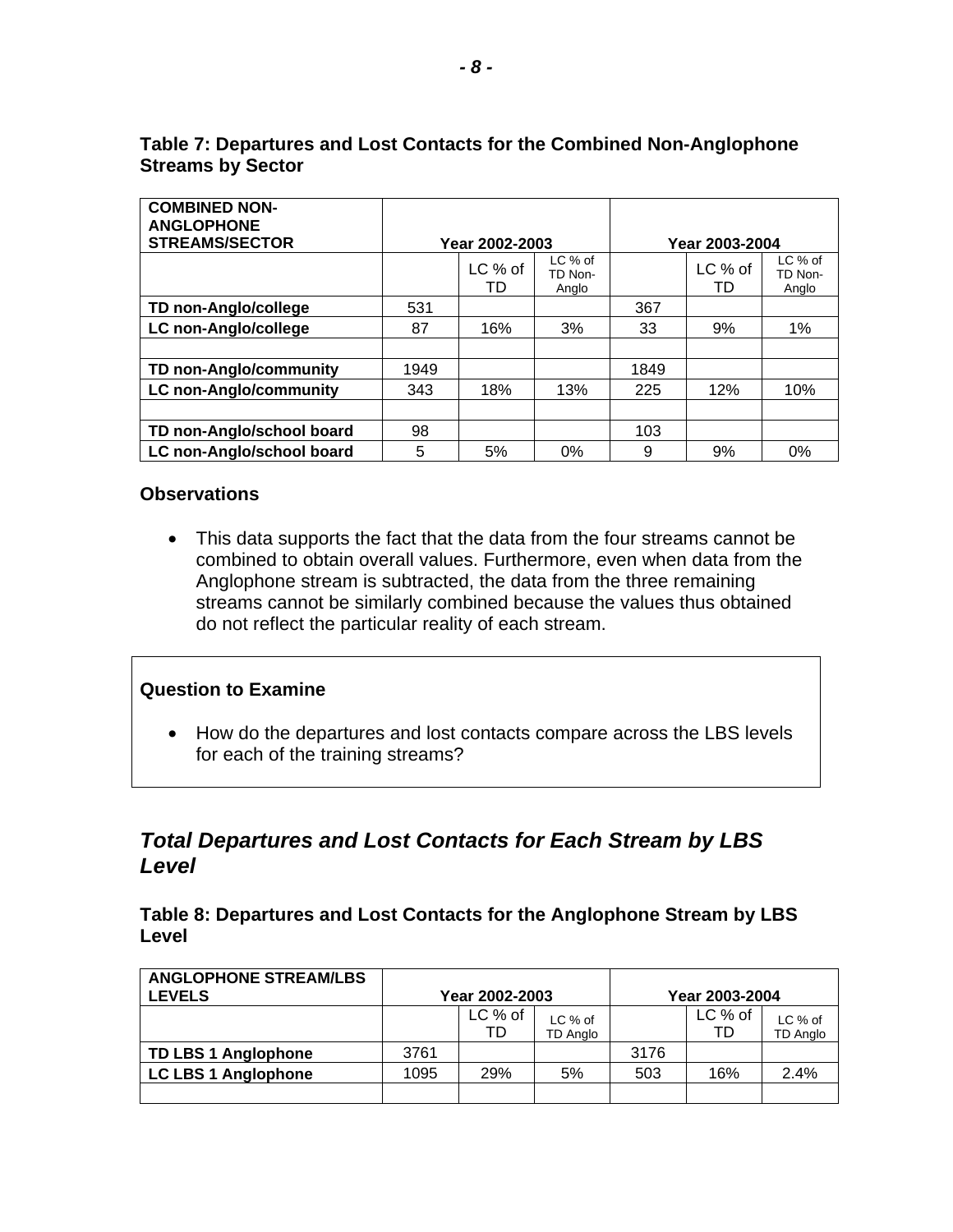| <b>TD LBS 2 Anglophone</b>  | 5453 |     |         | 5287 |     |      |
|-----------------------------|------|-----|---------|------|-----|------|
| <b>LC LBS 2 Anglophone</b>  | 1244 | 23% | 5.7%    | 978  | 18% | 4.6% |
|                             |      |     |         |      |     |      |
| <b>TD LBS 3 Anglophone</b>  | 5981 |     |         | 5749 |     |      |
| <b>LC LBS 3 Anglophone</b>  | 1224 | 20% | 5.6%    | 882  | 15% | 4.2% |
|                             |      |     |         |      |     |      |
| <b>TD LBS 4 Anglophone</b>  | 3128 |     |         | 2766 |     |      |
| <b>LC LBS 4 Anglophone</b>  | 577  | 18% | 2.6%    | 381  | 14% | 1.8% |
|                             |      |     |         |      |     |      |
| <b>TD LBS 5 Anglophone</b>  | 1728 |     |         | 1706 |     |      |
| <b>LC LBS 5 Anglophone</b>  | 261  | 15% | 1.2%    | 168  | 10% | 0.8% |
|                             |      |     |         |      |     |      |
| <b>TD OBS IV Anglophone</b> | 977  |     |         | 1086 |     |      |
| <b>LC OBS IV Anglophone</b> | 98   | 10% | $-0.4%$ | 62   | 6%  | 0.3% |
|                             |      |     |         |      |     |      |
| <b>TD A Anglophone</b>      | 793  |     |         | 1315 |     |      |
| <b>LC A Anglophone</b>      | 238  | 30% | 1.1%    | 184  | 14% | 0.9% |

(Note: **A** refers to "individuals who registered in the training program but did not undergo an initial evaluation".)

#### **Observations**

• Lost contacts, expressed as a percentage of departures, show a decrease across all LBS levels in 2003-2004 relative to 2002-2003.

Lost contacts, expressed as a percentage of departures, seem higher in LBS levels 1, 2 & 3 than in the other LBS levels for the two years in question.

|  |  |  | Table 9: Departures and Lost Contacts for the Native Stream by LBS Level |
|--|--|--|--------------------------------------------------------------------------|
|--|--|--|--------------------------------------------------------------------------|

| <b>NATIVE STREAM/LBS</b><br><b>LEVELS</b> | Year 2002-2003 |               |                             | Year 2003-2004 |               |                             |
|-------------------------------------------|----------------|---------------|-----------------------------|----------------|---------------|-----------------------------|
|                                           |                | LC % of<br>TD | LC % of<br><b>TD Native</b> |                | LC % of<br>TD | LC % of<br><b>TD Native</b> |
| <b>TD LBS 1 Native</b>                    | 89             |               |                             | 103            |               |                             |
| <b>LC LBS 1 Native</b>                    | 33             | 37%           | 4.4%                        | 29             | 28%           | 4.6%                        |
|                                           |                |               |                             |                |               |                             |
| <b>TD LBS 2 Native</b>                    | 112            |               |                             | 148            |               |                             |
| <b>LC LBS 2 Native</b>                    | 33             | 29%           | 4.4%                        | 32             | <b>22%</b>    | 5.1%                        |
|                                           |                |               |                             |                |               |                             |
| <b>TD LBS 3 Native</b>                    | 260            |               |                             | 186            |               |                             |
| <b>LC LBS 3 Native</b>                    | 76             | 29%           | 10.2%                       | 36             | 19%           | 5.7%                        |
|                                           |                |               |                             |                |               |                             |
| <b>TD LBS 4 Native</b>                    | 146            |               |                             | 93             |               |                             |
| <b>LC LBS 4 Native</b>                    | 33             | 23%           | 4.4%                        | 11             | 12%           | 1.8%                        |
|                                           |                |               |                             |                |               |                             |
| <b>TD LBS 5 Native</b>                    | 53             |               |                             | 59             |               |                             |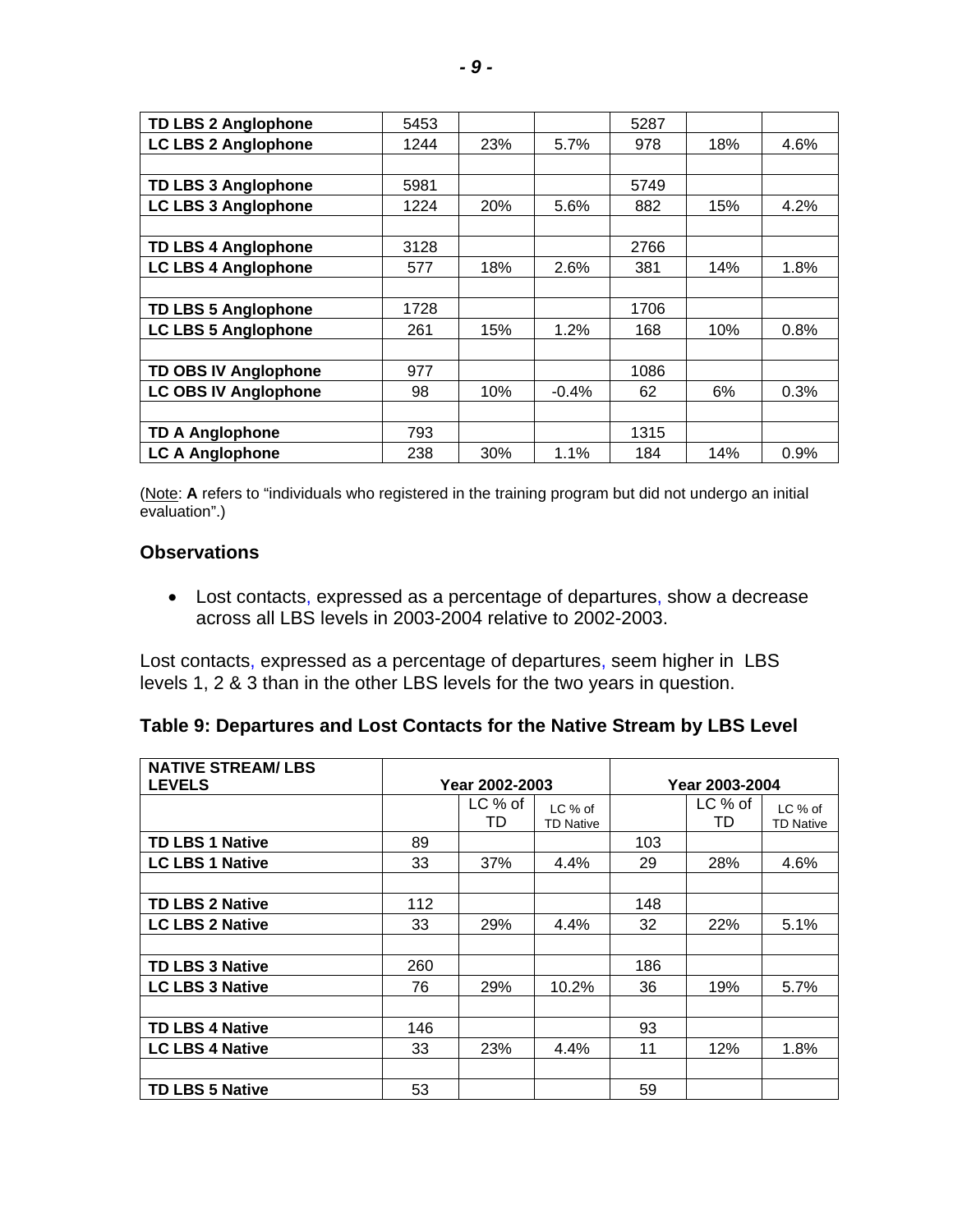| <b>LC LBS 5 Native</b>   |    | 17% | 1.2% |    | 7%  | 0.6% |
|--------------------------|----|-----|------|----|-----|------|
|                          |    |     |      |    |     |      |
| <b>TD OBS IV Native</b>  |    |     |      |    |     |      |
| <b>LC OBS IV Native:</b> |    |     |      |    |     |      |
|                          |    |     |      |    |     |      |
| <b>TD A Native</b>       | 85 |     |      | 39 |     |      |
| <b>LC A Native</b>       | 10 | 12% | 1.3% |    | 18% | 1.1% |

- Lost contacts expressed as a percentage of departures show a decrease across all LBS levels in 2003-2004 relative to 2002-2003.
- Lost contacts expressed as a percentage of departures seem higher in the first three LBS levels relative to the other levels for both years in question.
- There are no departures for the OBS level, the training level exclusive to colleges.

#### **Table 10: Departures and Lost Contacts for the Francophone Stream by LBS level**

| <b>FRANCOPHONE STREAM/</b>   |                |         |                  |                |         |                  |  |
|------------------------------|----------------|---------|------------------|----------------|---------|------------------|--|
| <b>LBS LEVELS</b>            | Year 2002-2003 |         |                  | Year 2003-2004 |         |                  |  |
|                              |                | LC % of | LC % of          |                | LC % of | $LC$ % of        |  |
|                              |                | TD      | <b>TD Franco</b> |                | TD      | <b>TD Franco</b> |  |
| <b>TD LBS 1 Francophone</b>  | 175            |         |                  | 198            |         |                  |  |
| <b>LC LBS 1 Francophone</b>  | 33             | 19%     | 2%               | 33             | 17%     | 2.1%             |  |
|                              |                |         |                  |                |         |                  |  |
| <b>TD LBS 2 Francophone</b>  | 276            |         |                  | 338            |         |                  |  |
| <b>LC LBS 2 Francophone</b>  | 43             | 16%     | 2.6%             | 24             | 7%      | 1.5%             |  |
|                              |                |         |                  |                |         |                  |  |
| <b>TD LBS 3 Francophone</b>  | 598            |         |                  | 542            |         |                  |  |
| <b>LC LBS 3 Francophone</b>  | 80             | 13%     | 4.8%             | 47             | 9%      | 2.9%             |  |
|                              |                |         |                  |                |         |                  |  |
| <b>TD LBS 4 Francophone</b>  | 279            |         |                  | 265            |         |                  |  |
| <b>LC LBS 4 Francophone</b>  | 29             | 10%     | 1.8%             | 14             | 5%      | 0.9%             |  |
|                              |                |         |                  |                |         |                  |  |
| <b>TD LBS 5 Francophone</b>  | 233            |         |                  | 153            |         |                  |  |
| <b>LC LBS 5 Francophone</b>  | 18             | 8%      | 1.1%             | 9              | 6%      | 0.6%             |  |
|                              |                |         |                  |                |         |                  |  |
| <b>TD OBS IV Francophone</b> | 61             |         |                  | 67             |         |                  |  |
| <b>LC OBS IV Francophone</b> | 14             | 23%     | 0.8%             | 4              | 6%      | 0.3%             |  |
|                              |                |         |                  |                |         |                  |  |
| <b>TD A Francophone</b>      | 30             |         |                  | 31             |         |                  |  |
| <b>LC A Francophone</b>      | $6\phantom{1}$ | 20%     | 0.4%             | 6              | 19%     | 0.4%             |  |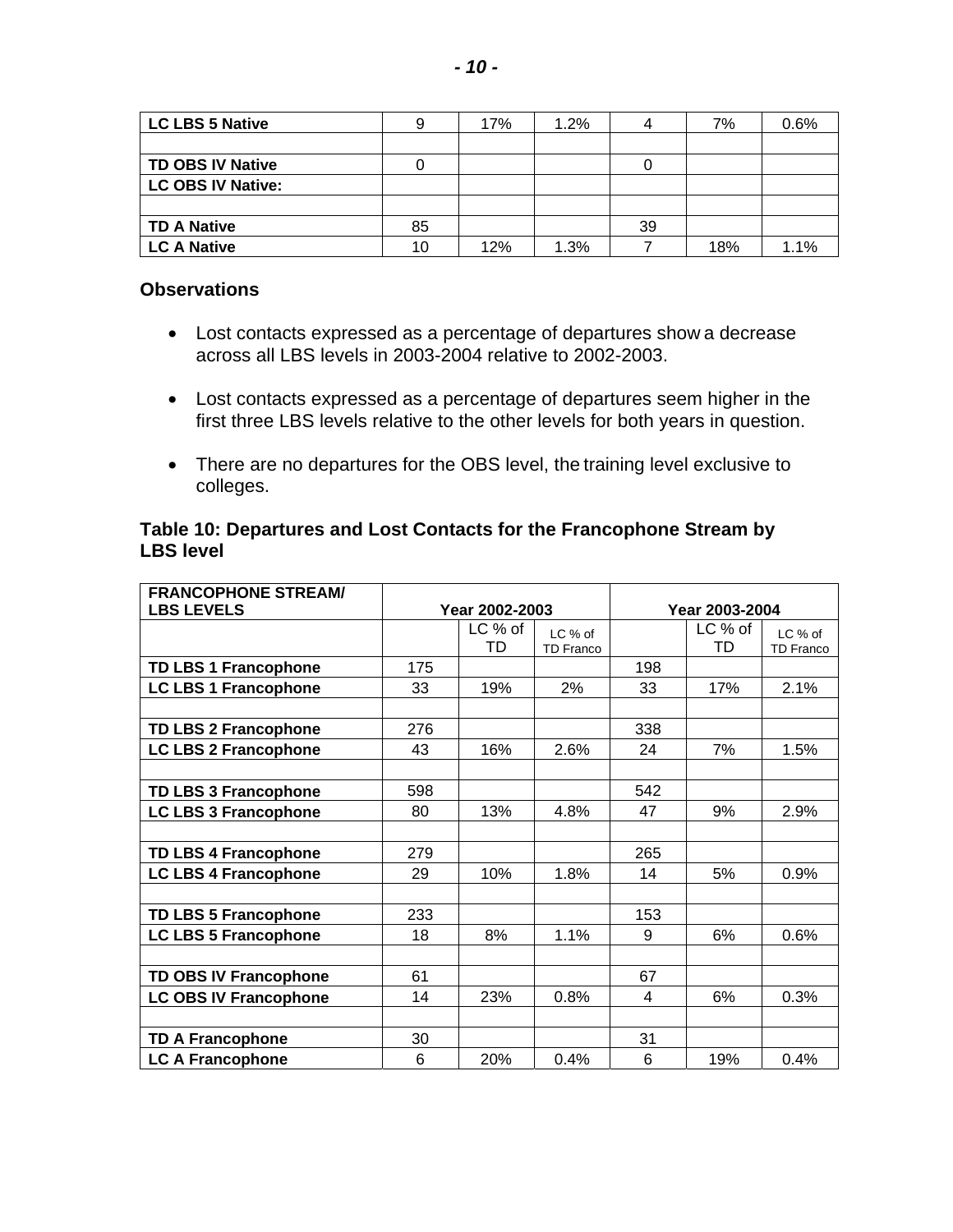- Lost contacts expressed as a percentage of departures show a decrease for all LBS levels in 2003-2004 relative to 2002-2003.
- The frequency of lost contacts seems higher in the lower training levels than in the higher levels, with the exception of the OBS IV level in 2002 2003, which shows the highest frequency of all levels for that year.

|  |  |  | Table 11: Departures and Lost Contacts for the Deaf Stream by LBS Level |  |
|--|--|--|-------------------------------------------------------------------------|--|
|--|--|--|-------------------------------------------------------------------------|--|

| <b>DEAF LEVEL/ LBS LEVELS</b> |                | Year 2002-2003 |                           | Year 2003-2004 |               |                           |  |
|-------------------------------|----------------|----------------|---------------------------|----------------|---------------|---------------------------|--|
|                               |                | LC % of<br>TD  | LC % of<br><b>TD Deaf</b> |                | LC % of<br>TD | LC % of<br><b>TD Deaf</b> |  |
| TD LBS 1 Deaf                 | 88             |                |                           | 42             |               |                           |  |
| LC LBS 1 Deaf                 | 11             | 13%            | 6.1%                      | 8              | 19%           | 8.2%                      |  |
|                               |                |                |                           |                |               |                           |  |
| TD LBS 2 Deaf                 | 57             |                |                           | 38             |               |                           |  |
| <b>LC LBS 2 Deaf</b>          | 3              | 5%             | 1.7%                      | 3              | 8%            | 3.1%                      |  |
|                               |                |                |                           |                |               |                           |  |
| TD LBS 3 Deaf                 | 20             |                |                           | 12             |               |                           |  |
| LC LBS 3 Deaf                 | 1              | 5%             | 0.6%                      | $\Omega$       | 0%            | 0%                        |  |
|                               |                |                |                           |                |               |                           |  |
| TD LBS 4 Deaf                 | 11             |                |                           | $\overline{2}$ |               |                           |  |
| <b>LC LBS 4 Deaf</b>          | 1              | 9%             | 0.6%                      | $\mathbf 0$    | 0%            | 0%                        |  |
|                               |                |                |                           |                |               |                           |  |
| TD LBS 5 Deaf                 | 1              |                |                           | 1              |               |                           |  |
| LC LBS 5 Deaf                 | 0              | 0%             | 0%                        | $\Omega$       | $0\%$         | 0%                        |  |
|                               |                |                |                           |                |               |                           |  |
| <b>TD OBS IV Deaf</b>         | $\Omega$       |                |                           | $\Omega$       |               |                           |  |
| <b>LC OBS IV Deaf:</b>        |                |                |                           |                |               |                           |  |
|                               |                |                |                           |                |               |                           |  |
| <b>TD A Deaf</b>              | 4              |                |                           | $\overline{2}$ |               |                           |  |
| <b>LC A Deaf</b>              | $\overline{2}$ | 50%            | 1.1%                      | $\mathbf 0$    | $0\%$         | 0%                        |  |

- An increase in the lost contacts expressed as a percentage of departures is evident in LBS levels 1 and 2 for 2003-2004. These two levels represent 80% of departures in 2002-2003 and 83% of departures in 2003-2004.
- The frequency of lost contacts is higher for the first level of training than in the other levels for the two years in question.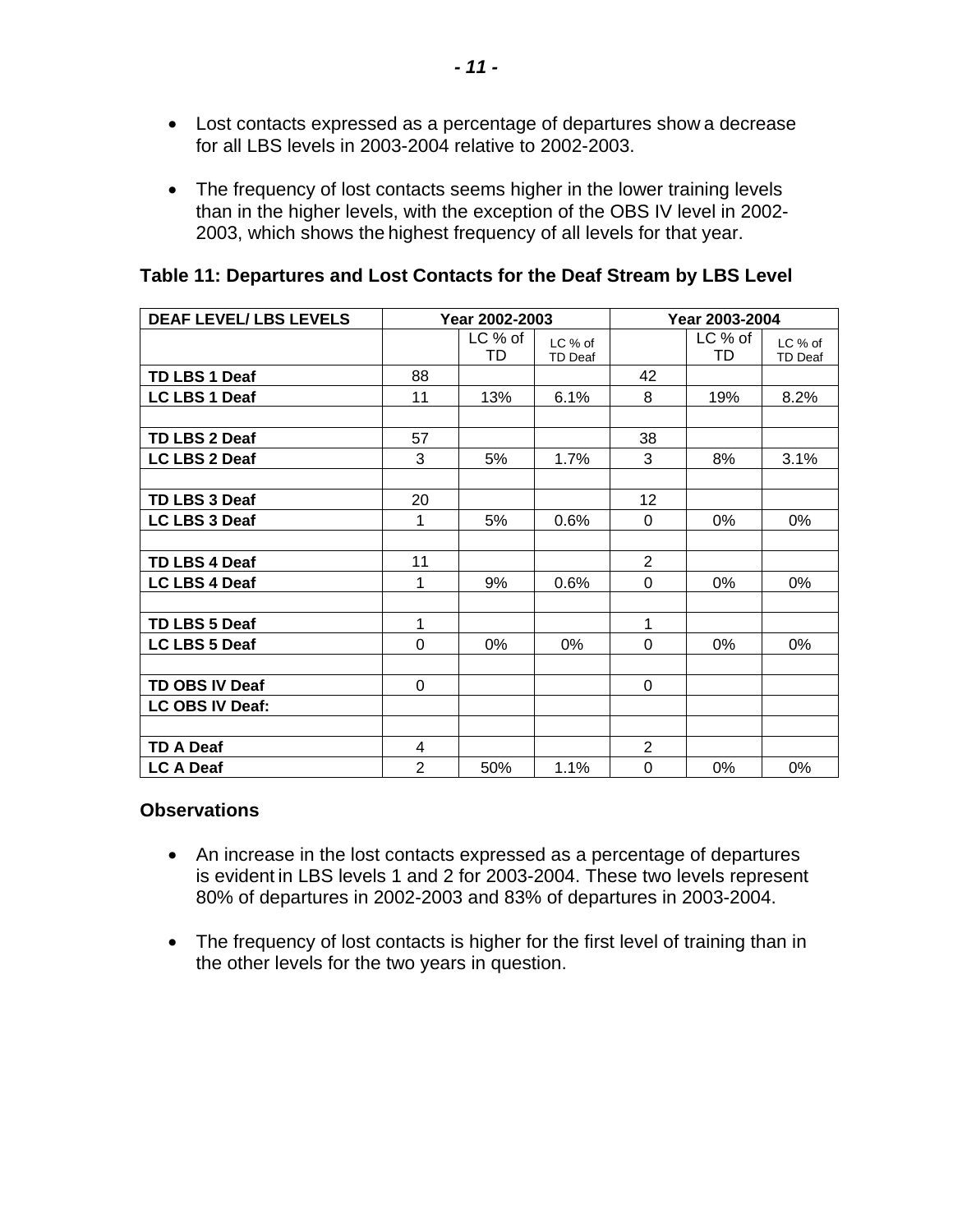#### <span id="page-13-0"></span>**Question to Examine**

• How do departures and lost contacts compare by gender across the training streams?

### *Total Departures and Lost Contacts for Each Stream by Gender*

#### **Table 12: Departures and Lost Contacts for the Anglophone Stream by Gender**

| <b>ANGLOPHONE STREAM/</b><br><b>GENDER</b> | Year 2002-2003 |               |                            | Year 2003-2004 |               |                            |  |
|--------------------------------------------|----------------|---------------|----------------------------|----------------|---------------|----------------------------|--|
|                                            |                | LC % of<br>TD | LC % of<br><b>TD Anglo</b> |                | LC % of<br>TD | LC % of<br><b>TD Anglo</b> |  |
| TD Anglo/female                            | 11818          |               |                            | 11292          |               |                            |  |
| LC Anglo/female                            | 2192           | 19%           | 10%                        | 1494           | 13%           | 7.1%                       |  |
|                                            |                |               |                            |                |               |                            |  |
| TD Anglo/male                              | 10003          |               |                            | 9793           |               |                            |  |
| LC Anglo/male                              | 2545           | 25%           | 11.2%                      | 1664           | 17%           | 7.9%                       |  |

#### **Observations**

• The frequency of lost contacts is higher for men than for women in the Anglophone Stream for the two years in question.

#### **Table 13: Departures and Lost Contacts for the Native Stream by Gender**

| <b>NATIVE STREAM/ GENDER</b> |     | Year 2002-2003 |                             | Year 2003-2004 |               |                             |
|------------------------------|-----|----------------|-----------------------------|----------------|---------------|-----------------------------|
|                              |     | LC % of<br>TD  | LC % of<br><b>TD Native</b> |                | LC % of<br>TD | LC % of<br><b>TD Native</b> |
| <b>TD Native/female</b>      | 420 |                |                             | 358            |               |                             |
| <b>LC Native/female</b>      | 94  | <b>22%</b>     | 12.6%                       | 68             | 19%           | 10.8%                       |
|                              |     |                |                             |                |               |                             |
| <b>TD Native/male</b>        | 325 |                |                             | 270            |               |                             |
| <b>LC Native/male</b>        | 100 | 31%            | 13.4%                       | 51             | 19%           | 8.1%                        |

#### **Observations**

• The frequency of lost contacts is much higher for men than for women in the Native stream for 2002-2003. The frequency is the same, however, for the two groups in 2003-2004.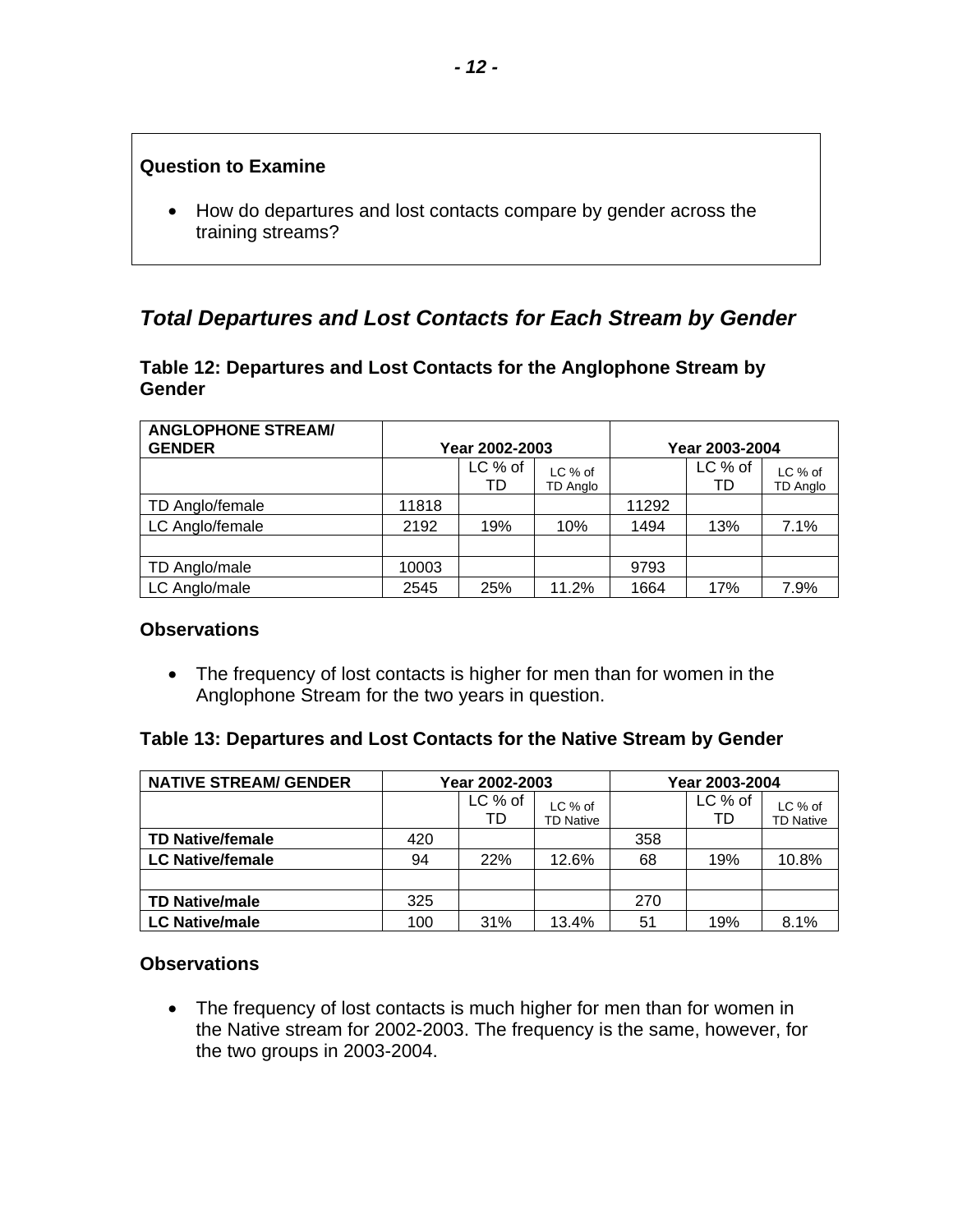| <b>FRANCOPHONE STREAM/</b><br><b>GENDER</b> | Year 2002-2003 |               |                             | Year 2003-2004 |               |                             |  |
|---------------------------------------------|----------------|---------------|-----------------------------|----------------|---------------|-----------------------------|--|
|                                             |                | LC % of<br>TD | LC % of<br><b>TD Franco</b> |                | LC % of<br>TD | LC % of<br><b>TD Franco</b> |  |
| <b>TD Franco/female</b>                     | 1107           |               |                             | 1063           |               |                             |  |
| <b>LC Franco/female</b>                     | 148            | 13%           | 9%                          | 90             | 8%            | 5.6%                        |  |
|                                             |                |               |                             |                |               |                             |  |
| <b>TD Franco/male</b>                       | 545            |               |                             | 531            |               |                             |  |
| <b>LC Franco/male</b>                       | 75             | 14%           | 4.5%                        | 47             | 9%            | 2.9%                        |  |

#### **Table 14: Departures and Lost Contacts for the Francophone Stream by Gender**

#### **Observations**

• There is very little difference in the frequency of lost contacts between men and women in the Francophone stream for the two years in question. The frequency is slightly higher for men compared to women.

#### **Table 15: Departures and Lost Contacts for the Deaf Stream by Gender**

| <b>DEAF STREAM/ GENDER</b> | Year 2002-2003 |               |                    | Year 2003-2004 |               |                    |
|----------------------------|----------------|---------------|--------------------|----------------|---------------|--------------------|
|                            |                | LC % of<br>TD | LC % of<br>TD Deaf |                | LC % of<br>TD | LC % of<br>TD Deaf |
| <b>TD Deaf/female</b>      | 110            |               |                    | 47             |               |                    |
| <b>LC Deaf/female</b>      | 10             | 9%            | 5.5%               | 5              | 11%           | 5.2%               |
|                            |                |               |                    |                |               |                    |
| <b>TD Deaf/male</b>        | 71             |               |                    | 50             |               |                    |
| <b>LC Deaf/male</b>        | 8              | 11%           | 4.4%               | 6              | 12%           | 6.2%               |

#### **Observations**

• There is very little difference between men and women with respect to lost contacts in the Deaf stream for the two years in question. The frequency of lost contacts is slightly higher for men than for women.

#### **Question to Examine**

• How do the departures and lost contacts compare by gender and by age group between the literacy streams?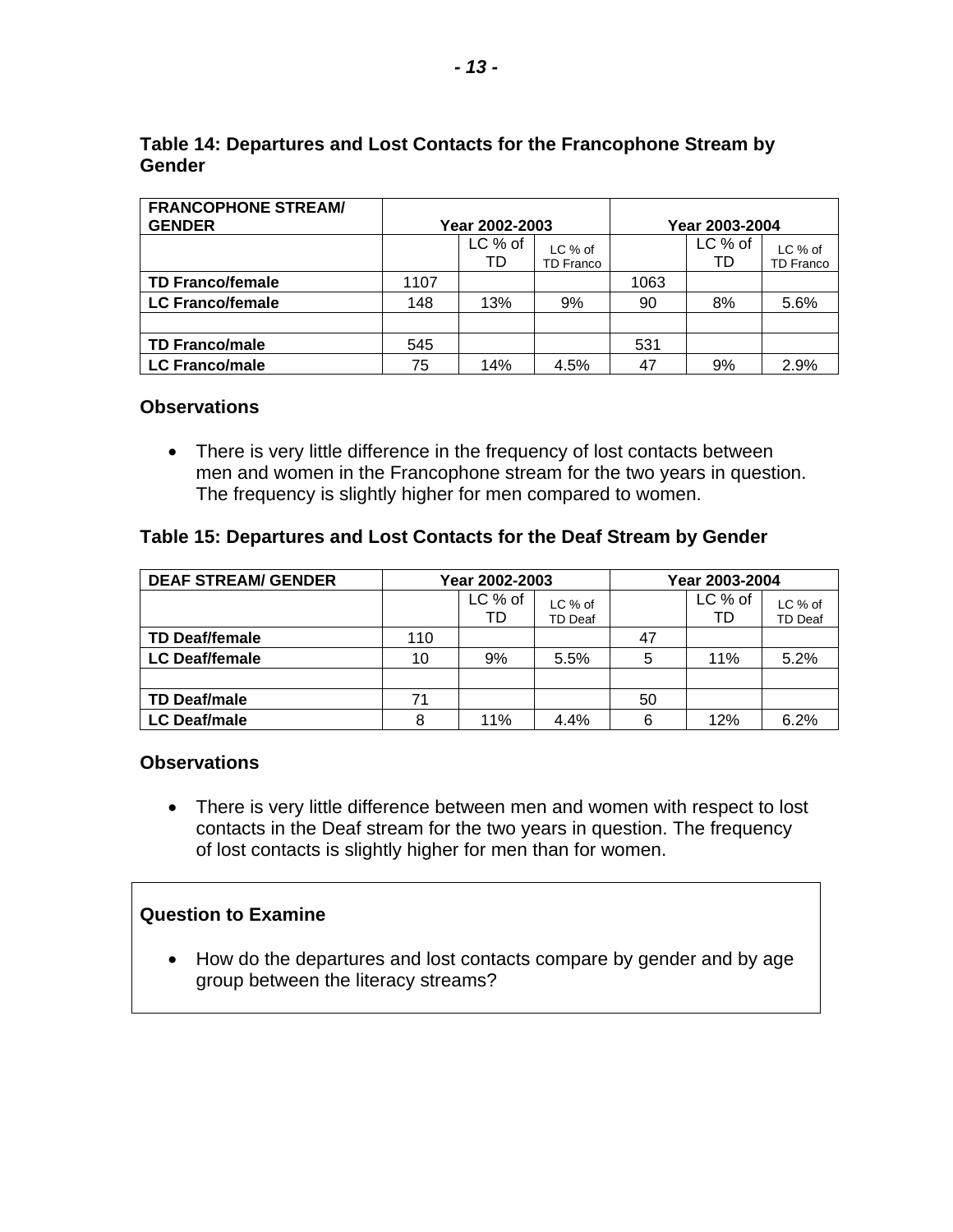### <span id="page-15-0"></span>*Total Departures and Lost Contacts for Each Stream by Gender and by Age Group*

### **Table 16: Departures and Lost Contacts for the Anglophone Stream by Gender and by Age Group**

| <b>ANGLOPHONE STREAM/</b> |      |                |                     |                |               |                     |
|---------------------------|------|----------------|---------------------|----------------|---------------|---------------------|
| <b>GENDER/ AGE GROUP</b>  |      | Year 2002-2003 |                     | Year 2003-2004 |               |                     |
|                           |      | LC % of<br>TD  | LC % of<br>TD Anglo |                | LC % of<br>TD | LC % of<br>TD Anglo |
| TD Anglo/16-18/female     | 318  |                |                     | 294            |               |                     |
| LC Anglo/16-18/female     | 66   | 20.8%          | 0.3%                | 39             | 13.3%         | 0.2%                |
|                           |      |                |                     |                |               |                     |
| TD Anglo/16-18/male       | 385  |                |                     | 329            |               |                     |
| LC Anglo/16-18/male       | 92   | 23.9%          | 0.4%                | 49             | 14.9%         | 0.2%                |
|                           |      |                |                     |                |               |                     |
| TD Anglo/19-24/female     | 2637 |                |                     | 2743           |               |                     |
| LC Anglo/19-24/female     | 574  | 21.8%          | 2.6%                | 405            | 14.8%         | 1.9%                |
|                           |      |                |                     |                |               |                     |
| TD Anglo/19-24/male       | 2898 |                |                     | 2886           |               |                     |
| LC Anglo/19-24/male       | 746  | 25.7%          | 3.4%                | 570            | 19.8%         | 2.7%                |
|                           |      |                |                     |                |               |                     |
| TD Anglo/25-44/female     | 6550 |                |                     | 6066           |               |                     |
| LC Anglo/25-44/female     | 1240 | 18.9%          | 5.7%                | 855            | 14.1%         | 4.1%                |
|                           |      |                |                     |                |               |                     |
| TD Anglo/25-44/male       | 5042 |                |                     | 4851           |               |                     |
| LC Anglo/25-44/male       | 1424 | 28.2%          | 6.5%                | 841            | 17.3%         | 4.0%                |
|                           |      |                |                     |                |               |                     |
| TD Anglo/45-64/female     | 2071 |                |                     | 1935           |               |                     |
| LC Anglo/45-64/female     | 283  | 13.7%          | 1.3%                | 183            | 9.5%          | 0.9%                |
|                           |      |                |                     |                |               |                     |
| TD Anglo/45-64/male       | 1536 |                |                     | 1563           |               |                     |
| LC Anglo/45-64/male       | 267  | 17.4%          | 1.2%                | 189            | 12.1%         | 0.9%                |
|                           |      |                |                     |                |               |                     |
| TD Anglo/65+/female       | 242  |                |                     | 254            |               |                     |
| LC Anglo/65+/female       | 29   | 12.0%          | 0.1%                | 12             | 4.7%          | 0.1%                |
|                           |      |                |                     |                |               |                     |
| TD Anglo/65+/male         | 142  |                |                     | 164            |               |                     |
| LC Anglo/65+/male         | 16   | 11.3%          | 0.1%                | 15             | 9.1%          | 0.1%                |

#### **Observations**

• The frequency of lost contacts is higher for men than for women, for the two years in question, in all age groups, with the exception of individuals 65 years or older for 2002-2003. In this case, women show a higher frequency of lost contacts compared to men: 12% for women and 11.3% for men.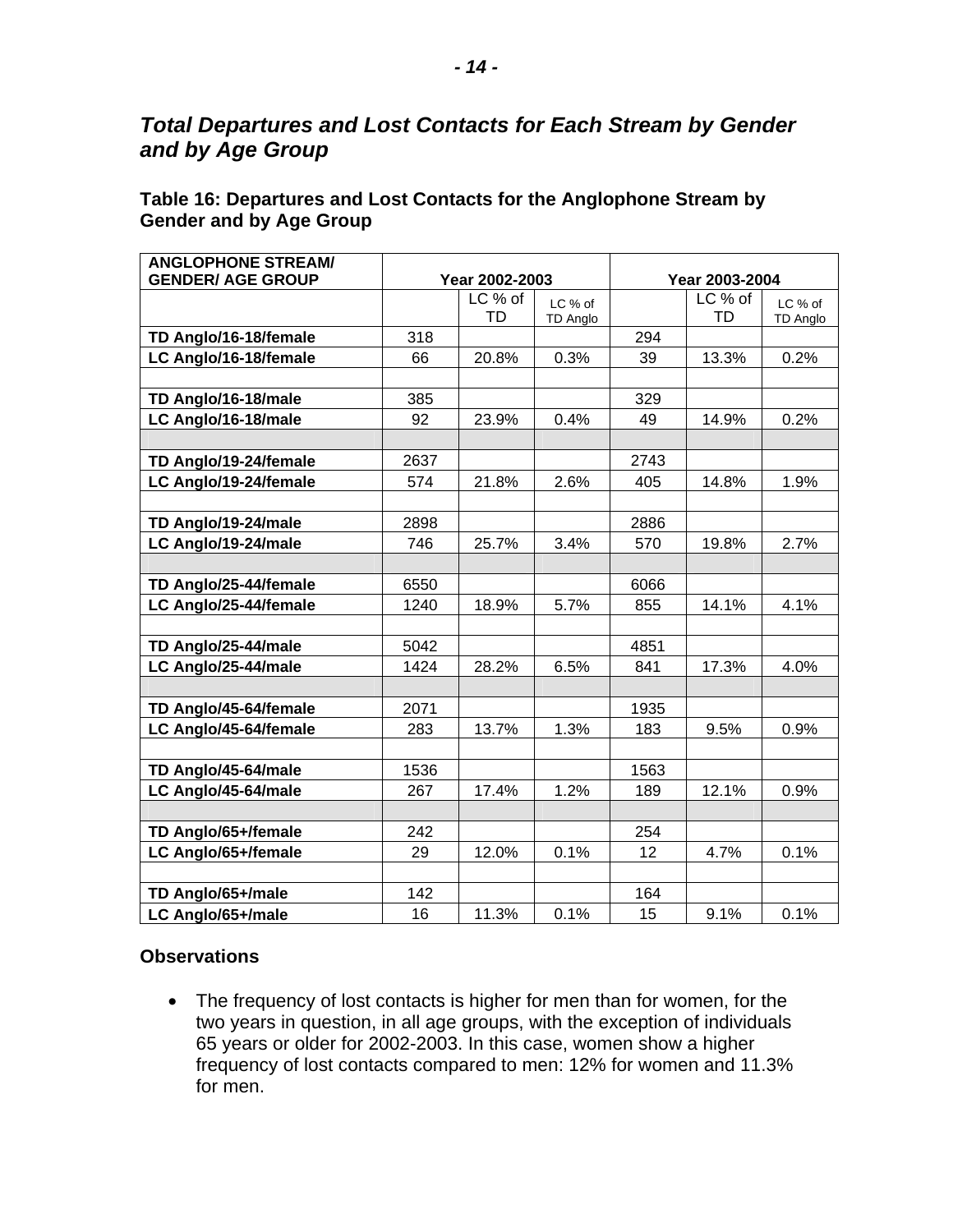- In those cases where the frequency of lost contacts is higher for men than for women, the difference between the two genders is generally more than 3%.
- A decrease in 2003-2004 in lost contacts, expressed as a percentage of departures, shows in all age groups for both genders.

#### **Table 17: Departures and Lost Contacts for the Native Stream by Gender and by Age Group**

| <b>NATIVE STREAM/ GENDER/</b> |                |                |                             |              |                |                             |  |
|-------------------------------|----------------|----------------|-----------------------------|--------------|----------------|-----------------------------|--|
| <b>AGE GROUP</b>              |                | Year 2002-2003 |                             |              | Year 2003-2004 |                             |  |
|                               |                | LC % of<br>TD  | LC % of<br><b>TD Native</b> |              | LC % of<br>TD  | LC % of<br><b>TD Native</b> |  |
| TD Native/16-18/female        | 7              |                |                             | 9            |                |                             |  |
| LC Native/16-18/female        | $\overline{2}$ | 28.6%          | 0.3%                        | $\mathbf{1}$ | 11.1%          | 0.2%                        |  |
|                               |                |                |                             |              |                |                             |  |
| TD Native/16-18/male          | 23             |                |                             | 7            |                |                             |  |
| LC Native/16-18/male          | 9              | 39.1%          | 1.2%                        | 0            | 0.0%           | 0.0%                        |  |
|                               |                |                |                             |              |                |                             |  |
| TD Native/19-24/female        | 99             |                |                             | 93           |                |                             |  |
| LC Native/19-24/female        | 32             | 32.3%          | 4.3%                        | 14           | 15.1%          | 2.2%                        |  |
|                               |                |                |                             |              |                |                             |  |
| TD Native/19-24/male          | 86             |                |                             | 87           |                |                             |  |
| LC Native/19-24/male          | 33             | 38.4%          | 4.4%                        | 16           | 18.4%          | 2.5%                        |  |
|                               |                |                |                             |              |                |                             |  |
| TD Native/25-44/female        | 237            |                |                             | 182          |                |                             |  |
| LC Native/25-44/female        | 52             | 21.9%          | 7.0%                        | 45           | 24.7%          | 7.2%                        |  |
|                               |                |                |                             |              |                |                             |  |
| TD Native/25-44/male          | 173            |                |                             | 123          |                |                             |  |
| LC Native/25-44/male          | 46             | 26.6%          | 6.2%                        | 29           | 23.6%          | 4.6%                        |  |
|                               |                |                |                             |              |                |                             |  |
| TD Native/45-64/female        | 65             |                |                             | 68           |                |                             |  |
| LC Native/45-64/female        | 6              | 9.2%           | 0.8%                        | 8            | 11.8%          | 1.3%                        |  |
|                               |                |                |                             |              |                |                             |  |
| TD Native/45-64/male          | 42             |                |                             | 50           |                |                             |  |
| LC Native/45-64/male          | 12             | 28.6%          | 1.6%                        | 6            | 12.0%          | 1.0%                        |  |
|                               |                |                |                             |              |                |                             |  |
| TD Native/65+/female          | 12             |                |                             | 6            |                |                             |  |
| LC Native/65+/female          | $\overline{2}$ | 16.7%          | 0.3%                        | $\Omega$     | 0.0%           | 0.0%                        |  |
|                               |                |                |                             |              |                |                             |  |
| TD Native/65+/male            | 1              |                |                             | 3            |                |                             |  |
| LC Native/65+/male            | 0              | 0.0%           | 0.0%                        | 0            | 0.0%           | 0.0%                        |  |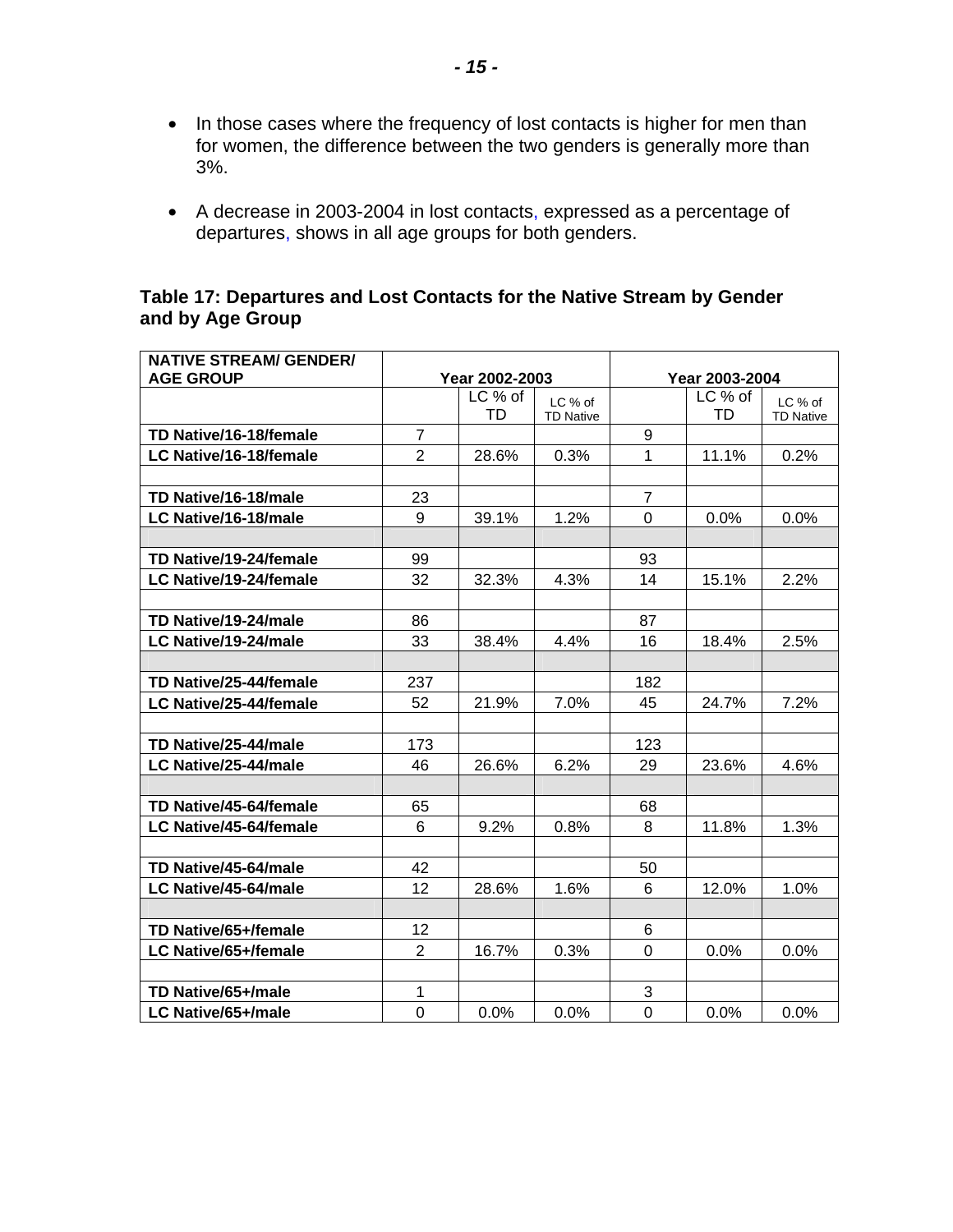- The age groups from 16 to 18 years and 65 years or more show very few departures. Interpretations of the numbers belonging to these groups should be made with caution.
- The three age groups from 19 to 64 years include the majority of departures. It can be noted that the frequency of lost contacts within these groups is higher for men than for women with the exception of the group 25 to 44 years old for 2003-2004, where the frequency for men is 23.6% compared to 24.7% for women.
- A decrease in 2003-2004 in lost contacts expressed as a percentage of departures holds for all age groups, for both genders, with the exception of two cases, that of women 25 to 44 years of age and that of women 45 to 64 years of age. In the first case, the frequency of lost contacts increases from 9.2% to 11.8%; in the second case, it increases from 21.9% to 24.7%.

| <b>FRANCOPHONE STREAM/</b> |     |                |                  |                |         |                  |  |
|----------------------------|-----|----------------|------------------|----------------|---------|------------------|--|
| <b>GENDER/ AGE GROUP</b>   |     | Year 2002-2003 |                  | Year 2003-2004 |         |                  |  |
|                            |     | $LC$ % of      | LC % of          |                | LC % of | $LC$ % of        |  |
|                            |     | TD             | <b>TD Franco</b> |                | TD      | <b>TD Franco</b> |  |
| TD Franco/16-18/female     | 33  |                |                  | 34             |         |                  |  |
| LC Franco/16-18/female     | 6   | 18.2%          | 0.4%             | 4              | 11.8%   | 0.3%             |  |
|                            |     |                |                  |                |         |                  |  |
| TD Franco/16-18/male       | 22  |                |                  | 33             |         |                  |  |
| LC Franco/16-18/male       | 5   | 22.7%          | 0.3%             | $\overline{2}$ | 6.1%    | 0.1%             |  |
|                            |     |                |                  |                |         |                  |  |
| TD Franco/19-24/female     | 178 |                |                  | 139            |         |                  |  |
| LC Franco/19-24/female     | 36  | 20.2%          | 2.2%             | 18             | 12.9%   | 1.1%             |  |
|                            |     |                |                  |                |         |                  |  |
| TD Franco/19-24/male       | 116 |                |                  | 128            |         |                  |  |
| LC Franco/19-24/male       | 25  | 21.6%          | 1.5%             | 15             | 11.7%   | 0.9%             |  |
|                            |     |                |                  |                |         |                  |  |
| TD Franco/25-44/female     | 572 |                |                  | 481            |         |                  |  |
| LC Franco/25-44/female     | 65  | 11.4%          | 3.9%             | 41             | 8.5%    | 2.6%             |  |
|                            |     |                |                  |                |         |                  |  |
| TD Franco/25-44/male       | 241 |                |                  | 202            |         |                  |  |
| LC Franco/25-44/male       | 31  | 12.9%          | 1.9%             | 18             | 8.9%    | 1.1%             |  |
|                            |     |                |                  |                |         |                  |  |
| TD Franco/45-64/female     | 253 |                |                  | 328            |         |                  |  |
| LC Franco/45-64/female     | 24  | 9.5%           | 1.5%             | 18             | 5.5%    | 1.1%             |  |
|                            |     |                |                  |                |         |                  |  |

#### **Table 18: Departures and Lost Contacts for the Francophone Stream by Gender and by Age Group**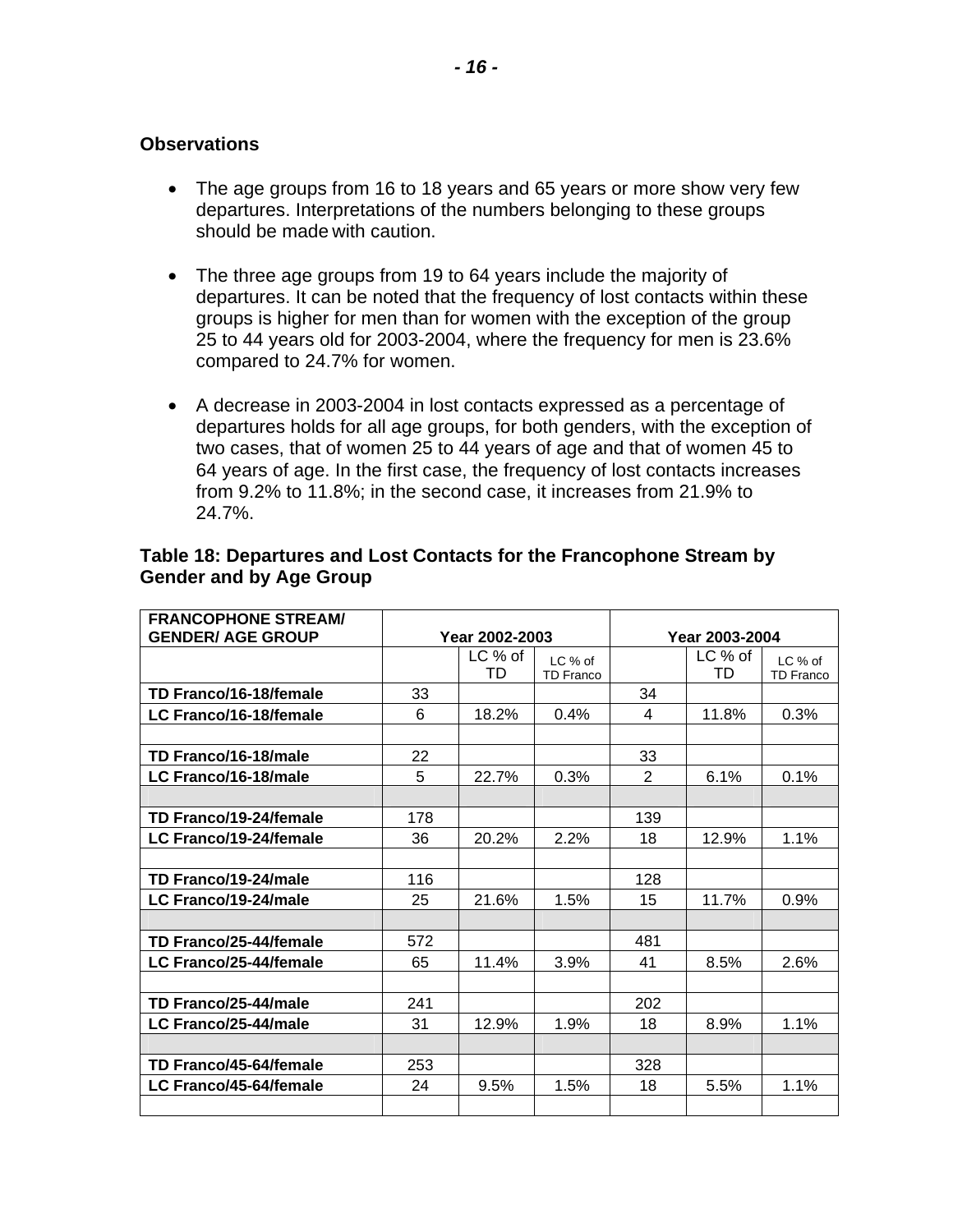| TD Franco/45-64/male | 125 |       |      | 129 |       |      |
|----------------------|-----|-------|------|-----|-------|------|
| LC Franco/45-64/male | 9   | 7.2%  | 0.5% |     | 5.4%  | 0.4% |
|                      |     |       |      |     |       |      |
| TD Franco/65+/female | 71  |       |      | 81  |       |      |
| LC Franco/65+/female | 17  | 23.9% | 1.0% |     | 11.1% | 0.6% |
|                      |     |       |      |     |       |      |
| TD Franco/65+/male   | 41  |       |      | 39  |       |      |
| LC Franco/65+/male   | 5   | 12.2% | 0.3% | 5   | 12.8% | 0.3% |

- It can be noted that in half of the cases, the frequency of lost contacts is higher for men than for women.
- A decrease in lost contacts during 2003-2004, expressed as a percentage of departures, holds across all age groups for both genders.

#### **Table 19: Departures and Lost Contacts for the Deaf Stream by Gender and by Age Group**

| <b>DEAF STREAM/ GENDER/</b> |                |                |                |                |                |                |
|-----------------------------|----------------|----------------|----------------|----------------|----------------|----------------|
| <b>AGE GROUP</b>            |                | Year 2002-2003 |                |                | Year 2003-2004 |                |
|                             |                | LC % of        | LC % of        |                | LC % of        | LC % of        |
|                             |                | TD             | <b>TD Deaf</b> |                | TD             | <b>TD Deaf</b> |
| TD Deaf/16-18/female        | 0              |                |                | 1              |                |                |
| LC Deaf/16-18/female        | 0              | 0.0%           | 0.0%           | $\Omega$       | 0.0%           | 0.0%           |
|                             |                |                |                |                |                |                |
| TD Deaf/16-18/male          | 0              |                |                | $\overline{2}$ |                |                |
| LC Deaf/16-18/male          | $\Omega$       | 0.0%           | 0.0%           | $\Omega$       | 0.0%           | 0.0%           |
|                             |                |                |                |                |                |                |
| TD Deaf/19-24/female        | 24             |                |                | 9              |                |                |
| LC Deaf/19-24/female        | $\overline{2}$ | 8.3%           | 1.1%           | 2              | 22.2%          | 2.1%           |
|                             |                |                |                |                |                |                |
| TD Deaf/19-24/male          | 9              |                |                | 16             |                |                |
| LC Deaf/19-24/male          | $\mathbf{1}$   | 11.1%          | 0.6%           | 2              | 12.5%          | 2.1%           |
|                             |                |                |                |                |                |                |
| TD Deaf/25-44/female        | 51             |                |                | 23             |                |                |
| LC Deaf/25-44/female        | 5              | 9.8%           | 2.8%           | $\mathbf{1}$   | 4.3%           | 1.0%           |
|                             |                |                |                |                |                |                |
| TD Deaf/25-44/male          | 38             |                |                | 19             |                |                |
| LC Deaf/25-44/male          | 5              | 13.2%          | 2.8%           | $\overline{2}$ | 10.5%          | 2.1%           |
|                             |                |                |                |                |                |                |
| TD Deaf/45-64/female        | 29             |                |                | 12             |                |                |
| LC Deaf/45-64/female        | $\overline{2}$ | 6.9%           | 1.1%           | 1              | 8.3%           | 1.0%           |
|                             |                |                |                |                |                |                |
| TD Deaf/45-64/male          | 22             |                |                | 11             |                |                |
| LC Deaf/45-64/male          | 1              | 4.5%           | 0.6%           | $\overline{2}$ | 18.2%          | 2.1%           |
|                             |                |                |                |                |                |                |
| TD Deaf/65+/female          | 6              |                |                | $\overline{2}$ |                |                |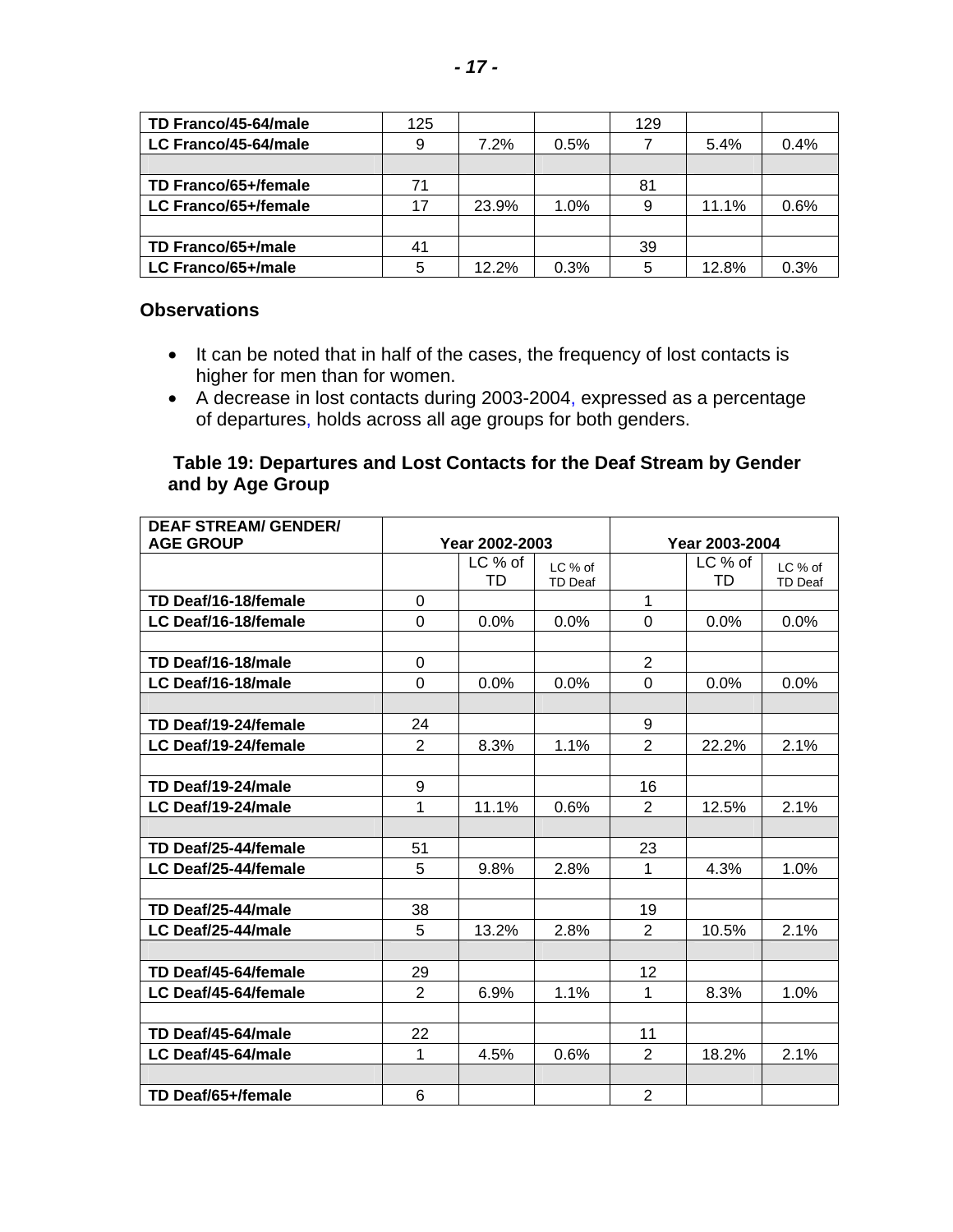<span id="page-19-0"></span>

| LC Deaf/65+/female | 16.7% | 0.6% | 50.0%   | $.0\%$  |
|--------------------|-------|------|---------|---------|
|                    |       |      |         |         |
| TD Deaf/65+/male   |       |      |         |         |
| LC Deaf/65+/male   | 50.0% | 0.6% | $0.0\%$ | $0.0\%$ |

- The small number of departures in the age groups 16 to 18 years of age and 65 years of age or more limits any interpretation made of the numbers belonging to these age groups.
- It can be noted that the highest concentration of departures occurs in the 25 to 44 years age bracket (49% in 2002-2003 and 43% in 2003-2004) for the two years in question. It can also be noted that there is a significant decrease in the frequency of lost contacts in 2003-2004 in this age group. This is not the case, however, for the two other age groups showing large concentrations of departures: in the case of the age groups from 19 to 24 years of age and from 45 to 64 years of age, the frequency of lost contacts increased for both genders in 2003-2004.

#### **Question to Examine**

• How do departures and lost contacts compare when the reason for leaving is taken into consideration?

### *Total Departures and Lost Contacts for Each Stream by Reason for Leaving*

**Table 20: Departures and Lost Contacts for the Anglophone Stream by Reason for Leaving** 

| <b>ANGLOPHONE STREAM/</b>         |      |                |                       |                |               |                       |
|-----------------------------------|------|----------------|-----------------------|----------------|---------------|-----------------------|
| <b>REASON FOR LEAVING</b>         |      | Year 2002-2003 |                       | Year 2003-2004 |               |                       |
|                                   |      | LC % of<br>TD  | $LC$ % of<br>TD Analo |                | LC % of<br>TD | $LC$ % of<br>TD Anglo |
| TD Anglo/agency initiated         | 3895 |                |                       | 2709           |               |                       |
| LC Anglo/agency initiated         | 1677 | 43.1%          | 7.7%                  | 851            | 31.4%         | 4.0%                  |
|                                   |      |                |                       |                |               |                       |
| TD Anglo/attained LBS goal        | 6465 |                |                       | 8020           |               |                       |
| <b>LC Anglo/attained LBS goal</b> | 117  | 1.8%           | 0.5%                  | 106            | 1.3%          | 0.5%                  |
|                                   |      |                |                       |                |               |                       |
| <b>TD Anglo/learner initiated</b> | 9169 |                |                       | 7943           |               |                       |
| <b>LC Anglo/learner initiated</b> | 2498 | 27.2%          | 11.4%                 | 1801           | 22.7%         | 8.5%                  |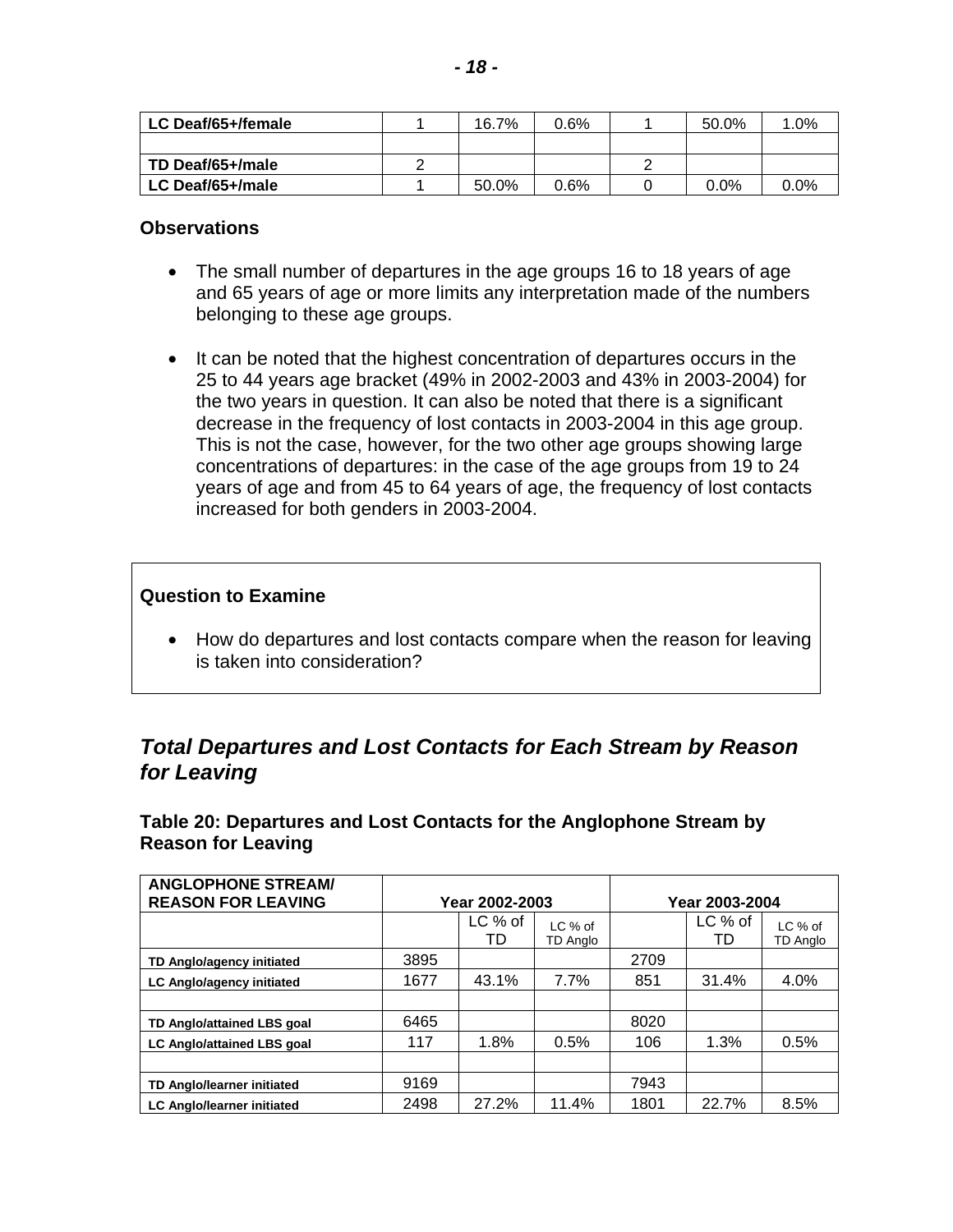| TD Anglo/left after assessment | 2292 |       |      | 2413 |       |     |
|--------------------------------|------|-------|------|------|-------|-----|
| LC Anglo/left after assessment | 445  | 19.4% | 2.0% | 400  | 16.6% | .9% |

- The frequency of lost contacts is the highest in the case of departures initiated by the agency: 43.1% in 2002-2003 and 31.4% in 2003-2004.
- The frequency of lost contacts is the lowest of the four frequencies in the case of departures taking place after learners have attained the LBS goals: 1.8% in 2002-2003 and 1.3% in 2003-2004.
- Of the four cases, possible reasons for leaving are : lost contacts as a percentage of departures show a decrease in 2003-2004.

#### **Table 21: Departures and Lost Contacts for the Native by Reason for Leaving**

| <b>NATIVE STREAM/ REASON</b>           |                |                 |                             |                |               |                             |
|----------------------------------------|----------------|-----------------|-----------------------------|----------------|---------------|-----------------------------|
| <b>FOR LEAVING</b>                     | Year 2002-2003 |                 |                             | Year 2003-2004 |               |                             |
|                                        |                | $LC$ % of<br>TD | LC % of<br><b>TD Native</b> |                | LC % of<br>TD | LC % of<br><b>TD Native</b> |
| TD Native/agency initiated             | 102            |                 |                             | 118            |               |                             |
| LC Native/agency initiated             | 25             | 24.5%           | 3.4%                        | 55             | 46.6%         | 8.8%                        |
|                                        |                |                 |                             |                |               |                             |
| TD Native/attained LBS goal            | 149            |                 |                             | 125            |               |                             |
| <b>LC Native/attained LBS goal</b>     | 3              | $2.0\%$         | 0.4%                        |                | 0.8%          | 0.2%                        |
|                                        |                |                 |                             |                |               |                             |
| <b>TD Native/learner initiated</b>     | 463            |                 |                             | 345            |               |                             |
| <b>LC Native/learner initiated</b>     | 153            | 33.0%           | 20.5%                       | 53             | 15.4%         | 8.4%                        |
|                                        |                |                 |                             |                |               |                             |
| TD Native/left after assessment        | 31             |                 |                             | 40             |               |                             |
| <b>LC Native/left after assessment</b> | 13             | 41.9%           | 1.7%                        | 10             | 25.0%         | 1.6%                        |

#### **Observations**

- The frequency of lost contacts is the lowest of the four frequencies when learners have attained LBS goals for the two years in question: 2% in 2002-2003 and 0.8% in 2003-2004.
- Of the four frequencies of lost contacts in 2002-2003, the frequency is highest when the learner has left after assessment: 41.9%.
- The frequency of lost contacts is higher in 2002-2003 when the departure is initiated by the learner compared to the situation where the departure is agency initiated: 33% when the departure is learner initiated and 24.5%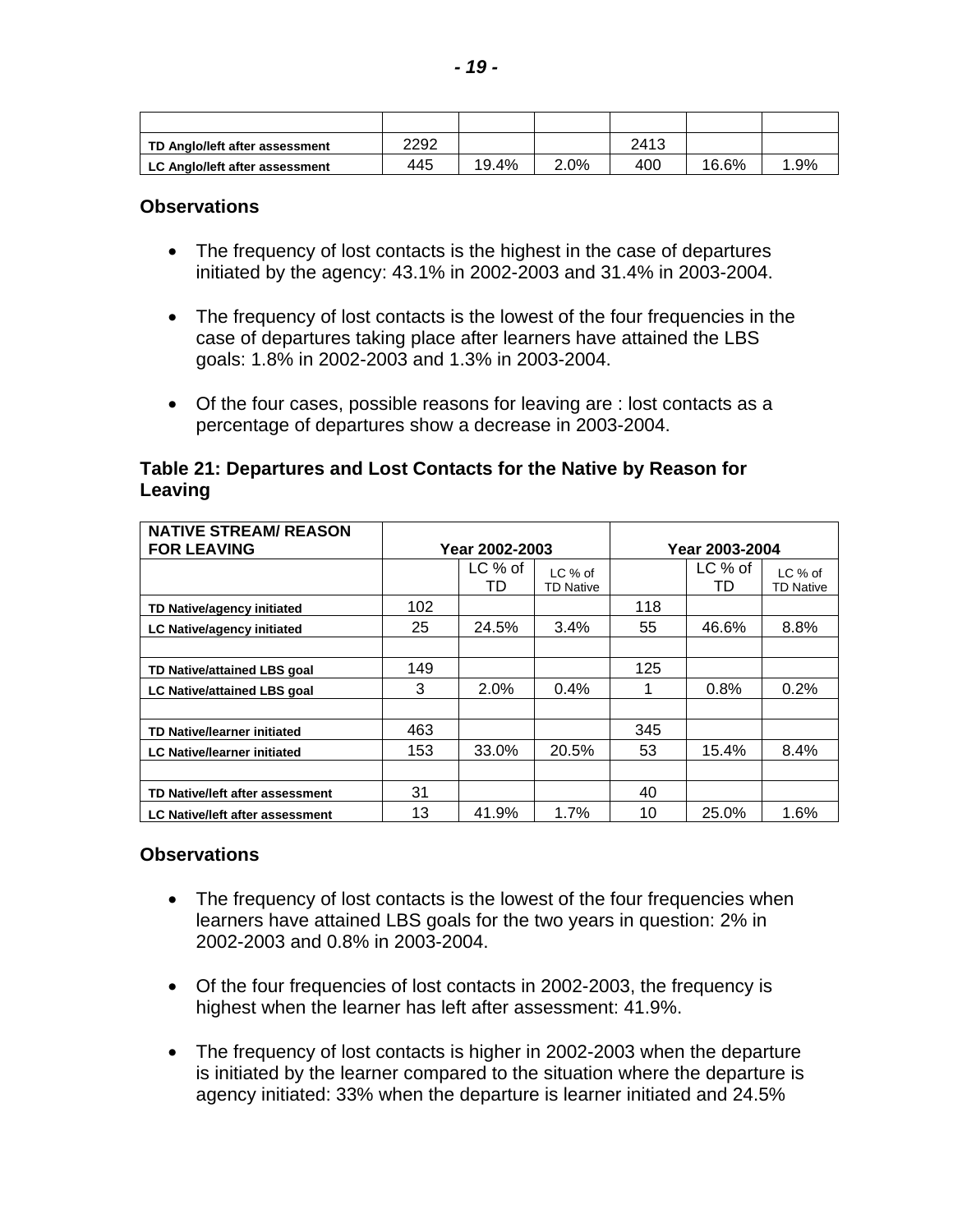when the departure is agency initiated. The opposite holds true, however, in 2003-2004: 15.4% when the departure is learner initiated and 46.6% when the departure is agency initiated.

• Of the four possible reasons for leaving, only the lost contacts, as a percentage of departures, only agency initiated shows an increase in 2003-2004: from 24.5% in 2002-2003 to 46.6% in 2003-2004. In the other three situations, there is a decrease in the frequency of lost contacts for 2003-2004.

#### **Table 22: Departures and Lost Contacts for the Francophone Stream by Reason for Leaving**

| <b>FRANCOPHONE STREAM/</b>             |                |                 |                             |                |                 |                             |
|----------------------------------------|----------------|-----------------|-----------------------------|----------------|-----------------|-----------------------------|
| <b>REASON FOR LEAVING</b>              | Year 2002-2003 |                 |                             | Year 2003-2004 |                 |                             |
|                                        |                | $LC$ % of<br>TD | LC % of<br><b>TD Franco</b> |                | $LC$ % of<br>TD | LC % of<br><b>TD Franco</b> |
| TD Franco/agency initiated             | 185            |                 |                             | 191            |                 |                             |
| <b>LC Franco/agency initiated</b>      | 80             | 43.2%           | 4.8%                        | 14             | 7.3%            | 0.9%                        |
|                                        |                |                 |                             |                |                 |                             |
| TD Franco/attained LBS goal            | 702            |                 |                             | 540            |                 |                             |
| <b>LC Franco/attained LBS goal</b>     | 14             | $2.0\%$         | 0.8%                        | 9              | 1.7%            | 0.6%                        |
|                                        |                |                 |                             |                |                 |                             |
| <b>TD Franco/learner initiated</b>     | 698            |                 |                             | 703            |                 |                             |
| <b>LC Franco/learner initiated</b>     | 126            | 18.1%           | 7.6%                        | 106            | 15.1%           | 6.6%                        |
|                                        |                |                 |                             |                |                 |                             |
| TD Franco/left after assessment        | 67             |                 |                             | 160            |                 |                             |
| <b>LC Franco/left after assessment</b> | 3              | 4.5%            | 0.2%                        | 8              | 5.0%            | 0.5%                        |

#### **Observations**

- The frequency of lost contacts, when the learner left after assessment, is the only frequency that increased in 2003-2004: It increased slightly from 4.5% in 2002-2003 to 5% in 2003-2004. The three other frequencies of lost contacts decreased in 2003-2004.
- In 2002-2003, the frequency of lost contacts, when departures are agency initiated, is the highest of the four frequencies: 43.2%. In 2003-2004, the frequency of lost contacts, when departures are learner initiated, is the highest of the four frequencies: 15.1%.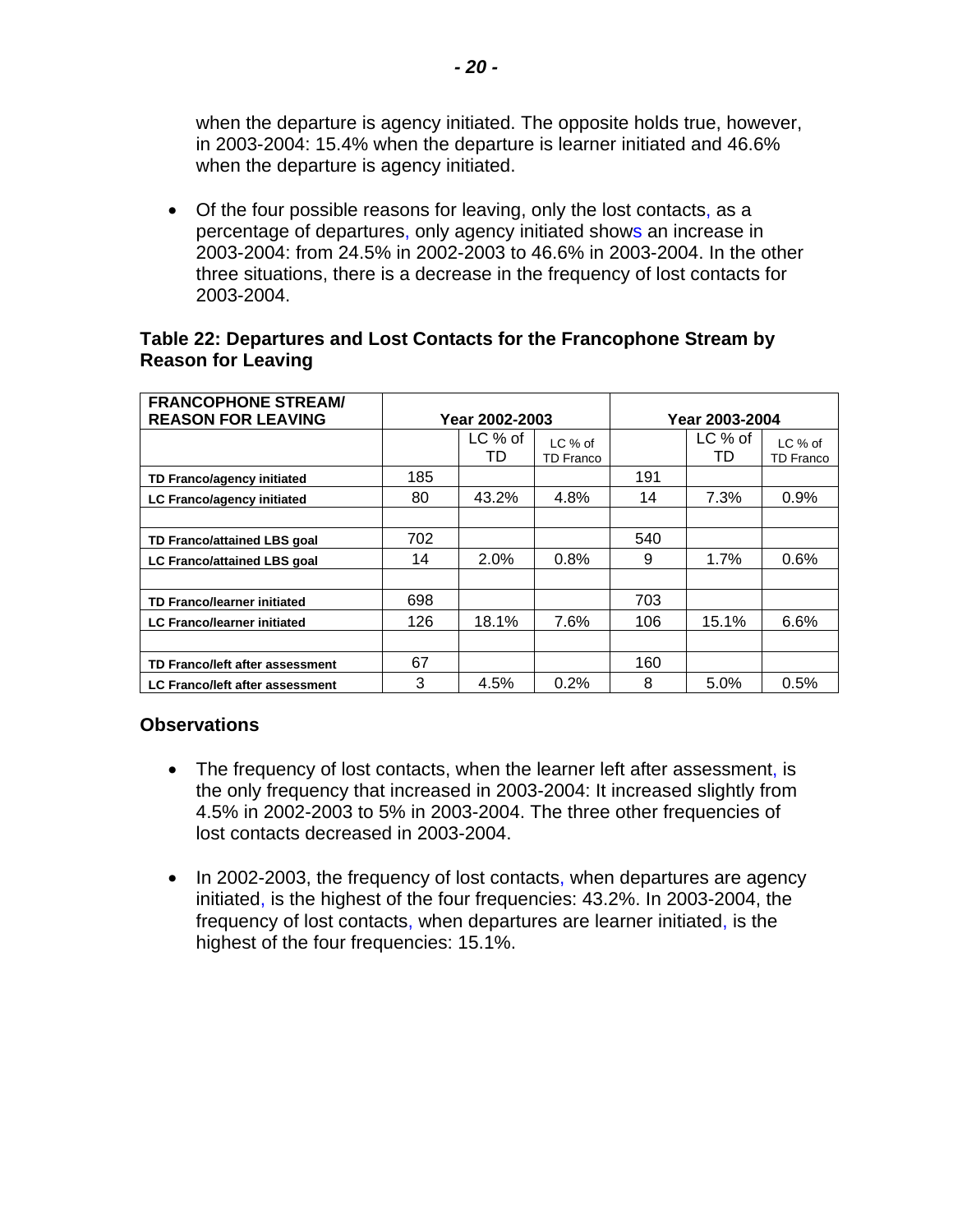| <b>DEAF STREAM/ REASON FOR</b>   |                |           |                |                |           |                |
|----------------------------------|----------------|-----------|----------------|----------------|-----------|----------------|
| <b>LEAVING</b>                   | Year 2002-2003 |           |                | Year 2003-2004 |           |                |
|                                  |                | $LC$ % of | LC % of        |                | $LC$ % of | LC % of        |
|                                  |                | TD        | <b>TD Deaf</b> |                | TD        | <b>TD Deaf</b> |
| TD Deaf/agency initiated         | 41             |           |                | 20             |           |                |
| LC Deaf/agency initiated         | 7              | 17.1%     | 3.9%           | 6              | 30.0%     | 6.2%           |
|                                  |                |           |                |                |           |                |
| TD Deaf/attained LBS goal        | 21             |           |                | 32             |           |                |
| <b>LC Deaf/attained LBS goal</b> | 0              | $0.0\%$   | $0.0\%$        | 0              | $0.0\%$   | 0.0%           |
|                                  |                |           |                |                |           |                |
| <b>TD Deaf/learner initiated</b> | 115            |           |                | 41             |           |                |
| <b>LC Deaf/learner initiated</b> | 10             | 8.7%      | 5.5%           | 3              | 7.3%      | 3.1%           |
|                                  |                |           |                |                |           |                |
| TD Deaf/left after assessment    | 4              |           |                | 4              |           |                |
| LC Deaf/left after assessment    | 1              | 25.0%     | 0.6%           | 2              | 50.0%     | 2.1%           |

#### **Table 23: Departures and Lost Contacts for the Deaf Stream by Reason for Leaving**

#### **Observations**

- The frequency of lost contacts, when learners have attained the LBS goals, is the lowest of the four frequencies: 0% for the two years in question.
- The frequencies of lost contacts, when the learner has left after assessment and when the departure is agency initiated, increased in 2003-2004: from 25% in 2002-2003 to 50% in 2003-2004 in the first case; from 17.1% in 2002-2003 to 30% in 2003-2004 in the second case.
- The frequency of lost contacts, when departure is learner initiated, decreased in 2003-2004: from 8.7% in 2002-2003 to 7.3% in 2003-2004.

#### **Question to Examine**

• What is the frequency of lost contacts at the time of the three-month and six-month follow-ups?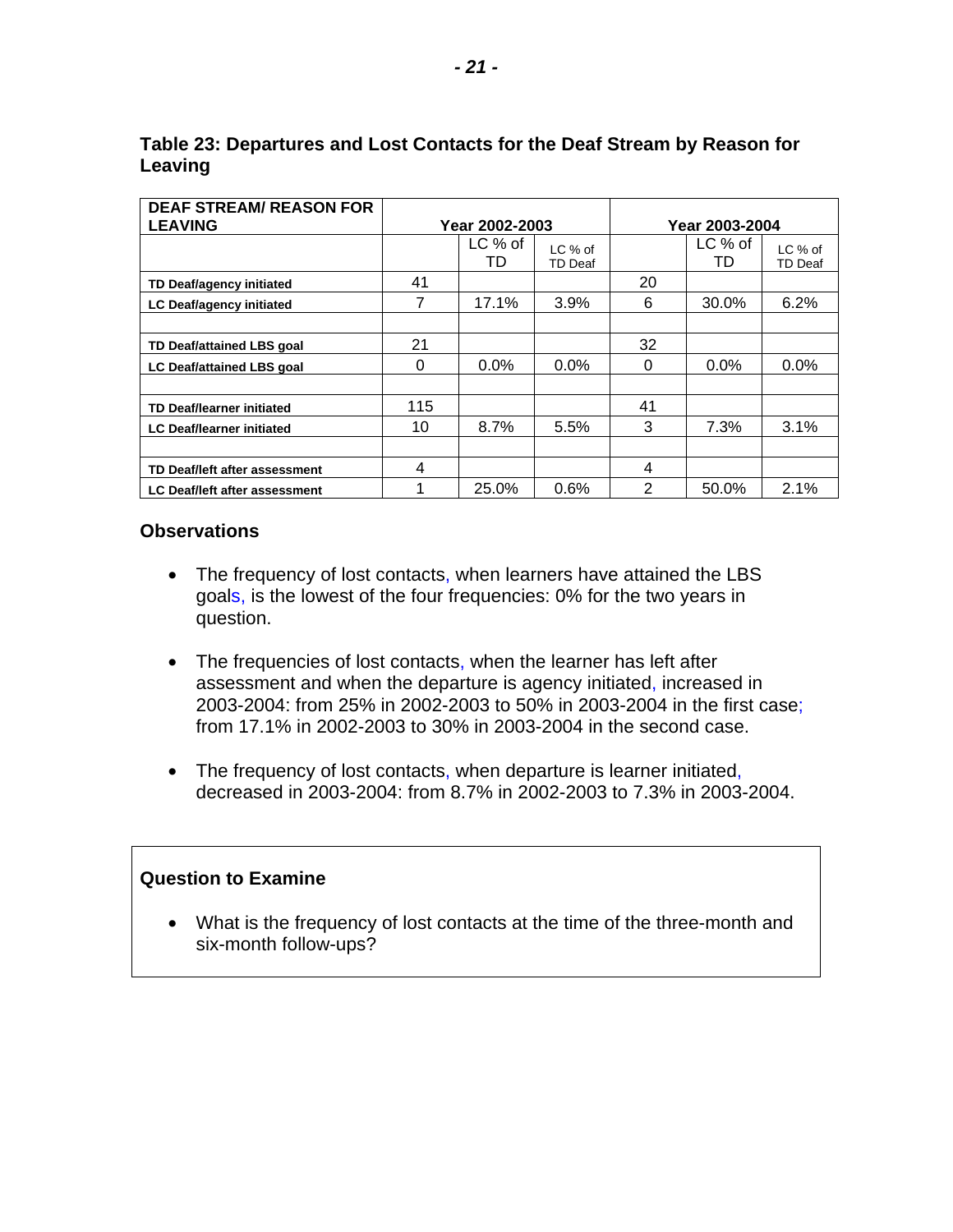### <span id="page-23-0"></span>*Total Departures and Lost Contacts for the Province as a Whole after Three Months*

**Table 24: Departures and Lost Contacts after Three Months for the Province as a Whole in 2002-2003 and 2003-2004** 

| <b>Province: 3-month follow-up</b> | Year 2002-2003 |           | Year 2003-2004 |           |  |
|------------------------------------|----------------|-----------|----------------|-----------|--|
|                                    |                | $LC$ % of |                | $LC$ % of |  |
|                                    |                |           |                |           |  |
| TD not lost contact                | 14513          |           | 15260          |           |  |
| LC after 3 months                  | 861            | 6%        | 547            | 4%        |  |

#### **Observations**

• The frequency of lost contacts is by far lower after three months compared to the frequency of lost contacts at departure for each of the years in question. For the two years, the frequencies at departure are 21% in 2002-2003 and 15% in 2003-2004 and after three months, 6% in 2002 2003 and 4% in 2003-2004.

#### **Question to Examine**

• How do departures and lost contacts after three months compare across the streams?

### *Provincial Totals by Stream for Departures and Lost Contacts*

**Table 25: Departures and Lost Contacts after Three Months by Stream for Ontario as a Whole in 2002-2003 and 2003-2004** 

| <b>PROVINCE BY STREAM</b><br><b>AFTER 3 MONTHS</b> | Year 2002-2003 |               |                           | Year 2003-2004 |               |                           |
|----------------------------------------------------|----------------|---------------|---------------------------|----------------|---------------|---------------------------|
|                                                    |                | LC % of<br>TD | LC % of<br>TD<br>Province |                | LC % of<br>TD | LC % of<br>TD<br>Province |
| TD not lost contacts/Anglo                         | 12961          |               |                           | 13657          |               |                           |
| LC 3 months/Anglophone                             | 789            | 6.1%          | 5.4%                      | 491            | 3.6%          | 3.2%                      |
|                                                    |                |               |                           |                |               |                           |
| TD not lost contacts/Native                        | 418            |               |                           | 416            |               |                           |
| <b>LC 3 months/Native</b>                          | 30             | 7.2%          | 0.2%                      | 13             | 3.1%          | 0.1%                      |
|                                                    |                |               |                           |                |               |                           |
| TD not lost contacts/Franco                        | 999            |               |                           | 1119           |               |                           |
| <b>LC 3 months/Francophone</b>                     | 42             | 4.2%          | 0.3%                      | 43             | 3.8%          | 0.3%                      |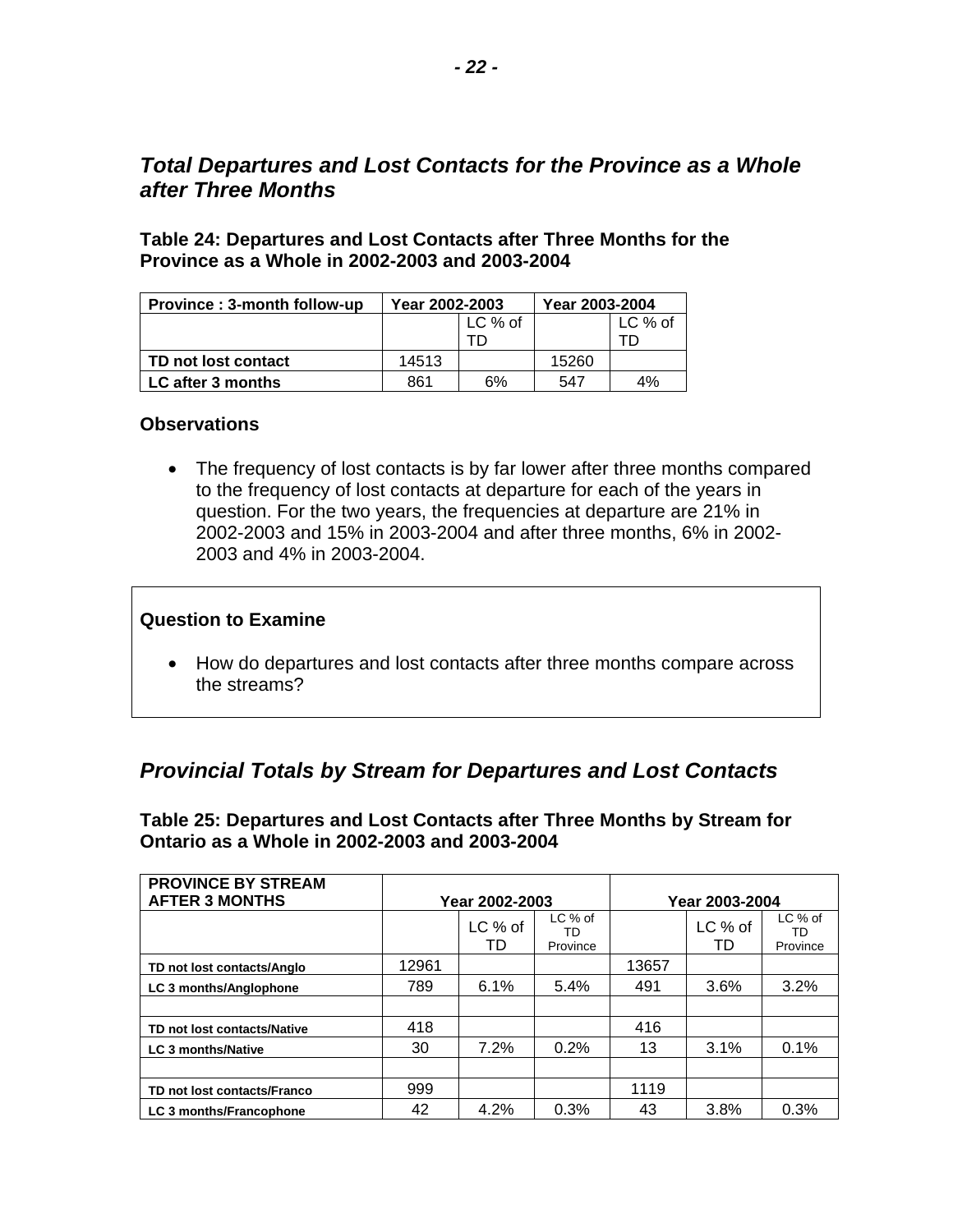<span id="page-24-0"></span>

| TD not lost contacts/Deaf | 135 |         |         | 68 |         |      |
|---------------------------|-----|---------|---------|----|---------|------|
| LC 3 months/Deaf          |     | $0.0\%$ | $0.0\%$ |    | $0.0\%$ | 0.0% |

- It can be noted that the frequency of lost contacts decreases for the Anglophone, Native and Francophone streams in 2003-2004 and that the frequency in the Deaf stream remains at 0% for the two years in question.
- It can be noted that the differences between the lost contact frequencies in the Anglophone, Native and Francophone streams are greater in 2002 2003 than in 2003-2004: The numbers in 2002-2003 are 6.1%, 7.2% and 4.2% respectively and they are 3.6%, 3.1% and 3.8% respectively in 2003-2004.

### *Total Departures and Lost Contacts for the Province as a Whole after 6 Months*

**Table 26: Departures and Lost Contacts after Six Months for Ontario as a Whole in 2002-2003 and 2003-2004** 

| Province: 6-month follow-up  | Year 2002-2003 |         | Year 2003-2004 |           |  |
|------------------------------|----------------|---------|----------------|-----------|--|
|                              |                | LC % of |                | $LC$ % of |  |
|                              |                |         |                |           |  |
| TD not lost contacts at      |                |         |                |           |  |
| departure and after 3 months | 9388           |         | 9650           |           |  |
| LC after 6 months            | 391            | 4.2%    | 265            | 2.7%      |  |

#### **Observations**

- The frequency of lost contacts is by far lower after six months compared to the frequency that occurs upon a learner's departure for each of the years in question. It is also lower than the frequency that occurs after three months.
- It can be noted that the frequency of lost contacts after 6 months decreases in 2003-2004 to 2.7% when compared to 4.2% in 2002-2003.

#### **Table 27: Departures and Lost Contacts after Six Months by Stream for Ontario as a Whole in 2002-2003 and 2003-2004**

| <b>PROVINCE BY STREAM</b><br><b>AFTER 6 MONTHS</b> | Year 2002-2003 |         |                           | Year 2003-2004 |           |                           |
|----------------------------------------------------|----------------|---------|---------------------------|----------------|-----------|---------------------------|
|                                                    |                | LC % of | LC % of<br>TD<br>Province |                | $LC$ % of | LC % of<br>TD<br>Province |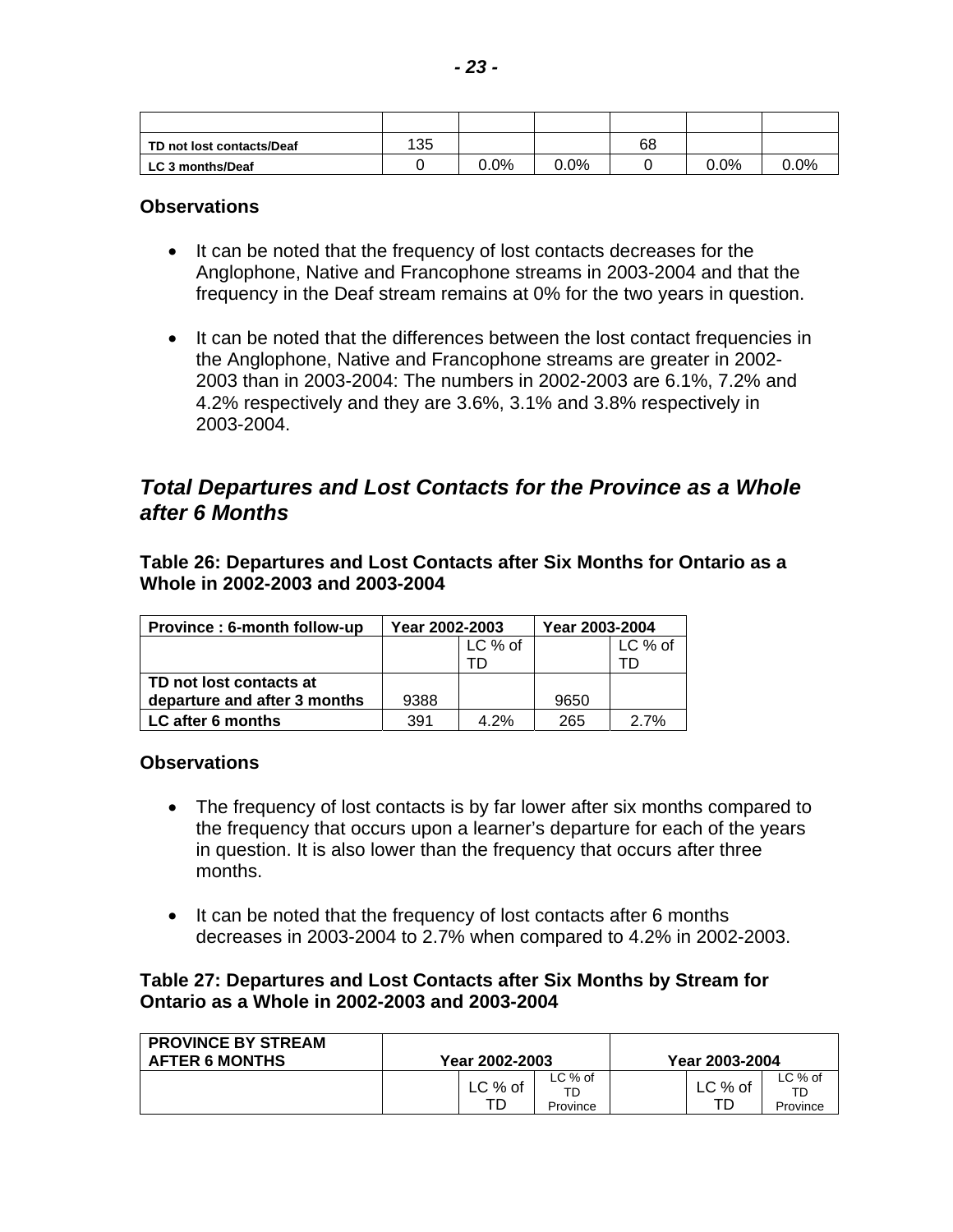<span id="page-25-0"></span>

| TD not lost contacts/Anglo  | 8386 |      |      | 8602 |         |      |
|-----------------------------|------|------|------|------|---------|------|
| LC 6 months/Anglophone      | 361  | 4.3% | 3.8% | 239  | 2.8%    | 2.5% |
|                             |      |      |      |      |         |      |
| TD not lost contacts/Native | 243  |      |      | 345  |         |      |
| LC 6 months/Native          | 9    | 3.7% | 0.1% | 13   | 3.8%    | 0.1% |
|                             |      |      |      |      |         |      |
| TD not lost contacts/Franco | 665  |      |      | 650  |         |      |
| LC 6 months/Francophone     | 20   | 3.0% | 0.2% | 13   | 2.0%    | 0.1% |
|                             |      |      |      |      |         |      |
| TD not lost contacts/Deaf   | 94   |      |      | 53   |         |      |
| LC 6 months/Deaf            |      | 1.1% | 0.0% |      | $0.0\%$ | 0.0% |

• The frequency of lost contacts decreases in 2003-2004 for the Anglophone, Francophone and Deaf streams. It increases slightly in the Native stream.

### *Conclusion*

The following highlights the main points arising from the statistical data in the above tables:

- The statistical data from each of the streams cannot be combined to produce meaningful provincial data because each of the streams is distinct.
- A general decrease in the frequency of lost contacts in 2003-2004 is noticeable across all streams with the exception of the Deaf stream where the frequency increases.
- The frequency of lost contacts is by far lower in general after three months and after six months compared to the frequency that occurs at the departure of learners for each of the years in question.
- In the four streams, the frequency of lost contacts is higher for men than for women. When the data for both genders is broken down by age group, this observation does not always hold.
- It can be noted that the frequency of lost contacts is higher in general in the lower levels of the LBS program than in the higher levels.
- When the frequency of lost contacts is analyzed according to reason for leaving, it can be noted that the frequency of lost contacts in the case of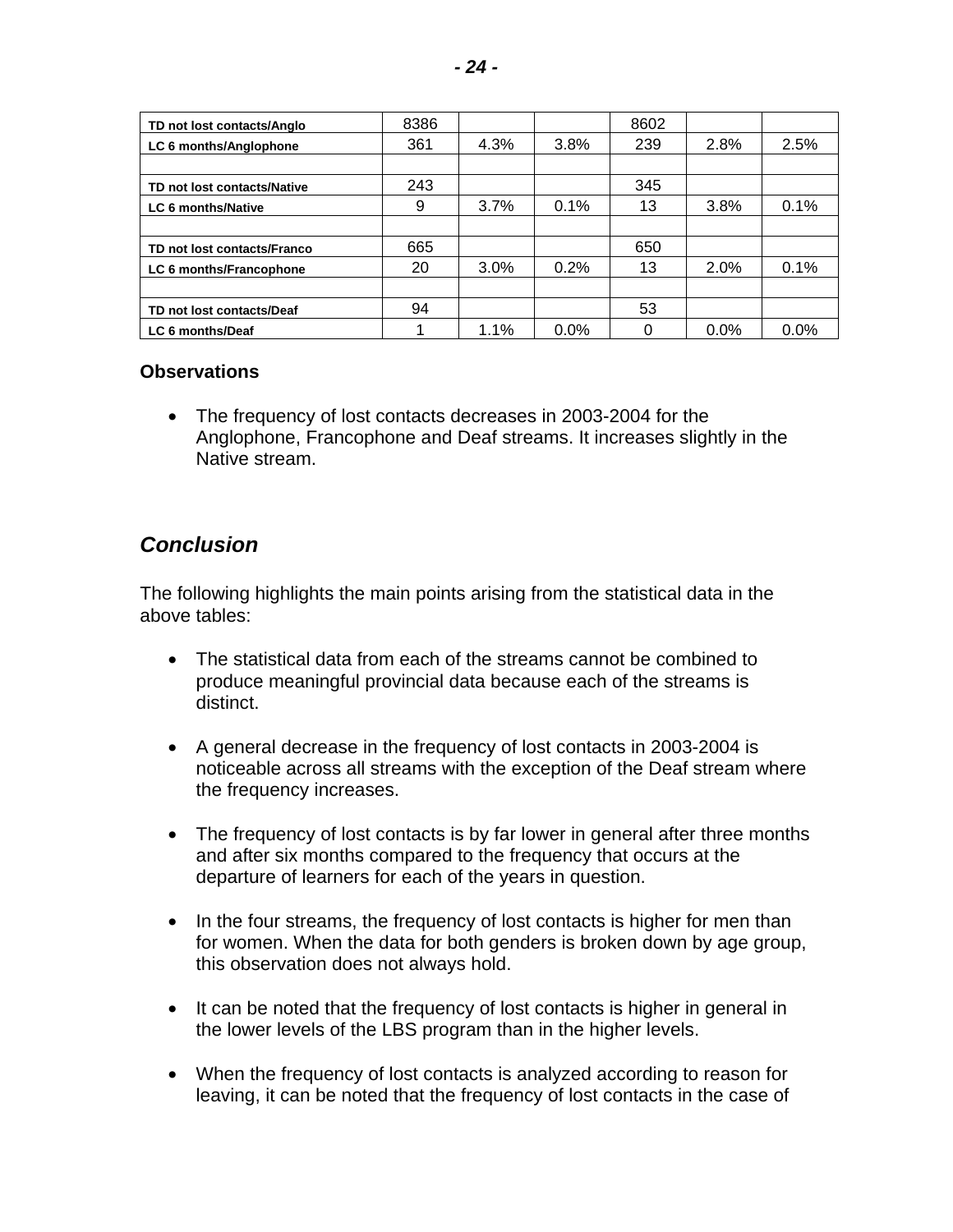the learners who have attained the LBS program goal is not only very low but it is by far lower than the frequencies shown in the other cases.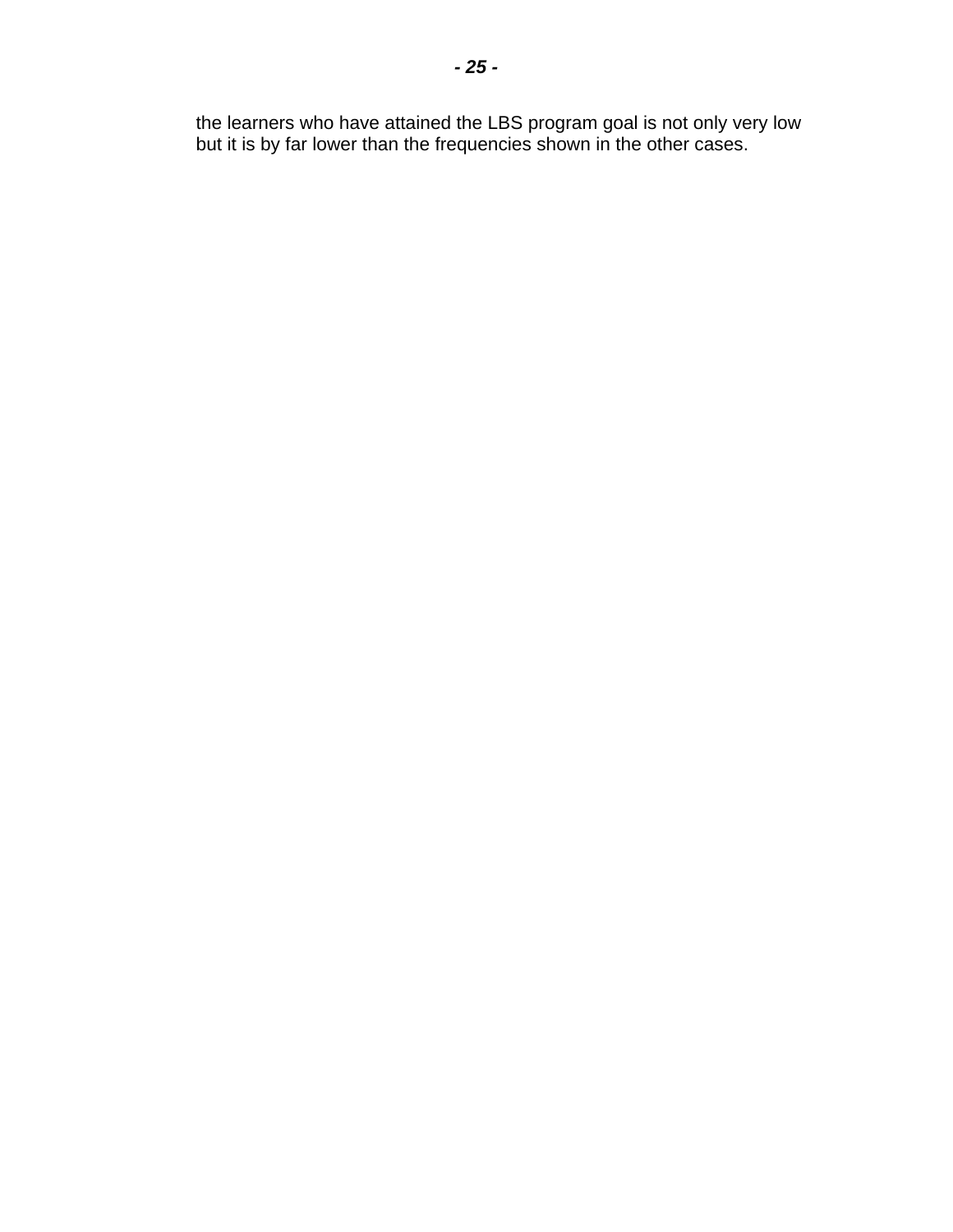# <span id="page-27-0"></span> **Consultations with Literacy Providers in the Field**

### *Preliminary Comments*

A rather informal survey of literacy providers in the four literacy streams (Anglophone, Native, Francophone and Deaf) and in the three sectors of activity (colleges, community-based programs and school boards) was completed. More than 25 persons participated directly and indirectly. Direct consultations consisted of contacts in person, on the telephone or via e-mail. Indirect consultations were done through intermediary literacy providers who consulted their colleagues and then communicated the results of their consultations via email to the project consultant.

The consultations had the following goals:

- To identify what a lost contact means in the field.
- To identify the reasons why contact is lost with certain learners.
- To identify the practices in use to avoid losing contact with learners.
- To identify the procedures in place to perform follow-ups three months and six months after learners have exited from the LBS program.

### *Questions Asked*

Four basic questions were at the heart of the consultations with literacy providers in the field. Being rather informal in nature, the consultations also addressed related issues that were of interest to the literacy providers. The four basic questions were formulated, more or less, as follows:

- 1. What does a lost contact mean to you in practice? At what point do you decide that you have lost contact with a learner?
- 2. What are the reasons for which you lose contact with certain learners?
- 3. What do you do or what do you suggest doing to avoid or reduce the incidence of lost contacts?
- 4. Do you have a procedure in place to ensure follow-ups with learners three months and six months after they have exited from the LBS program? Can you describe this procedure?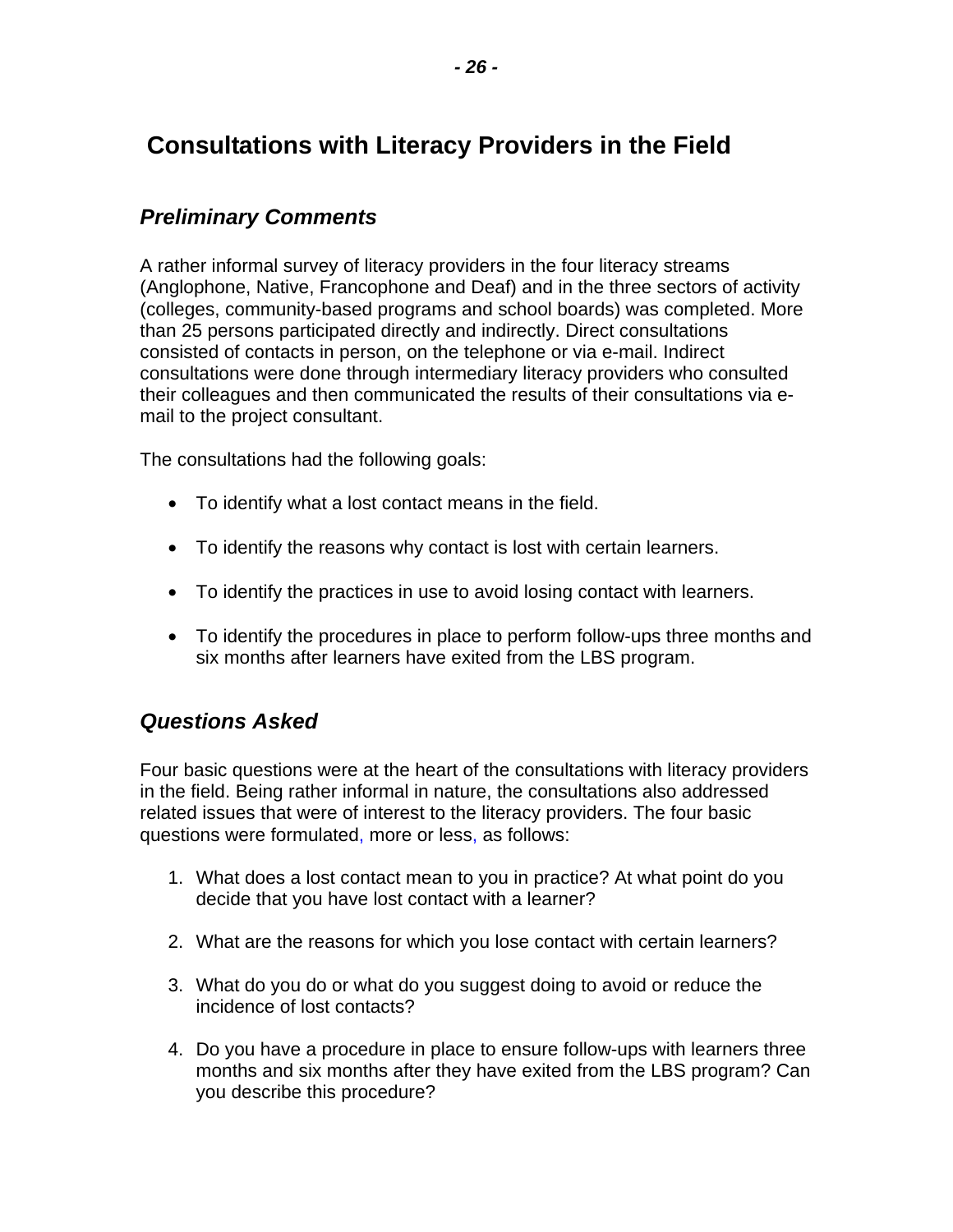<span id="page-28-0"></span>The related issues dealt mostly with the following:

- The reasons why contact is re-established with some learners previously identified as lost contacts.
- The best success indicator for training provided (for example, three-month and six-month follow-ups or the evaluation of the program done by the learner at exit).
- The lack of time and resources needed to do follow-ups.
- Comments on the statistical data relating to departures and lost contacts. (Statistical data was given to those literacy providers who were interested in such information.)

### *Responses to the Questions Asked During the Consultations*

**Question 1: What does a lost contact mean to you in practice? At what point do you decide that you have lost contact with a learner?** 

The question was formulated so as to identify what a lost contact meant in practice to the field. It is sometimes the case that what is stated in principle does not conform to what is done in practice. It was therefore judged appropriate to inquire as to what a lost contact signified in the field.

Generally speaking, irrespective of the stream or sector of activity, a lost contact seems to signify the following:

- A lost contact is a person who cannot be reached in person, by telephone, by e-mail, by regular mail or through a contact person.
- A lost contact is a person who cannot be reached after a reasonable period of time. For some organizations, a reasonable period of time can signify three months or six months.
- A lost contact is also a person who does not return calls.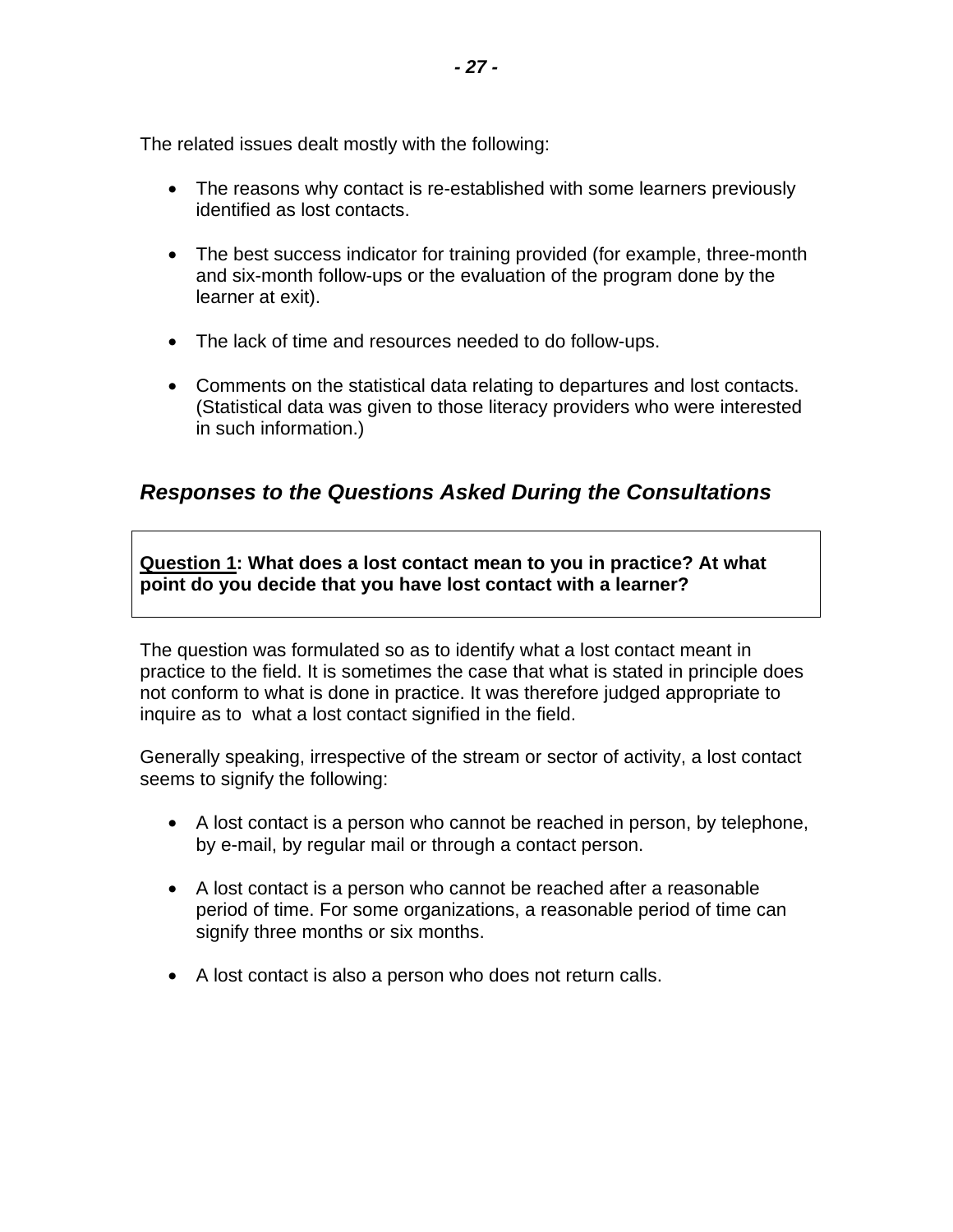#### **Question 2: What are the reasons for losing contact with certain learners?**

There are two perspectives to this question. It is because communication generally goes two ways. Therefore, there are two sets of motives to consider, namely, what motivates a literacy program to maintain contact with learners and what motivates the learner to stay in contact with his or her literacy program.

Generally speaking, LBS program literacy providers make a lot of effort to maintain contact with their learners. They have put in place procedures to minimize breaks in contact. This being said, it is necessary, however to highlight the fact that during the consultations, it came to light that some establishments in the community-based sector do not possess the human resources to communicate regularly with learners no longer attending the program. It is, therefore, possible in some cases that too much time goes by before communicating with learners. This results in lost contacts that could have been avoided had communication been attempted more expeditiously.

If the question is now considered from the perspective of the learner, it can be seen that, generally speaking, the responses to the question are similar no matter the stream or the sector of activity. The different groups of learners (Anglophone, Native, Francophone and Deaf) echo one another in terms of motivation and circumstance. Contact with learners is lost, generally speaking, for the following reasons:

- The learner has moved without providing his or her new address.
- The learner is in prison.
- The learner is deceased.
- The learner is absent because of financial or domestic difficulties.
- The learner is no longer receiving money from social services or the Ontario Works program. (Ontario Works does not contact a literacy program to inform it that benefits for one of its learners have been terminated.)
- The changes in the teaching staff of the program attended by the learner discourage him or her and consequently, give the learner reason to leave without notice.
- The learner is obliged to take courses (by an organization from which he or she receives benefits) but is not really interested in doing so, which leads him or her to quit without notice.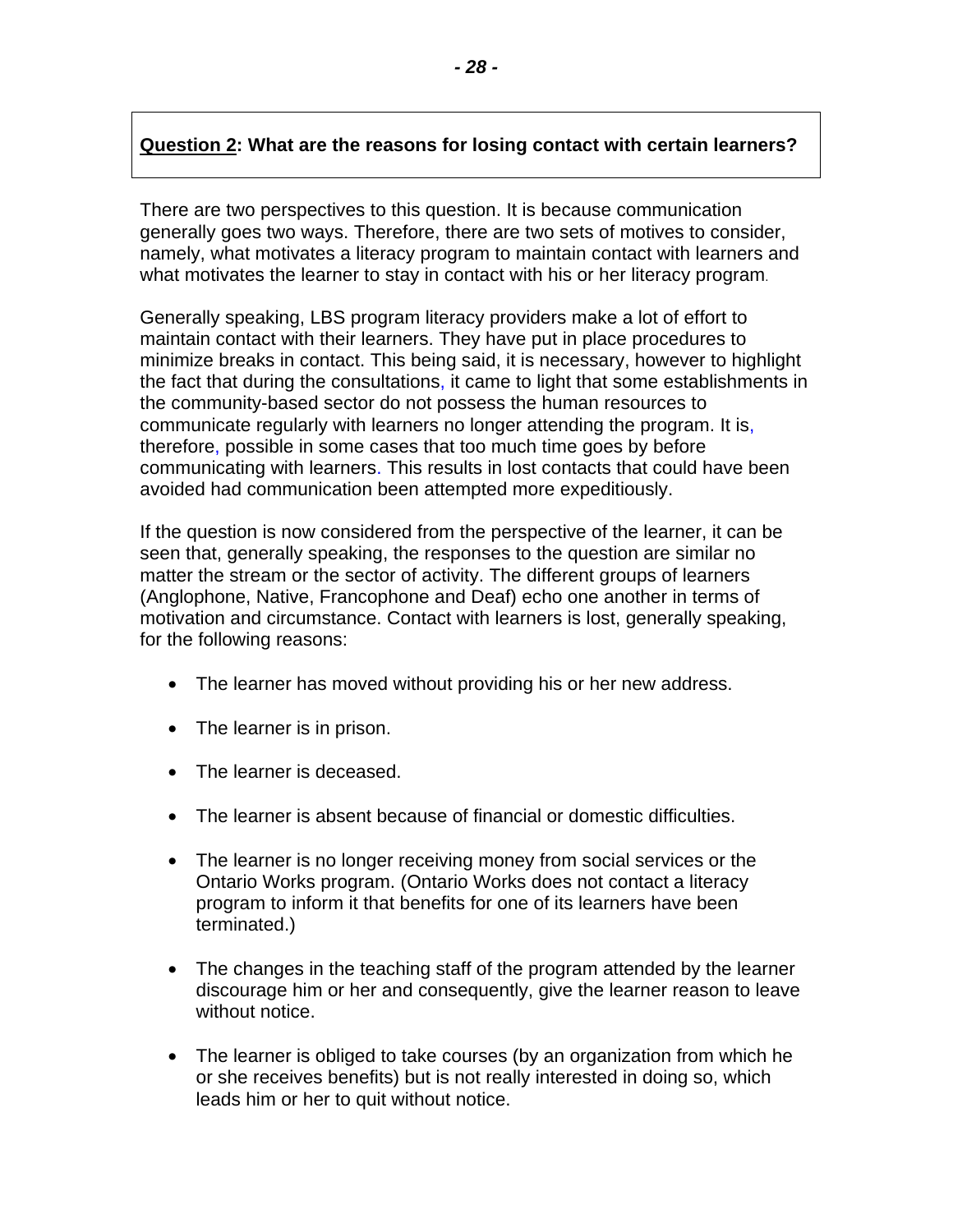- The learner finds a job and leaves without giving notice.
- The learner simply does not want anyone to communicate with him or her.
- The learner is too busy to return calls.
- The learner is not in the habit of staying in contact with the training program.

Though the different groups of learners (Anglophone, Native, Francophone and Deaf) resemble one another with respect to motivation and circumstance, certain particularities can be noted. These particularities are as follows:

- It has been noted in a Native program that lost contacts occur more frequently among non-Native learners than among Native learners. This is attributed to the fact that links within the Native community are stronger than the links in the non-Native community. Therefore, there is less tendency to lose contact with a Native person. (Native programs are allowed to register a certain number of non-Native learners.)
- It is noted, for example, that links are tighter in small Francophone communities. It is, therefore, easier to avoid lost contacts because it is always possible to encounter someone (at the supermarket or on the street) who knows a learner who is no longer showing up for class.
- It is noted that a move without notice in the Native stream can indicate that the learner in question has returned to his or her reserve. A representative of the reserve can, therefore, be contacted in order to reconnect with the learner.
- It has been noted in the Native stream that some lost contacts result when family members contacted, in order to reach a learner, do not speak English.
- It has been noticed that lost contacts are more frequent in urban settings than in rural settings.
- It has been noticed that the frequency of lost contacts is higher in the lower levels of training than in the more advanced levels of training. (This observation is supported in the statistical data appearing at the beginning of this report.)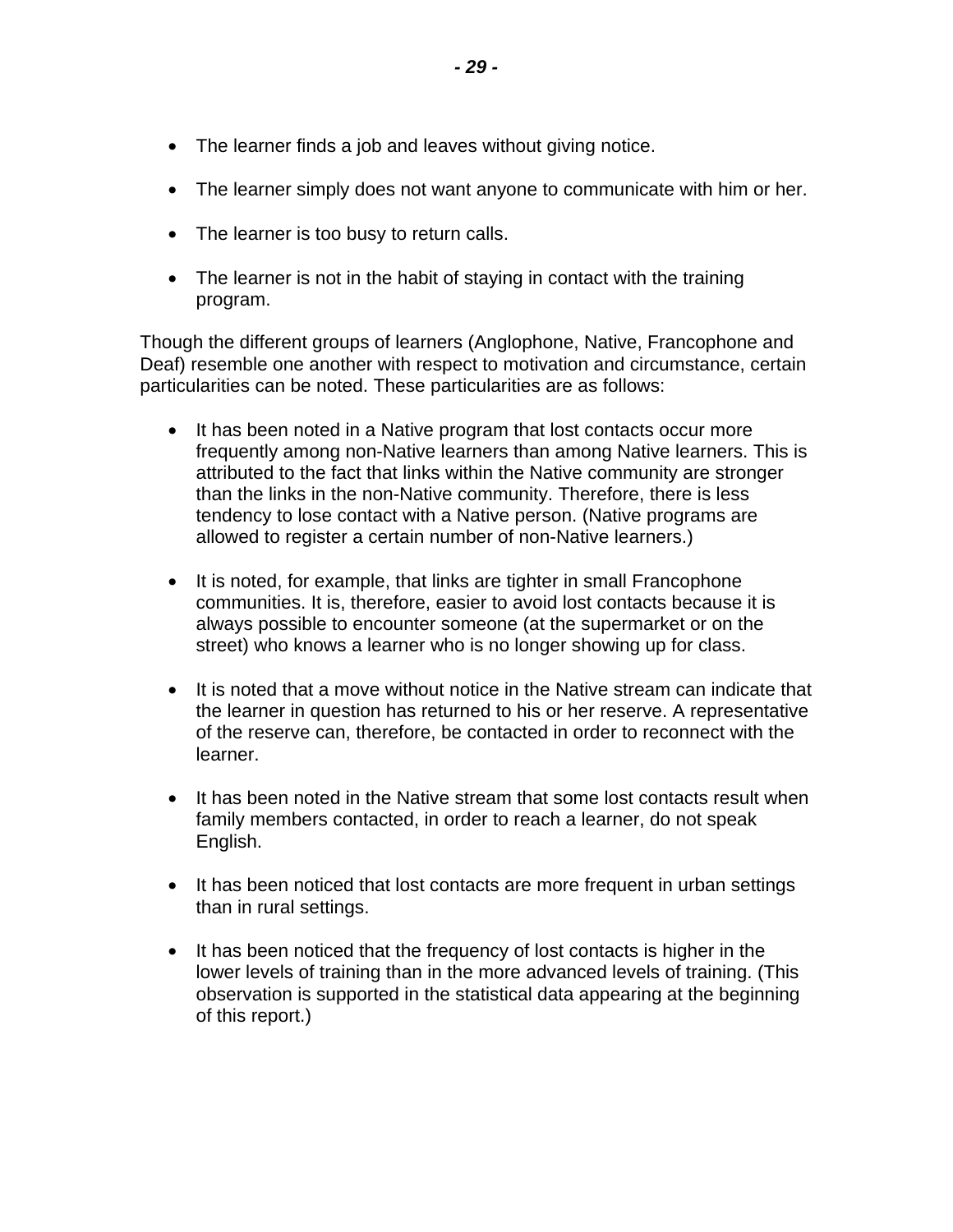#### **Question 3: What do you do or what do you suggest doing to avoid or reduce the incidence of lost contacts?**

This question raises another that is worth addressing first. The question of concern is whether or not the frequency of lost contacts in the four streams across the three sectors is too high.

The statistical data presented at the beginning of this report does not offer criteria or a standard by which to evaluate the significance of the frequency of lost contacts across the four streams and the three sectors because such criteria or standard does not exist at this point in time. An idea of such a standard can be had, however, given the fact that the statistical data presented demonstrates that the frequency of lost contacts is not homogeneous across the four streams and the three sectors. The frequency of lost contacts in the Francophone stream in 2003-2004, for example, was 8.6%, whereas the frequency of lost contacts in the Anglophone stream was 15%. Furthermore, it can be observed that a reduction in the frequency of lost contacts occurred in 2003-2004 across the three streams with the highest number of learners (Anglophone, Native and Francophone). Improvements can therefore be hoped for, in certain future situations. For example : better and more frequent staff training, understanding the importance of tracking, new strategies, more support from MTCU.

It is also important to emphasize at the start that the motivation for the present project comes from the Ministry of Training, Colleges and Universities. Those responsible at the Ministry would like the frequency of lost contacts to be reduced as much as possible. The follow-ups done after three and after six months are important to the Ministry in order to evaluate the effectiveness of the LBS program. Though the frequency of lost contacts does not seem very high in some cases, it is the Ministry's opinion that greater efforts on behalf of all concerned would benefit the literacy environment as a whole. This being said, what suggestions does the field have to reduce or avoid lost contacts?

The practices already in place or suggested to reduce lost contacts are varied and are the common sense approach of the literacy providers. Here is a summary of such practices:

• It is necessary to develop a strong relationship with the learner throughout his or her training. The ties that develop in this way have a greater chance of lasting after the learner has left the program; the learner is thus more likely to stay in contact with the training establishment. Such a solid relationship should develop, it is said, if respect is shown to the learner, if he or she is encouraged to propose ways of improving the training program and if genuine concern is demonstrated for his or her progress.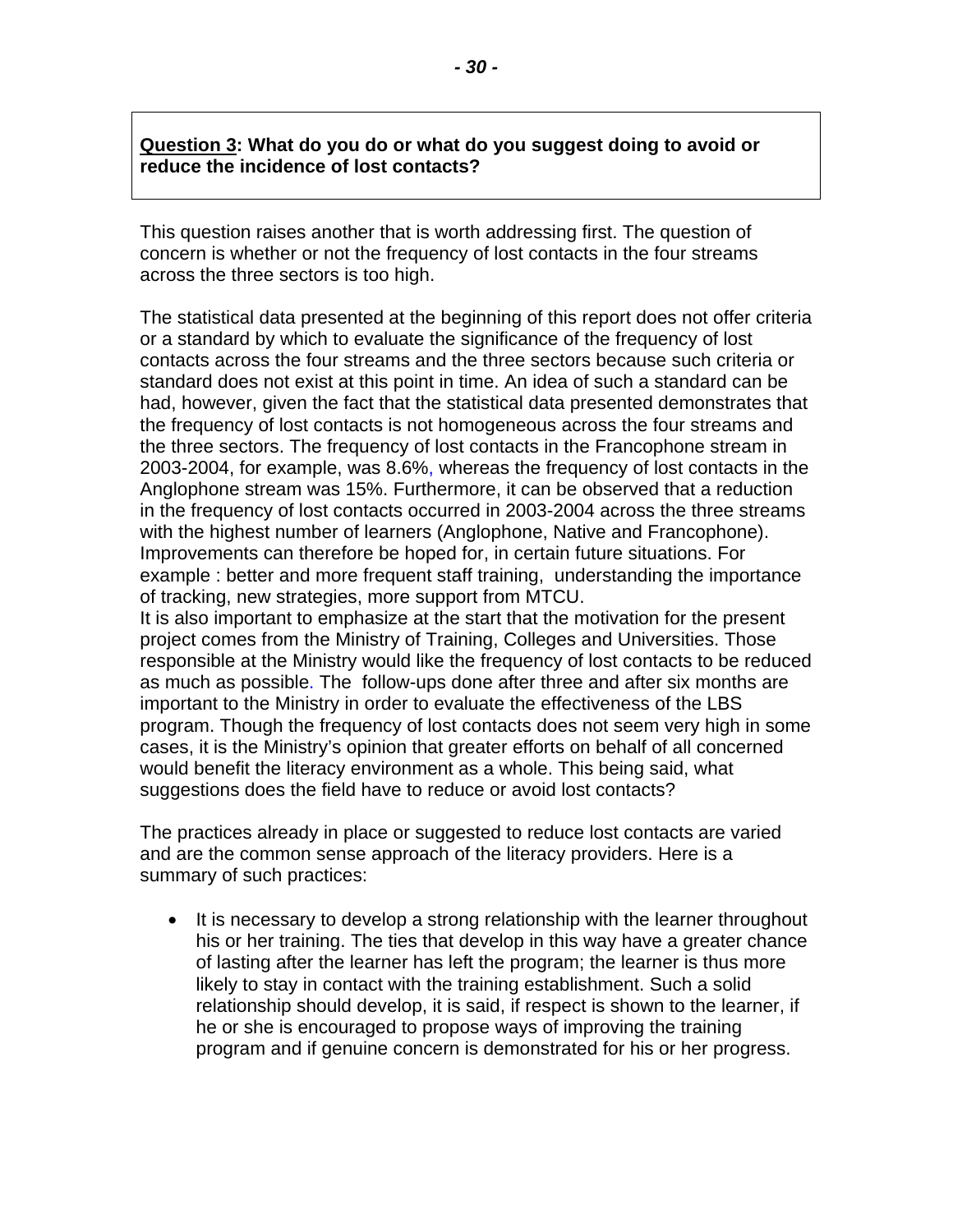- It is necessary to explain to the learner the importance of follow-ups (after three months and after six months) for the training program and for the learners yet to come. This should be done at the beginning of his or her training.
- It is necessary to obtain, at the beginning of the learner's training, his or her commitment to stay in contact with the establishment after exiting the program, as well as at the time the establishment does the three-month and six-month follow-ups. His or her commitment could be obtained by using a learning contract that includes not only the training outline but also a commitment to the welfare of the establishment.
- It is a good idea to set up at the beginning of training an e-mail account for the learner with Yahoo and Hotmail. The Yahoo and Hotmail services are accessible from any computer connected to the internet (computer at the library or in a cyber-café), and even those learners with a rather nomadic lifestyle have a tendency to keep up their accounts with these services.
- It is necessary to obtain from the learner, at the time of registration, the names and telephone numbers of two to four contact persons. Even if the learner moves without giving his or her new telephone number and address, chances to reach the learner are increased with the help of these contact persons.
- It is necessary to telephone a learner after two or three absences and not to let too much time go by after his or her last visit to the establishment. It is also necessary to call often when the learner cannot be reached.
- It is necessary to make time to communicate with learners who are absent without notice or who have left the program. To achieve this, a workplace policy or procedure can be very useful.
- It is necessary to develop a network of contacts between the training establishment and a learner, his or her family and the support services where he or she is registered. This network could be relied upon eventually to re-establish contact with the learner, should he or she leave without providing a forwarding address or telephone number.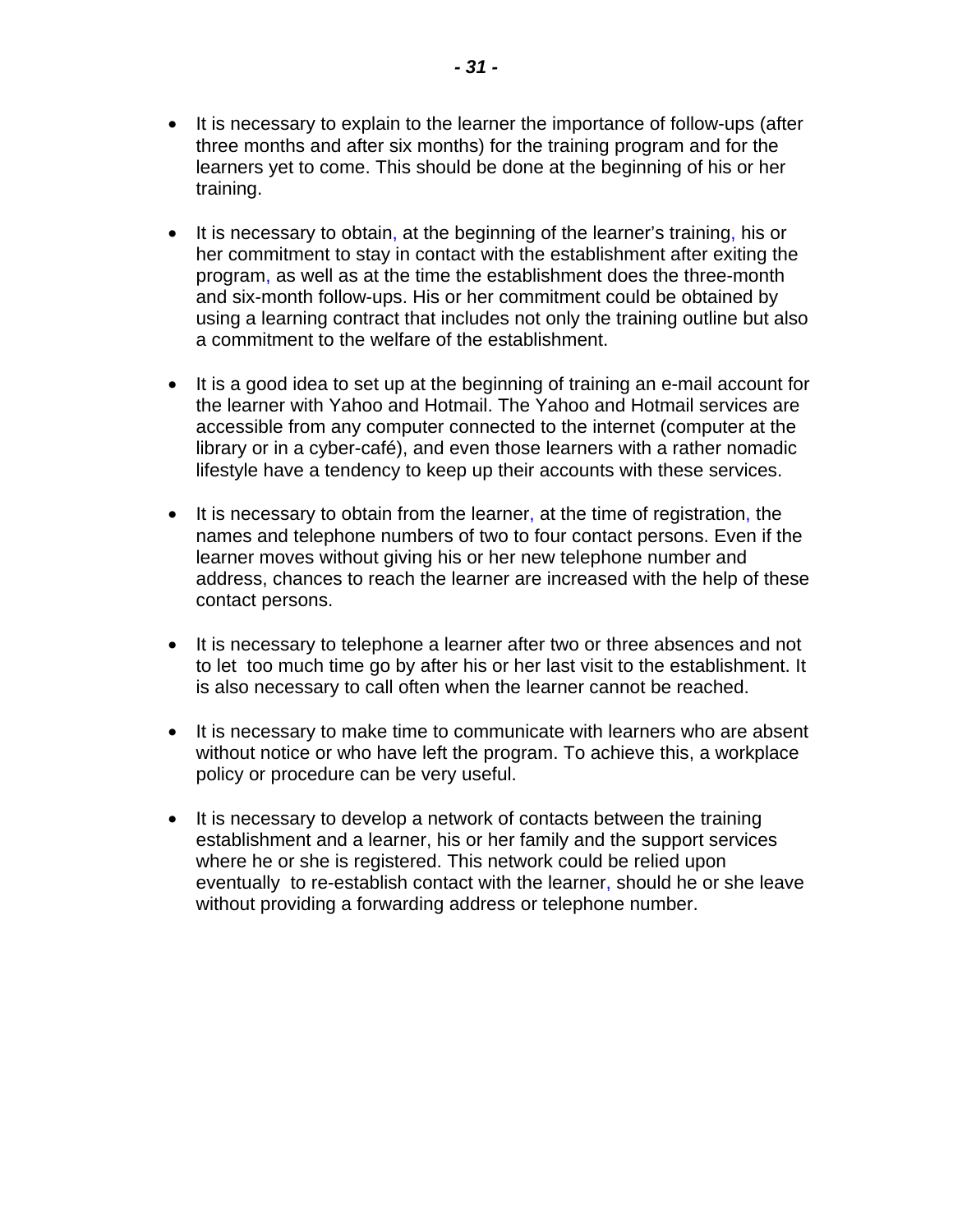#### **Question 4: Do you have a procedure in place to ensure follow-ups with learners three months and six months after they have exited from the LBS program? Can you describe that procedure?**

A common procedure does not exist across the networks and the sectors to ensure that follow-ups are made after three months and six months. Some establishments do them in a formal way whereas others do them when time permits. The latter are organizations that do not have sufficient human resources. This being said, the following are some of the procedures used in the field.

- A three-ring binder can be divided into sections corresponding to the twelve months of the year. When someone leaves, sheets or forms for follow-ups after three months and after six months are inserted in the appropriate sections. For example, if an exit from the program takes place in January, the three-month follow-up occurs in April and the six-month follow-up in July. Once completed, a follow-up is entered in the Ministry database (IMS). This procedure means that follow-ups are done on a regular basis throughout the year.
- Follow-ups can be done every three months starting in September. Follow-ups are therefore done in September, December, March and June. In practice, this means that follow-ups after an exit occurring in April will be done in September (three-month follow-up) and in December (sixmonth follow-up).
- A report can be generated on a regular basis from the Ministry database (IMS) that indicates the names and exit dates of learners having left the LBS program. Decisions can be made as to whom to contact, based on the information in the report.

#### **First Related Issue: Why is contact re-established with some learners previously identified as lost contacts?**

It happens sometimes that contact is re-established with a learner who has been labelled a lost contact. Some of the reasons why contact can be re-established are as follows:

• The learner realizes that he or she needs to upgrade knowledge and skills in order to make life changes. The learner is therefore ready to take responsibility for doing so.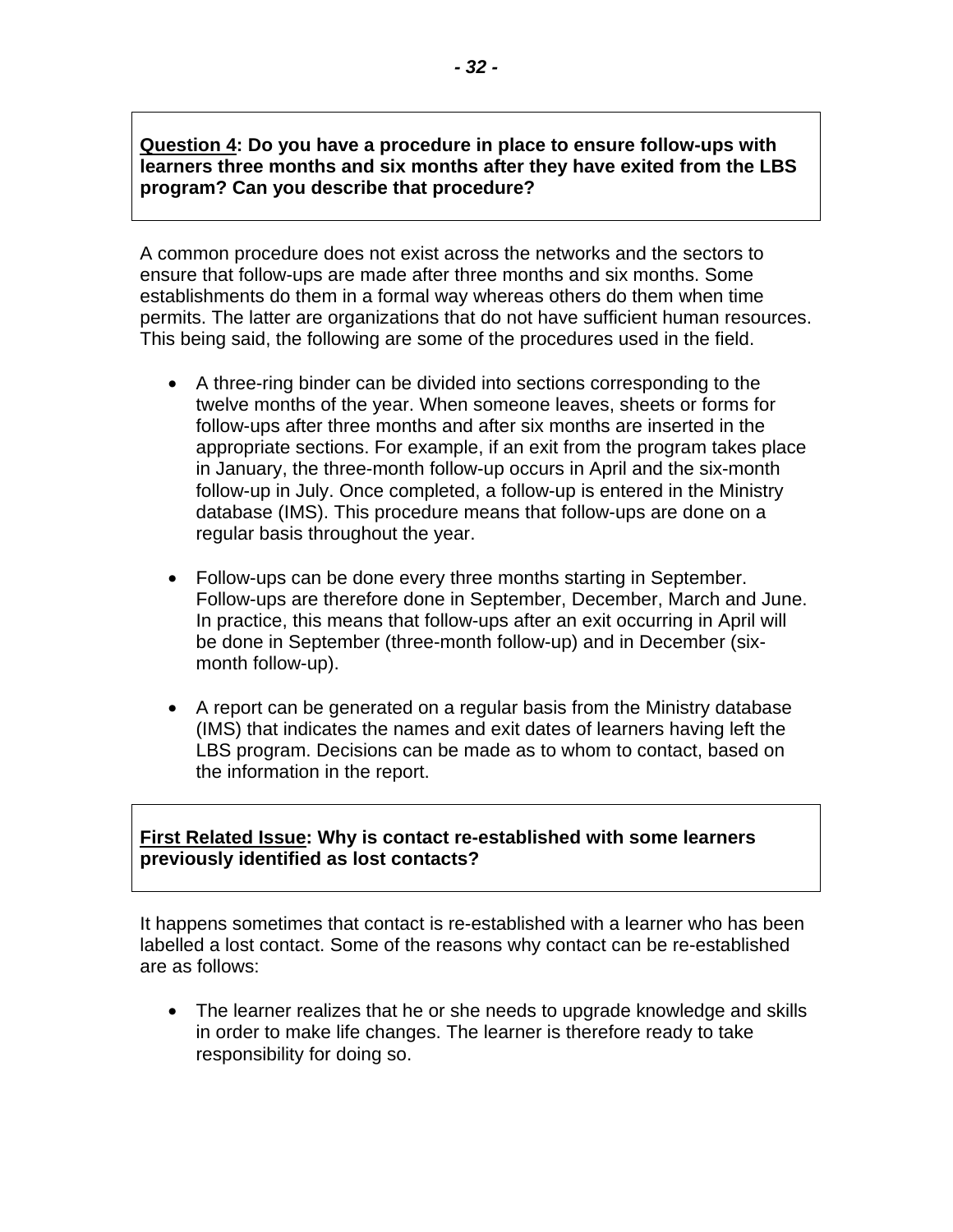- The learner decides to return to the LBS program at the request of another program like Ontario Works, without which his or her benefits will be terminated.
- The learner registers in another training establishment, which then communicates with the previous establishment where he or she received training.
- The learner is somewhat capricious and has a tendency of coming and going as he or she pleases.
- The learner has overcome some difficulty and is consequently able to return to the training program.

**Second Related Issue: Which is the best success indicator for training provided? (For example, three-month and six-month follow-ups or the evaluation of the program done by the learner at exit.)** 

The best success indicator of the LBS program seems to be the exit questionnaire for the training establishments. This questionnaire asks, in detail, the opinion of the learner concerning the training he or she has received. The three-month and six-month follow-ups are also indicators of success to the extent that they reveal if the learner has found employment or has decided to further develop his or her knowledge and skills. The field seems to be waiting to see what the Ministry intends to do with the data collected during follow-ups and entered in its database (IMS).

#### **Third Related Issue: The lack of time and resources needed to do followups.**

The issue of limitations in human resources was raised a number of times. This issue is of particular concern to the small, community-based establishments that don't always have the time to do follow-ups. In light of this issue, another issue was also raised concerning the fact that the attention focused on lost contacts might result in diverting the attention of literacy providers from the delivery of the basic services of the LBS program, which remains their primary responsibility.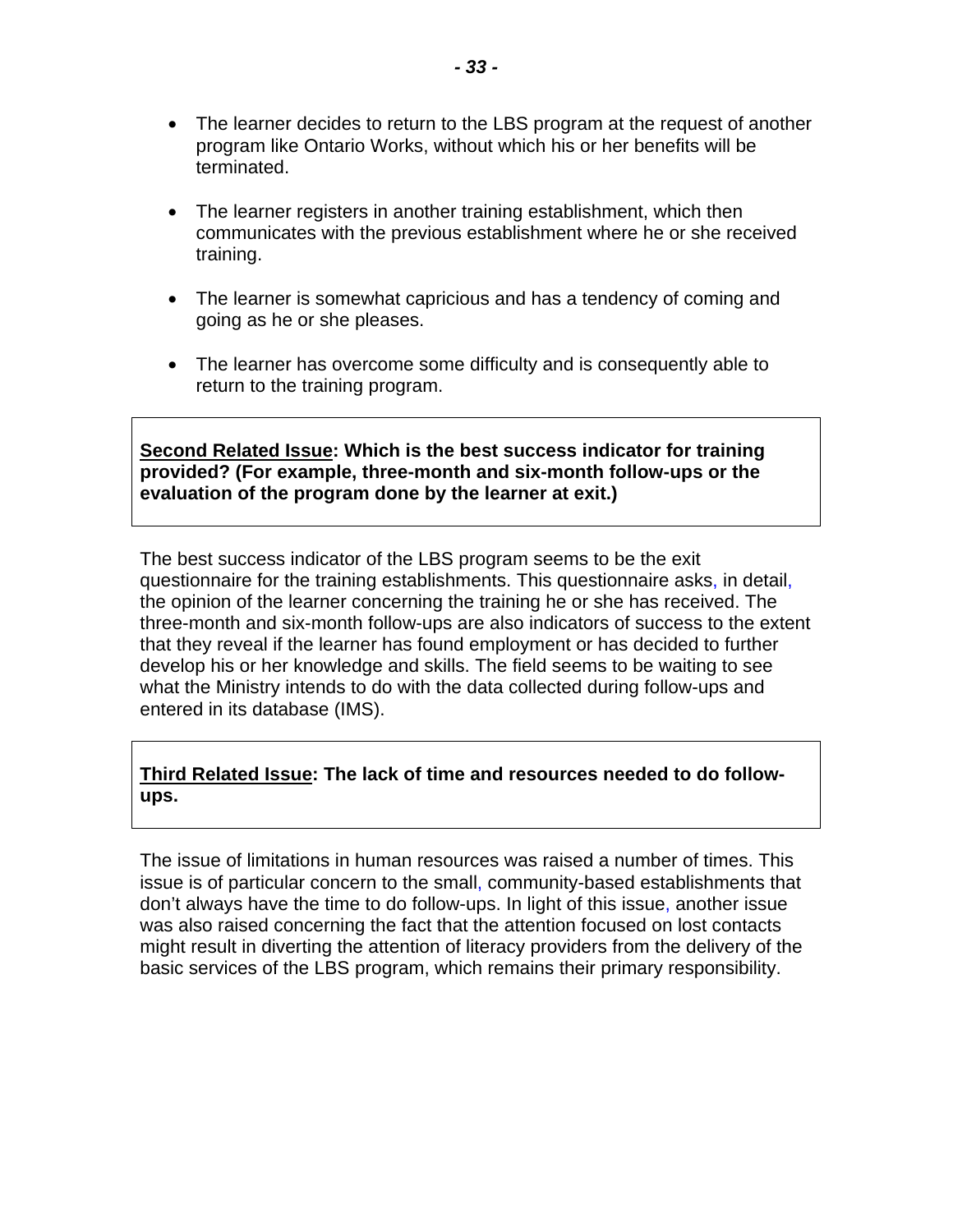#### **Fourth Related Issue: Comments on the statistical data relating to departures and lost contacts.**

Certain individuals consulted expressed interest in examining the statistical data on departures and lost contacts for the years 2002-2003 and 2003-2004, the two years for which the Ministry provided data to the project consultant. What follows are three comments regarding this statistical data made during consultations:

- The decrease in the frequency of lost contacts in 2003-2004 can be attributed to two facts: the fact that the Ministry database (IMS) users were not comfortable with it in 2002-2003 and could not use it properly, and the fact that literacy providers were more aware of the focus brought to bear on lost contacts in 2003-2004. The literacy providers thus became more methodical with respect to doing follow-ups and entering data in the database in 2003-2004.
- The very low value of the frequency of lost contacts for the situation where the learner has attained the LBS goal in comparison to the three other reasons for leaving (agency initiated, learner initiated and left after assessment) might be due to the fact that literacy providers are more inclined to follow-up with these learners (it is with the learners who have attained their objectives that literacy providers want to measure the success of the LBS program). Furthermore, it is understandable that the value of the frequency of lost contacts is high when departure is agency initiated because this situation includes learners who leave on bad terms (as a result of disciplinary measures, for example).
- The higher frequency of lost contacts in the lower levels of training, in comparison with the higher levels of training, might be due to the fact that learners in the first levels of training do not communicate as well as the learners in the higher levels of training. However, it could be that these learners are again faced with a failure (having dropped out of the program) they would rather not address and consequently, avoid communicating with the training establishment.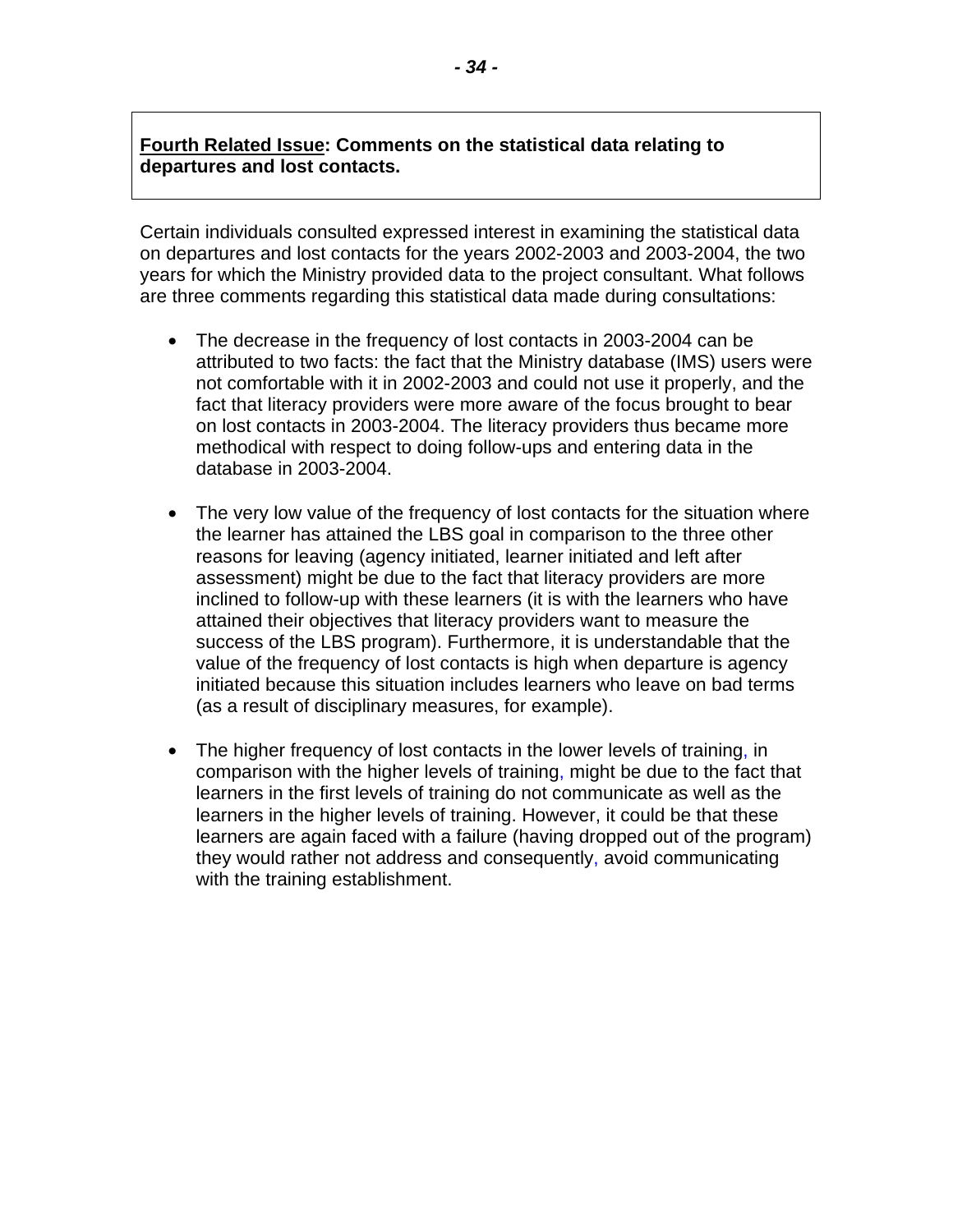## <span id="page-36-0"></span>**Summary of Practices Capable of Reducing Lost Contacts**

### *Preliminary Comments*

The question of lost contacts is intimately connected to the question of learner retention. The notion of learner retention concerns those learners who refuse to remain in the LBS program and drop out before achieving their goals. The question of learner retention deals, therefore, with the commitment of the learner to his or her learning. The premature departures of certain learners (with or without loss of contact) might thus indicate a lack of commitment on their part to the learning that they had decided to undertake. It could also derive from personal situation, (illness, loss of family members, family issues, relocating…) Alternatively, it might also be a case of the establishment not being able to hold on to learners within the program. The following summary looks at suggestions made to ensure the retention of learners in the LBS program.

What follows also examines the question of customer loyalty, a notion of great importance to enterprises offering services and products in the marketplace. Customer loyalty deals with what an enterprise does to help a consumer commit to its products or services. Although literacy programs do not place their services in the marketplace and do not perceive themselves as businesses per se, it is nevertheless the case that their learners are also clients and that these learnerclients are consumers of literacy services. It is therefore plausible to think that the questions of customer loyalty and learner retention might have things in common.

### *Practices to Reduce Lost Contacts*

When surveying literacy providers working within the LBS program, several suggestions concerning the reduction or prevention of loss of contact with learners were put forward. Some of these were already in practice while others were to be put into practice. The following examines these suggestions as well as some others that were made in the Ontario Literacy Coalition report entitled "Lost Contacts and Learner Satisfaction Survey."

#### **Suggestion 1: It is necessary to develop a strong relationship with the learner throughout his or her training.**

This suggestion is probably obvious to everyone concerned. It deserves some consideration, however, because although it might be evident in principle, it is not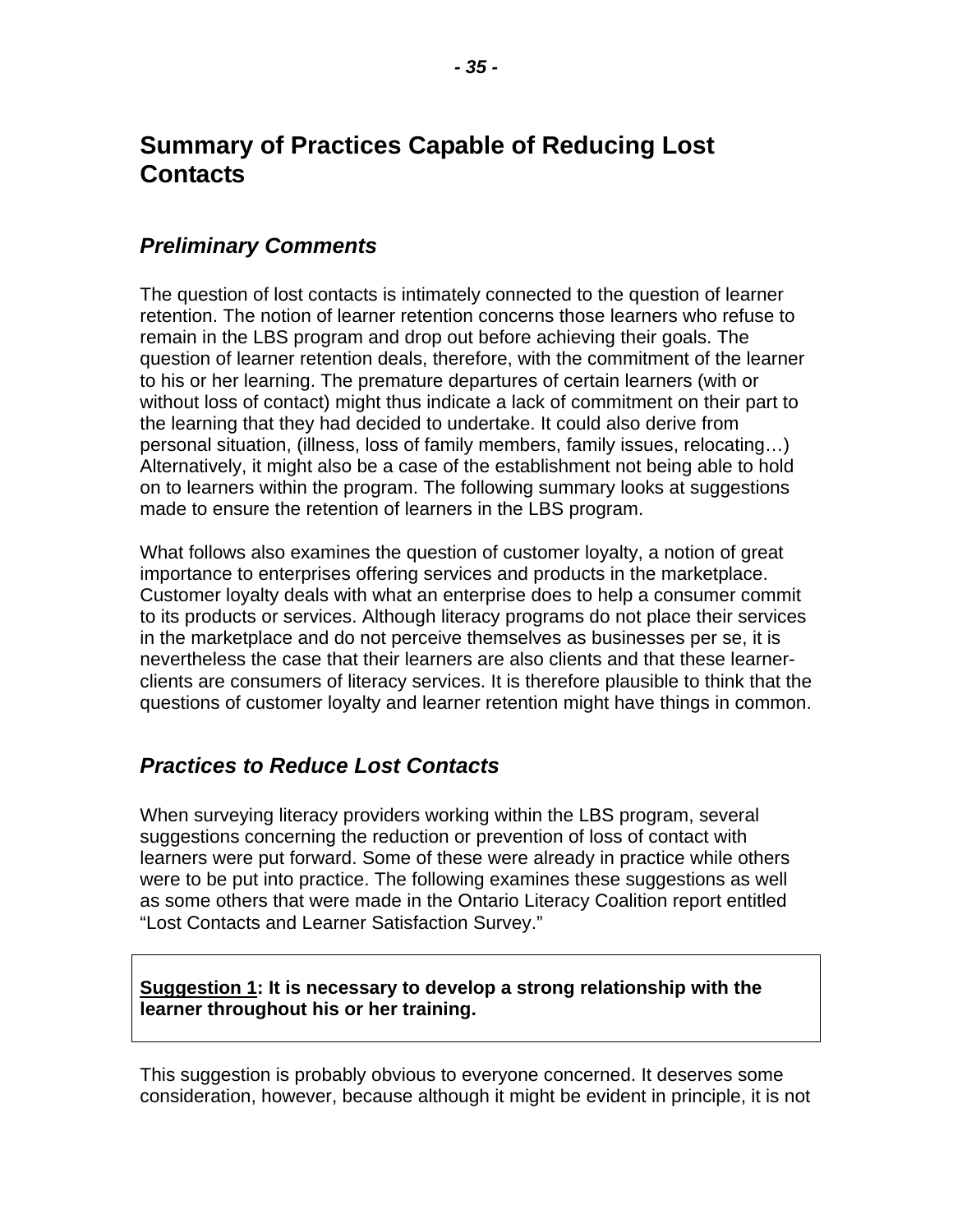always so in practice. What does a strong relationship with the learner mean in fact?

A strong relationship between a literacy provider and a learner is a relationship where both parties are committed to achieving the goals set in the training plan drafted at the beginning of training. Since the learner is an adult, the relationship must conform to adult learning principles. Briefly put, these principles imply the following:

- That the adult learner be encouraged to become aware of his or her need to know more. It is important to show to the learner the link between his or her learning practices and their real life experience.
- That the learner's capacity to self-direct be recognized and nurtured. It is therefore necessary to create learning situations where the learner is encouraged to take charge of himself or herself.
- That the learner's life experience be recognized. It is therefore necessary to emphasize experiential learning techniques that involve real life situations, group discussions and problem-solving activities.
- That what motivates the adult learner be recognized, namely that he or she wants to learn what allows him or her to accomplish tasks or resolve problems arising from his or her life situation. It is therefore necessary to create learning situations that are very specific. In practice this means that a text writing activity, for example, might become an activity to learn to write business letters, or that an activity involving the addition of numbers be an activity involving the addition of the costs related to purchases the learner might want to make at the grocery store.
- Adult learners are motivated in great part by internal factors, such as the desire to improve their lives or to raise their self-esteem. It is therefore necessary to practice the above-mentioned adult learning principles and to encourage learners to develop positive values with respect to themselves, in particular and with respect to reality in general.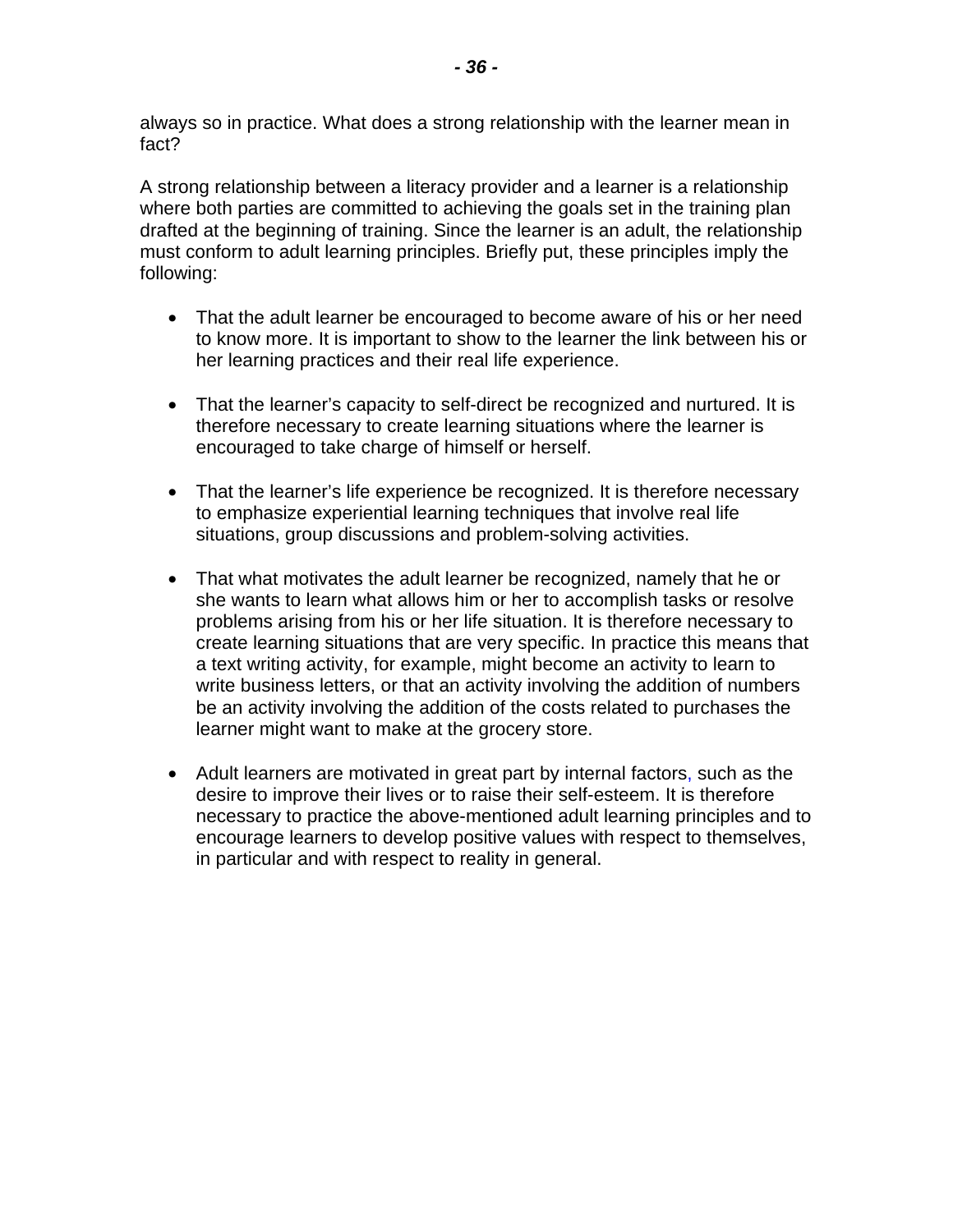**Suggestion 2: It is necessary to explain to the learner the importance of follow-ups for the training program and for future learners.** 

**Suggestion 3: It is necessary to obtain, at the beginning of the learner's training, his or her commitment to stay in contact with the establishment after exiting the program.** 

These two suggestions go together. In both cases, it is a matter of obtaining from the learner, a commitment to the welfare of the training establishment. The literacy providers must, consequently, ask themselves why it would be in the learner's interest to be concerned with the welfare of the establishment and how to foster such a concern.

With regards to staying in contact with the establishment, the case to make to the learners is that their feedback is valuable to future learners just as the feedback of previous learners was of value to them. To demonstrate this fact, it is necessary to be prepared to explain how past feedback was used to improve the program and the establishment. Since the learners' commitment toward the establishment comes from their sense of responsibility, it is necessary to encourage the development of a sense of responsibility throughout their training. To accomplish this, it is necessary, for example, for the learners to see that their opinion of the LBS program and the establishment is of value and that their suggestions throughout their training are taken seriously, without which it is impossible to expect a solid commitment on their part.

A good suggestion for formalizing the learners' commitment is to put into writing in their training plan or learning contract their promise to maintain contact with the establishment. It must not be forgotten, however, that a contract goes two ways. If the learners' commitment is to be counted on, the establishment cannot fail to honour its promises to the learners.

**Suggestion 4: It is a good idea to set up, at the beginning of training, an email account for the learner with Yahoo and Hotmail.** 

**Suggestion 5: It is necessary to obtain from the learner, at the time of registration, the names and telephone numbers of two to four contact persons.**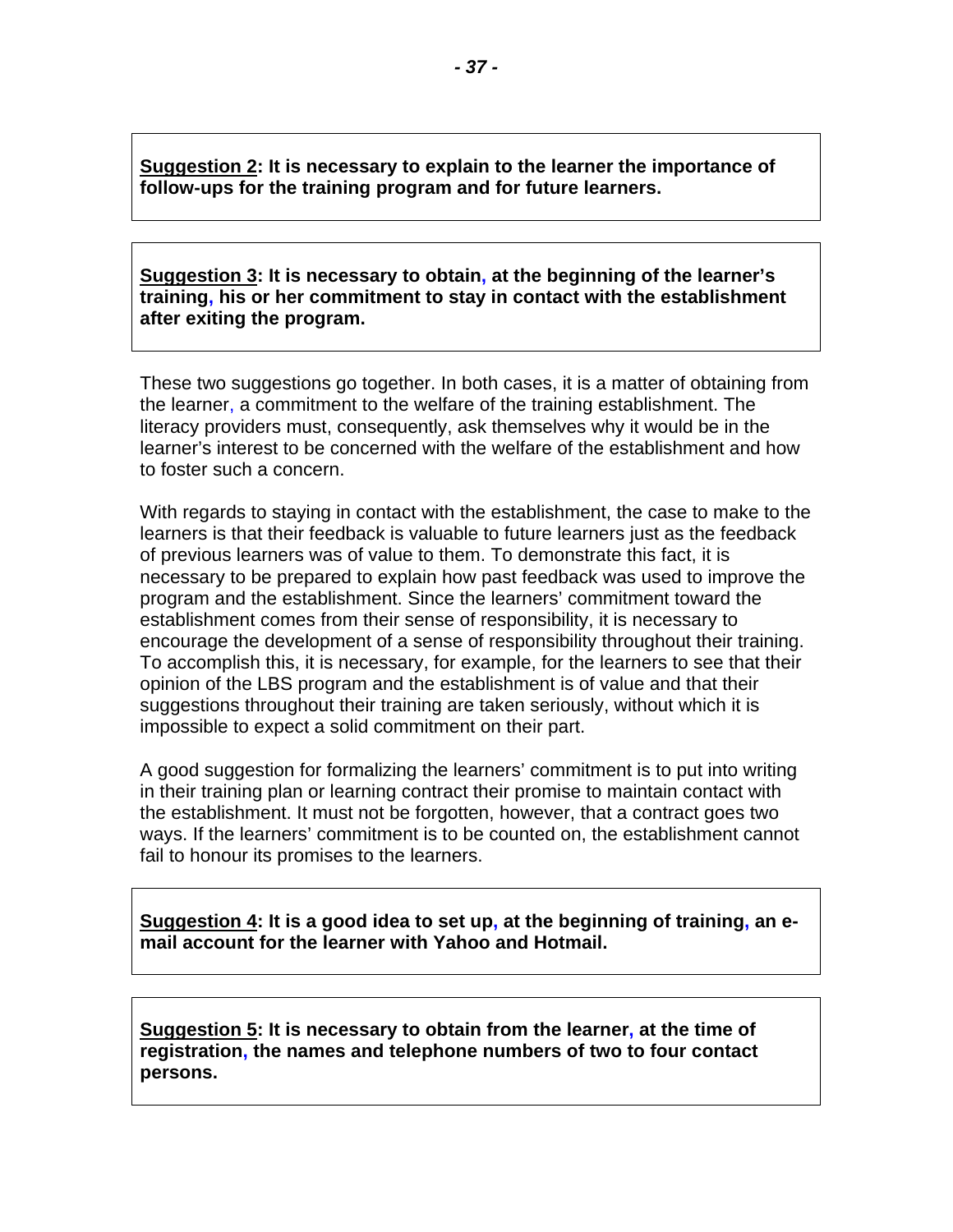These two suggestions go together. It is necessary to obtain from the learners the information required to maintain contact with them. It is the establishment's responsibility to keep this information up to date.

**Suggestion 6: It is necessary to develop a network of contacts between the training establishment and a learner, his or her family and the support services where he or she is registered.** 

This suggestion complements the two preceding suggestions. However, it goes further. It is a matter of expanding the list of contact persons in order to include the contact information of the learner's family members and the organizations with which the learner is in regular contact. Such a network can prove useful in maintaining contact with the learner.

**Suggestion 7: It is necessary to telephone a learner after two or three absences so that too much time does not go by after his or her last visit to the establishment.** 

**Suggestion 8: It is necessary to make time to communicate with learners who are absent without notice or who have left the program.** 

These two suggestions underscore the establishment's responsibility in maintaining contact with its learners. Once everything has been done to obtain the learners' commitment to the establishment, it must not be forgotten that in the final analysis, the training establishment has the primary responsibility for staying in touch with its learners. It must put in place a procedure for maintaining these contacts in an efficient and economical way.

To this list of suggestions, the following can be added from a report produced by the Ontario Literacy Coalition and entitled "Lost Contacts and Learner Satisfaction Survey."

**Suggestion 9: It is necessary to make sure that the learner has the support he or she needs to be able to join the training program: daycare services for children and financial help to cover transportation costs. (Lost Contacts and Learner Satisfaction Survey, Ontario Literacy Coalition)**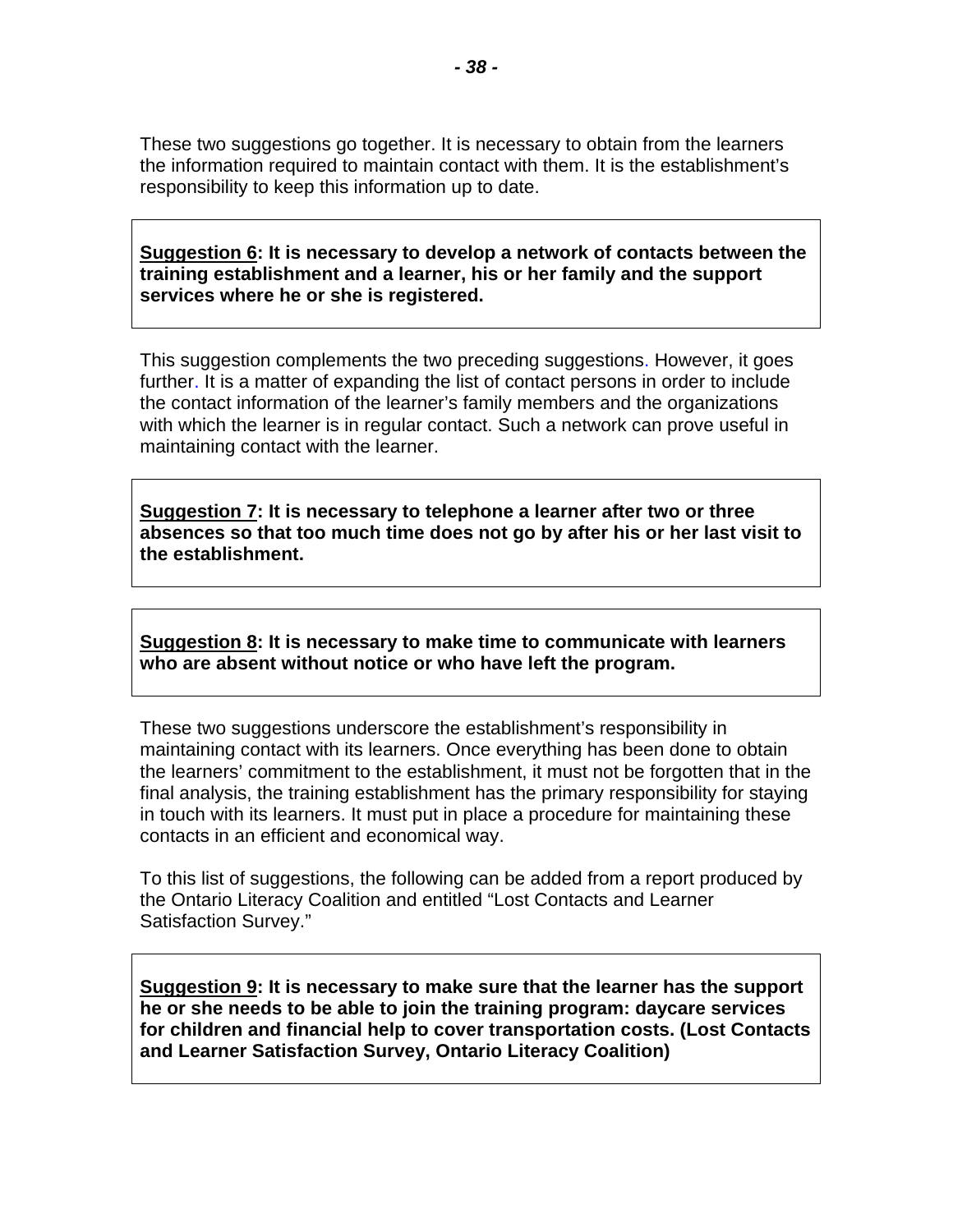Given the limited financial resources of certain learners, it is important to make sure that they have access to the support that allows them to participate in the LBS program. Daycare services for children and financial assistance to cover transportation costs are a major support for these people.

**Suggestion 10: A reason must be given to the learner to stay in contact with the training establishment after his or her departure. Learners could be allowed to use the establishment computers provided that they update on a regular basis the contact information contained in their file. (Lost Contacts and Learner Satisfaction Survey, Ontario Literacy Coalition)** 

For some literary providers, the idea of dangling a carrot in front of the learner so that he stay in touch with the training establishment goes against the concept of universal access to the program and its services. Not everyone supports this idea.

**Suggestion 11: It is necessary to consult the mid-year statistics issuing from the Ministry database (IMS) to check the progress made with respect to lost contacts. (Lost Contacts and Learner Satisfaction Survey, Ontario Literacy Coalition)** 

This practice is one way for the training establishment to stay focused on the goal of reducing lost contacts.

**Suggestion 12: It is necessary to formalize the exit of a learner from the program by setting new goals for the learner; by referring the learner to other organizations that can assist him or her in achieving the new goals set; and by encouraging the learner to keep the training establishment informed of his or her progress. (Lost Contacts and Learner Satisfaction Survey, Ontario Literacy Coalition)** 

By thus formalizing the learner's exit from the LBS program and by encouraging future feedback on his or her subsequent progress, the chances of the learner staying in touch with the establishment are increased. It is also suggested that learners without telephones be provided with call-me-cards.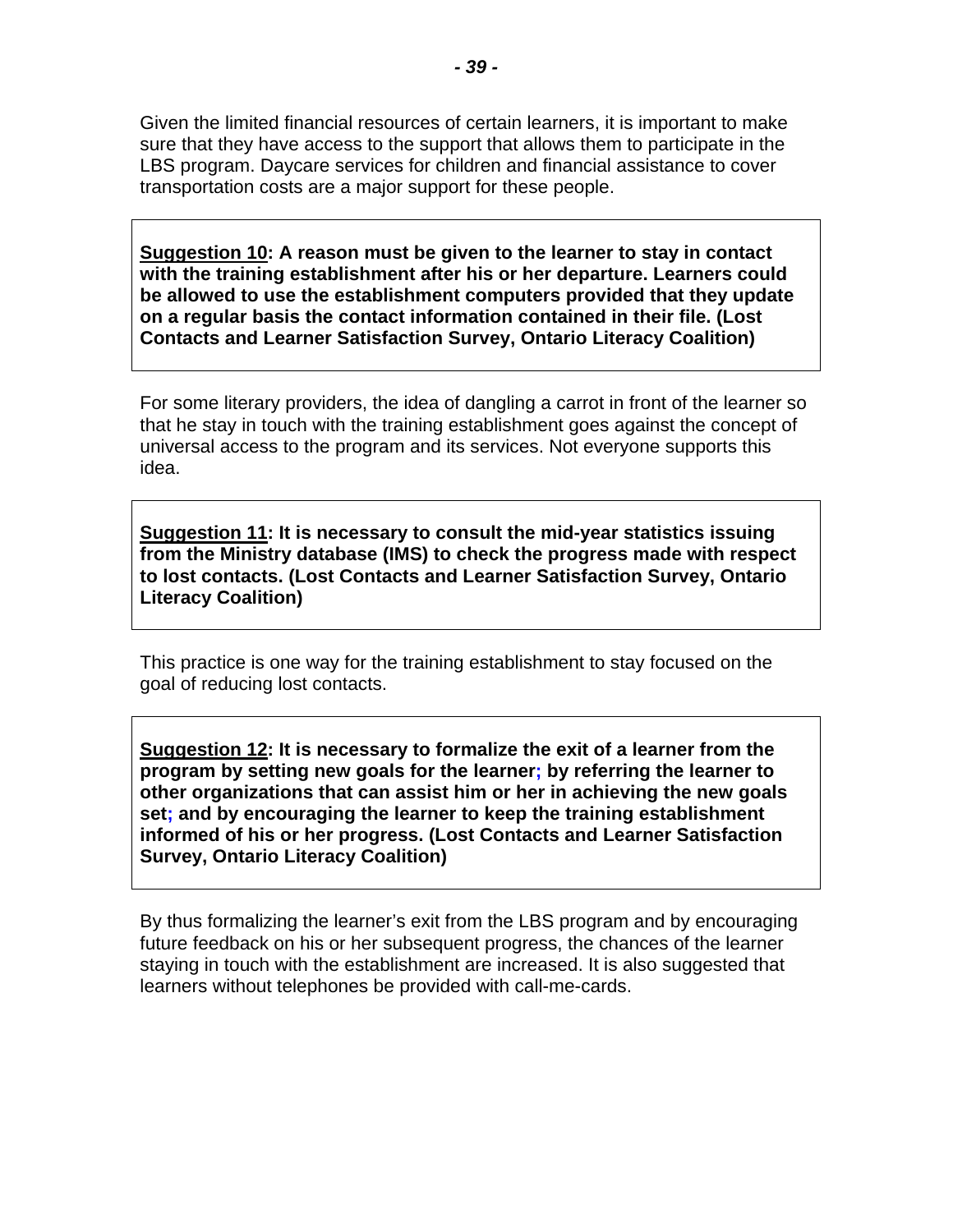<span id="page-41-0"></span>**Suggestion 13: Different means of communication should be used in following up on a learner: regular mail, telephone and e-mail. Calls should be made at different times. Postage-paid envelopes with the address of the establishment should be used to encourage responses. (Lost Contacts and Learner Satisfaction Survey, Ontario Literacy Coalition)** 

This suggestion supports other suggestions underscoring the responsibility of the training establishment to maintain contact with learners. In the final analysis, it is always the establishment that is mainly responsible for maintaining contact with learners.

### *Learner Retention Strategies*

The retention strategies listed below come from a document produced by Community Literacy Ontario (CLO) and entitled "Learner Retention and Recruitment." It is obvious that in some cases, the strategies suggested echo comments made above concerning practices to reduce lost contacts. CLO's inclusion in this reports is not redundant, however, because they are formulated in different terms, terms that allow for a more complete appreciation of the context in which to apply practices or strategies to reduce lost contacts.

**Strategy 1:** It is important to thoroughly inform the learner at the beginning **of training in order to help the learner understand what is expected of him or her and what he or she must do to succeed in a literacy program. (Learner Retention and Recruitment, Community Literacy Ontario)** 

With respect to reducing lost contacts, this strategy implies "explaining to the learner the importance of staying in contact with the training establishment in a general sense but, in particular, at the time of the three-month and six-month follow-ups."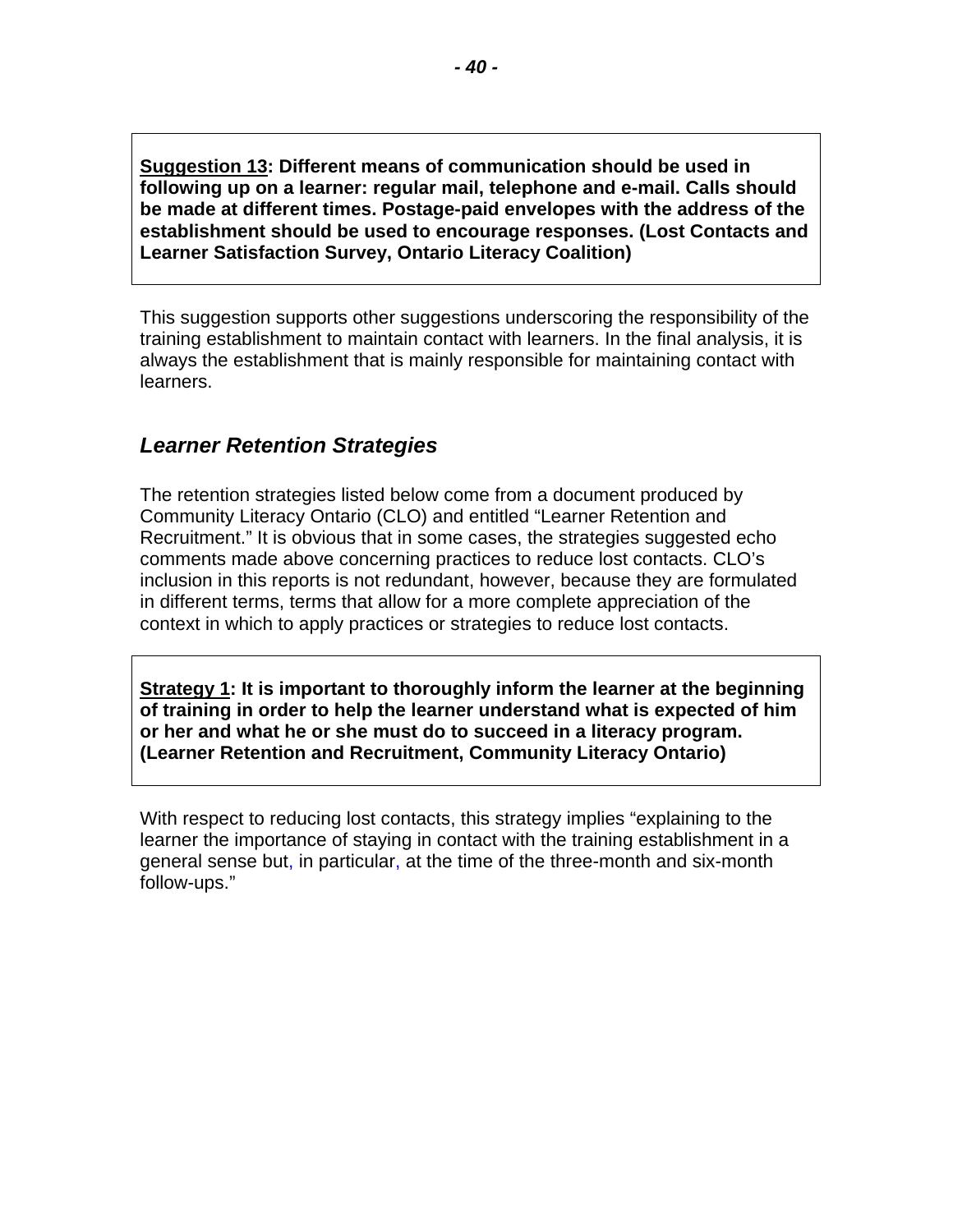**Strategy 2: It is necessary to assess not only the learners' academic skills but also their learning style, their motivation, their previous school experience, their socio-economic situation, as well as any disabilities they might have, in order to identify the barriers that might impede their progress. Learners must actively participate in the assessment process. (Learner Retention and Recruitment, Community Literacy Ontario)** 

This strategy supports the adult learning principle to always take into consideration the learner's life experience in the planning and the delivery of training.

**Strategy 3: It is necessary that the learners have the social support they need. This support can be provided by means of support groups and peer tutoring. (Learner Retention and Recruitment, Community Literacy Ontario)** 

The training establishment is a place where learners experience all kinds of feelings about themselves, their goals and their reality. The possibility to share experiences with peers is important to better understanding themselves and to not feel isolated.

**Strategy 4: It is necessary that the learner be an active participant in the learning process. An approach focused on the learner is recommended to enable the learner to become an active partner in his or her learning. The program must assist the learner in defining his or her goals and in clearly identifying the steps leading to his or her achievement. (Learner Retention and Recruitment, Community Literacy Ontario)** 

This strategy is in harmony with the adult learning principles listed above.

**Strategy 5: It is important to provide the learner with continuous feedback regarding his or her progress. This encourages the learner to persevere. (Learner Retention and Recruitment, Community Literacy Ontario)** 

This strategy is important in developing a solid relationship with a learner. It demonstrates that the literacy providers are particularly interested in the learner and concerned with his or her eventual success.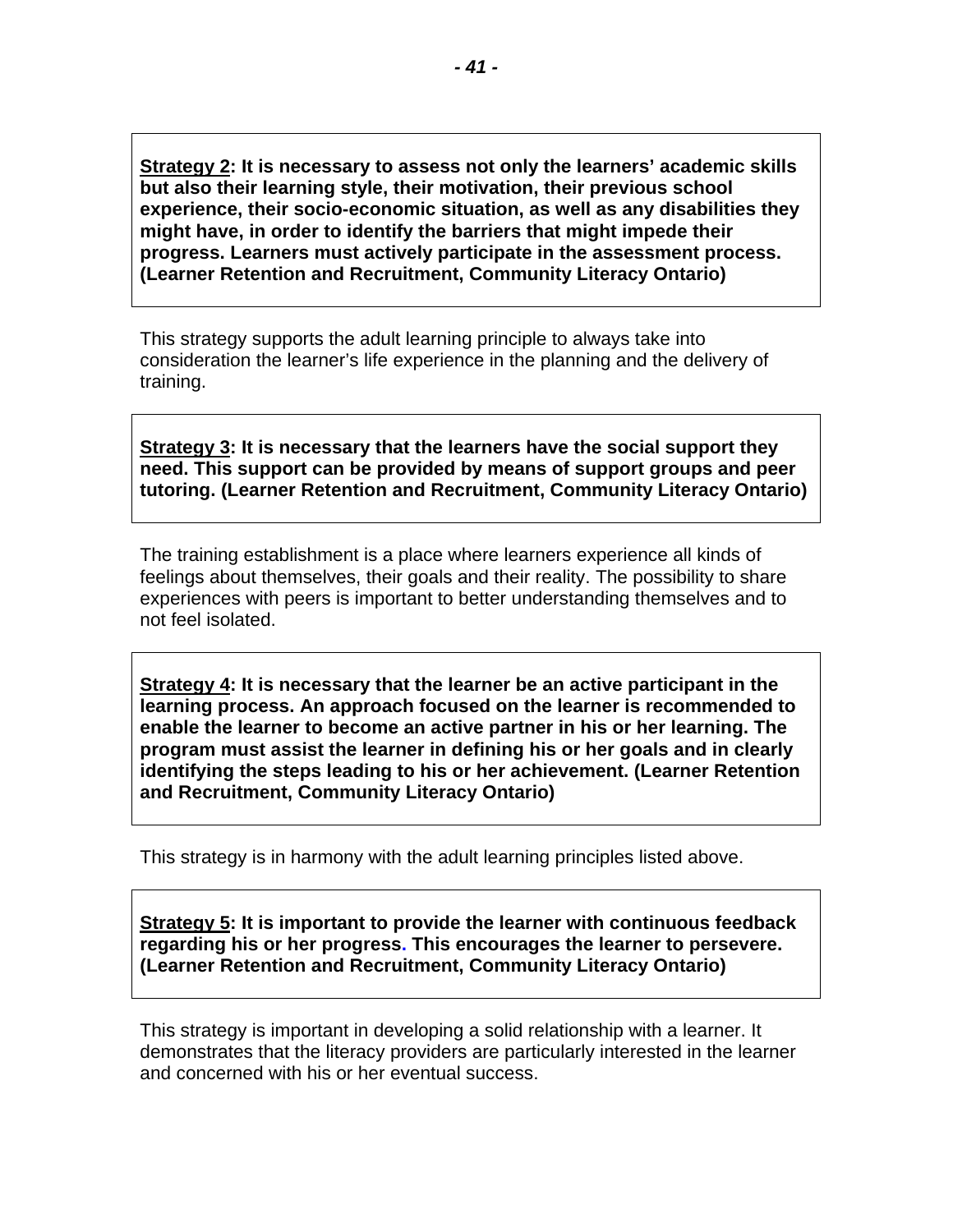<span id="page-43-0"></span>**Strategy 6: It is necessary that everyone in the training establishment, including the learners, get involved in the retention activities. (Learner Retention and Recruitment, Community Literacy Ontario)** 

A retention activity is one whose goal is to strengthen the participation of learners in the program. Providing the learner with the opportunity to share with peers his or her learning experiences is such an activity. During these sharing sessions, the learners can give each other encouragement, thereby strengthening their will to persevere.

### *Customer Loyalty Strategies in the Private Sector*

It is said that it is much easier to keep a current client than to acquire a new one. In many industries, a customer turnover rate exceeding 5% is considered too high. Many enterprises put a lot of effort, therefore, in consolidating the relationships with clients they already have. It is acknowledged that a satisfied customer is a customer who will probably make more purchases in the future. A lot of effort is made to get to know this client, to satisfy him or her and to solve his or her problems quickly. But what does this mean in terms of practices and strategies, that is to say, strategies that are relevant to the field of literacy?

**Strategy 1: To build customer loyalty, it is necessary to have staff that is just as loyal to the company. If staff turnover is too high, it is difficult to develop a personal relationship with customers. (12 Laws of Customer Loyalty, Jill Griffin)** 

This strategy echoes clearly a problem acknowledged in certain communitybased literacy programs : there are learners who become discouraged and drop out when the training staff changes too often. Furthermore, customer loyalty is like learner retention to the extent that both depend on a solid relationship, in the first case between the customer and the salesperson and in the second case between the learner and the literacy provider. It must not be forgotten, however, that although the question of learner retention is similar to that of customer loyalty, the former anticipates a relationship of limited length (the length of the training program) while the latter favours a long relationship (the duration of the customer's life in some cases).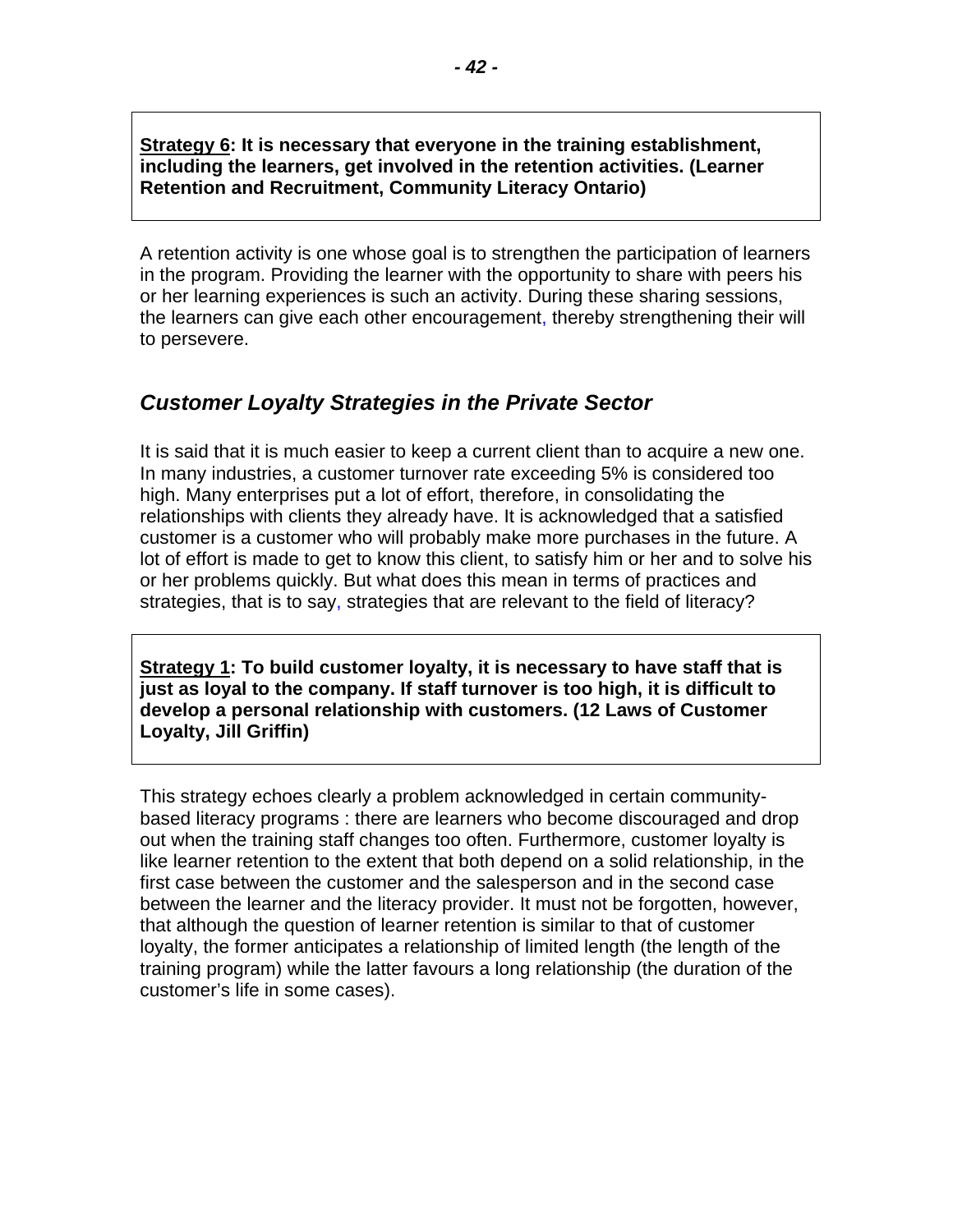**Strategy 2: It is necessary to recognize the level of loyalty of the client because customer loyalty is a feeling that evolves with time, from the stage where the client is not yet a client to the stage where the client is an advocate of the company. (12 Laws of Customer Loyalty, Jill Griffin)** 

This strategy could easily be adapted to the field of literacy. It is a matter of taking into consideration how the learner feels about the training establishment and its program, and responding accordingly.

**Strategy 3: It is necessary to offer the client a service that is pleasant, productive and personalized, otherwise he or she will simply go elsewhere. (12 Laws of Customer Loyalty, Jill Griffin)** 

This strategy echoes the adult learning approach where training is learner-based in order to, among other things, increase the chances of retaining the learner in the program.

**Strategy 4: It must be easy for a client to complain and all complaints ought to be taken seriously. Only ten percent of complaints are expressed directly; the other ninety percent are expressed indirectly by way of nonpayment of bills and aggressive behaviour toward company staff. (12 Laws of Customer Loyalty, Jill Griffin)** 

This strategy can be easily adapted to the literacy field where dissatisfaction can also express itself indirectly in the form of absenteeism and criticisms behind the backs of literacy providers. It is necessary to give the learner, on a regular basis, the opportunity to give feedback on the services offered to him or her, and it is necessary to take what the learner says seriously.

**Strategy 5: It is important to understand what the client values. It is necessary to do research in order to understand the extent to which what is offered is of value to him or her. (12 Laws of Customer Loyalty, Jill Griffin)** 

This strategy is in accordance with the adult learning principle to ensure that the learner remain at all times an active participant in the training offered to him or her. It also underscores the importance of getting to know the learner through surveys (research) such as the evaluation requested of him or her upon exit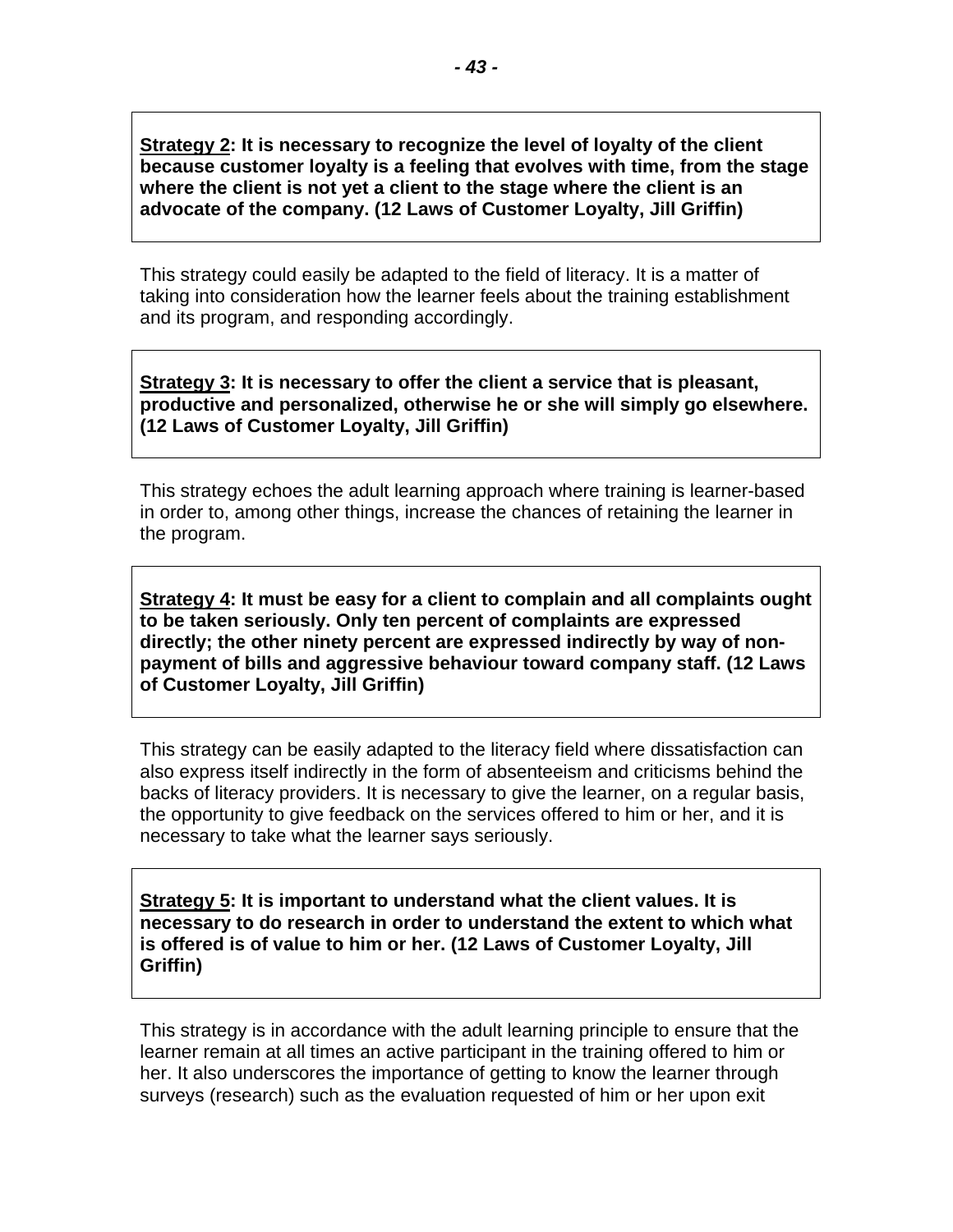<span id="page-45-0"></span>regarding the quality and usefulness of the services he or she received and through the feedback asked of him or her during training regarding the method and the material used.

### *Conclusion*

There are two basic approaches to use to avoid or reduce lost contacts. One is proactive in nature; the other is reactive in nature. The proactive approach encompasses all that is done to engage the interest and participation of the learner and all that is done to meet his or her needs and expectations in a satisfactory manner (offering services of quality and of value to the learner, using an adult-learning approach). This approach is based on the premise that the learner who is satisfied with the services given is a person less likely to drop out and leave the LBS program without notice. The reactive approach is all that is done to reconnect with a learner who has left the program and is no longer in contact. It is obvious that the first approach is the more important of the two. The second approach is the one to use as a last resort.

The proactive approach is one where the learner remains the focus of attention and interest in the training establishment. The learner is, therefore, never taken for granted. Just as a company must satisfy its clients to survive, a literacy establishment must recognize the importance of the learner to its reason for being and must do everything to retain that learner, otherwise the learner will turn away from its services, leave without notice and become a lost contact.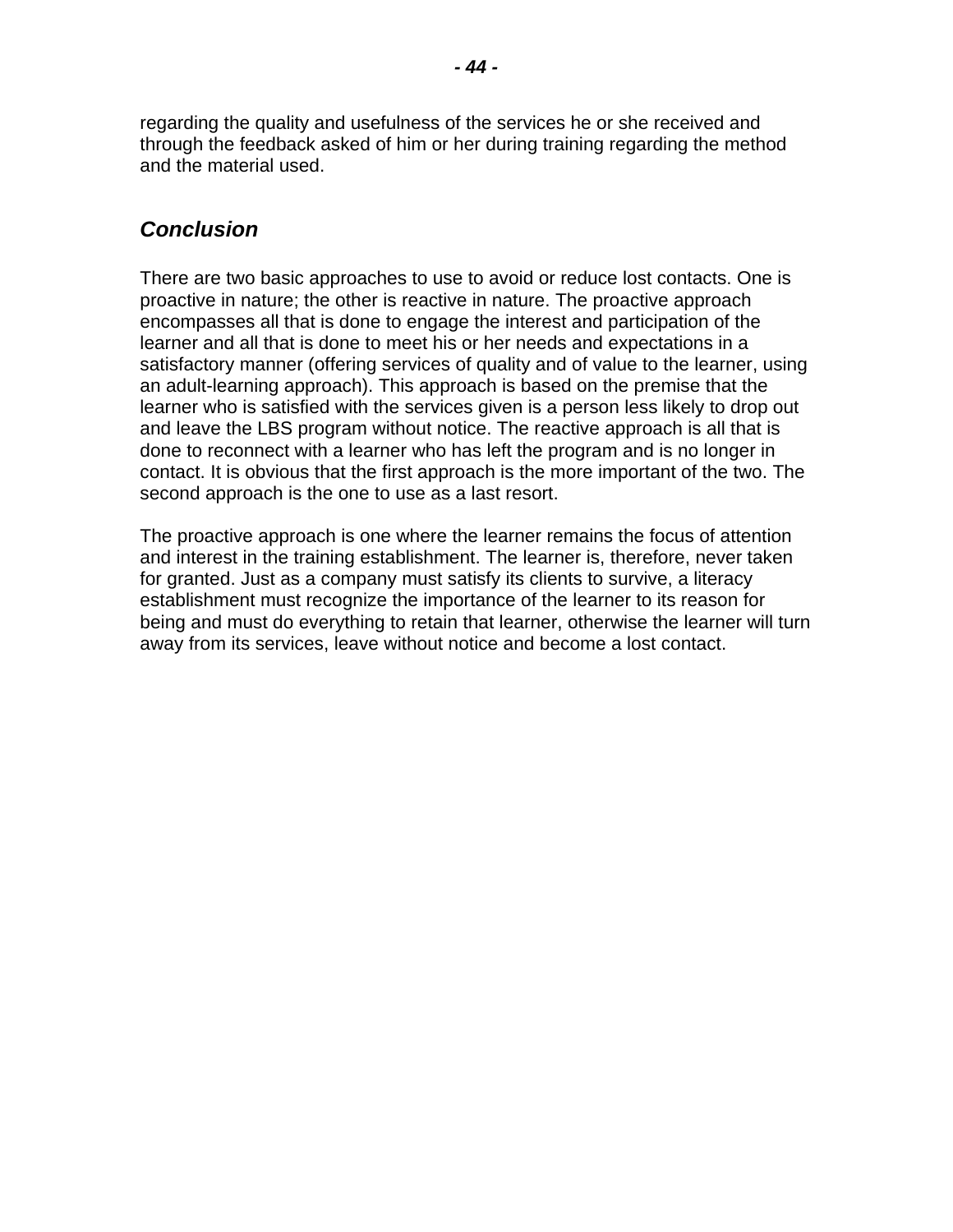# <span id="page-46-0"></span>**Practices to Ensure Follow-ups after Three Months and after Six Months**

With respect to the follow-ups done after three months and after six months following the departure of learners, the main point to underscore is that it is necessary to be organized in order to do them. Lack of organization is one the main reasons why follow-ups become burdensome to do. So, how can an establishment proceed in order to accomplish them?

- First of all, it is necessary to dedicate human resources to do follow-ups. In the community-based programs where human resources are scarce, follow-up tasks could be assigned to a volunteer.
- A procedure must be put in place to do follow-ups:
	- $\circ$  The example of a binder organized according to the months of the year has already been discussed. When a departure takes place, a followup sheet for each of the three-month and six-month follow-ups is inserted in the appropriate sections of the binder. For example, if a departure takes place in February, the three-month follow-up is to be done in May and the six-month follow-up in August. Once a follow-up has been done, it is entered in the Ministry database (IMS). This procedure means that follow-ups are done regularly every month throughout the year. It is, therefore, a case where an employee is regularly available to perform administrative duties.

Instead of a binder, Excel spreadsheets could very well be used. The entry of follow-up dates could be automated (using an Excel formula). The file created in this way could also contain the contact information of both the learner and his or her contact persons.

o Another example of a procedure already discussed is one where follow-ups are done every three months starting in September. Followups would, therefore, be done in September, December, March and June. In practice, this would mean that follow-ups after an April departure would occur in September (three-month follow-up) and in the month of December (six-month follow-up). This procedure would suit an establishment lacking the time and human resources to do more frequent follow-ups.

As in the case of the preceding example, Excel spreadsheets could be used to flag follow-ups to be done.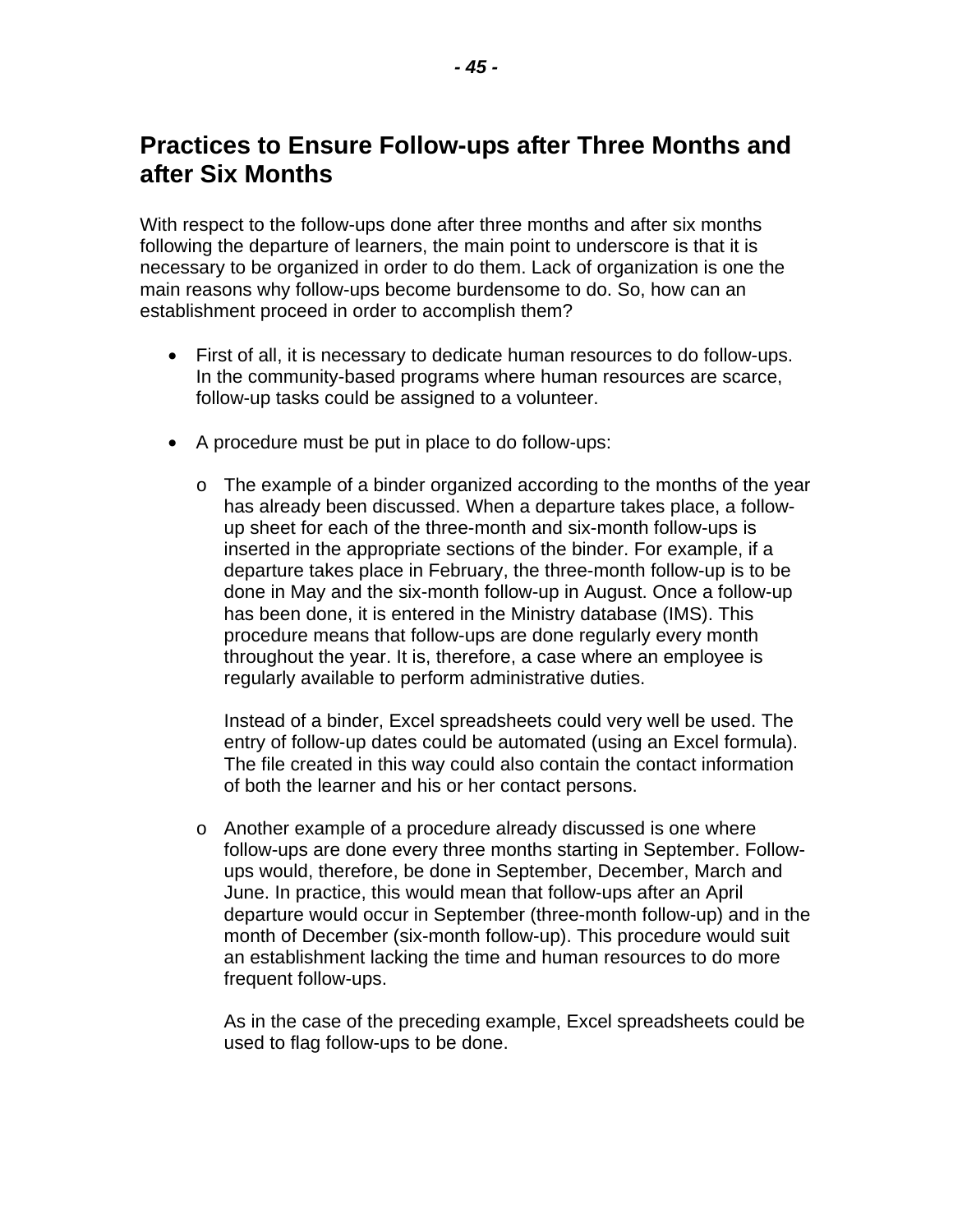- o It is also suggested that the Ministry database (IMS) be used to generate lists of learners having left the LBS program. Decisions can be made as to who to contact based on the information in these lists.
- Perseverance is required when a learner has not been reached after one or two tries. As mentioned earlier in the present report, different means of communication need to be used and learners difficult to reach ought to be called at different times.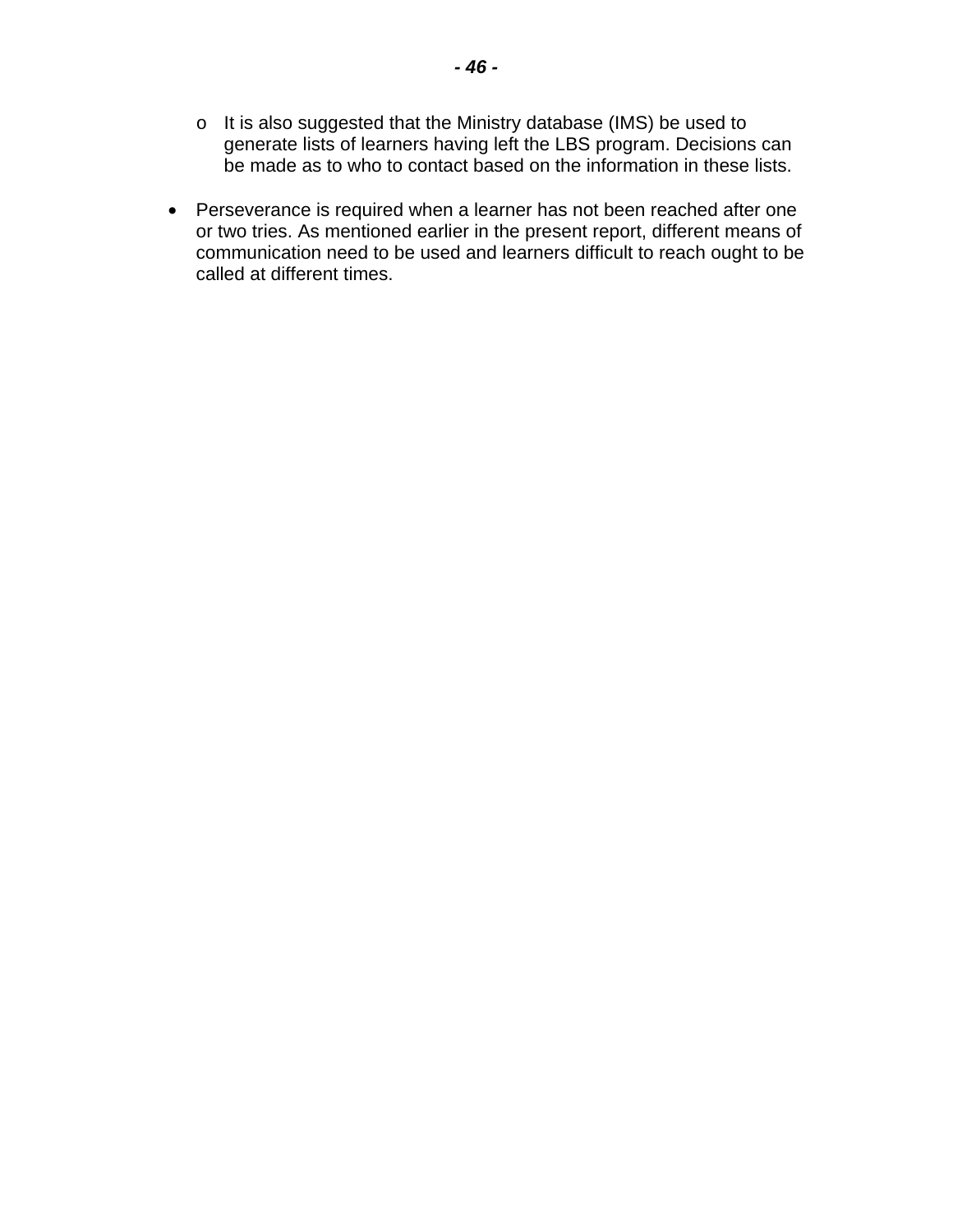# <span id="page-48-0"></span>**Bibliography**

COMMUNITY LITERACY ONTARIO. *Learner Recruitment and Retention: Working Together to Meet Learner Needs*, 2005.

GRIFFIN, Jill. *12 Laws of Customer Loyalty*, [marketingprofs.com](http://www.marketingprofs.com), 2004.

HIAM, Alexander. *Marketing for Dummies*, Hoboken, Wiley Publishing Inc., 2004.

KNOWLES, Malcolm. *The Adult Learner: A Neglected Species*, Houston, Gulf Publishing Company, 1990.

ONTARIO LITERACY COALITION. *Lost Contacts and the Learner Satisfaction Survey*, April 2004.